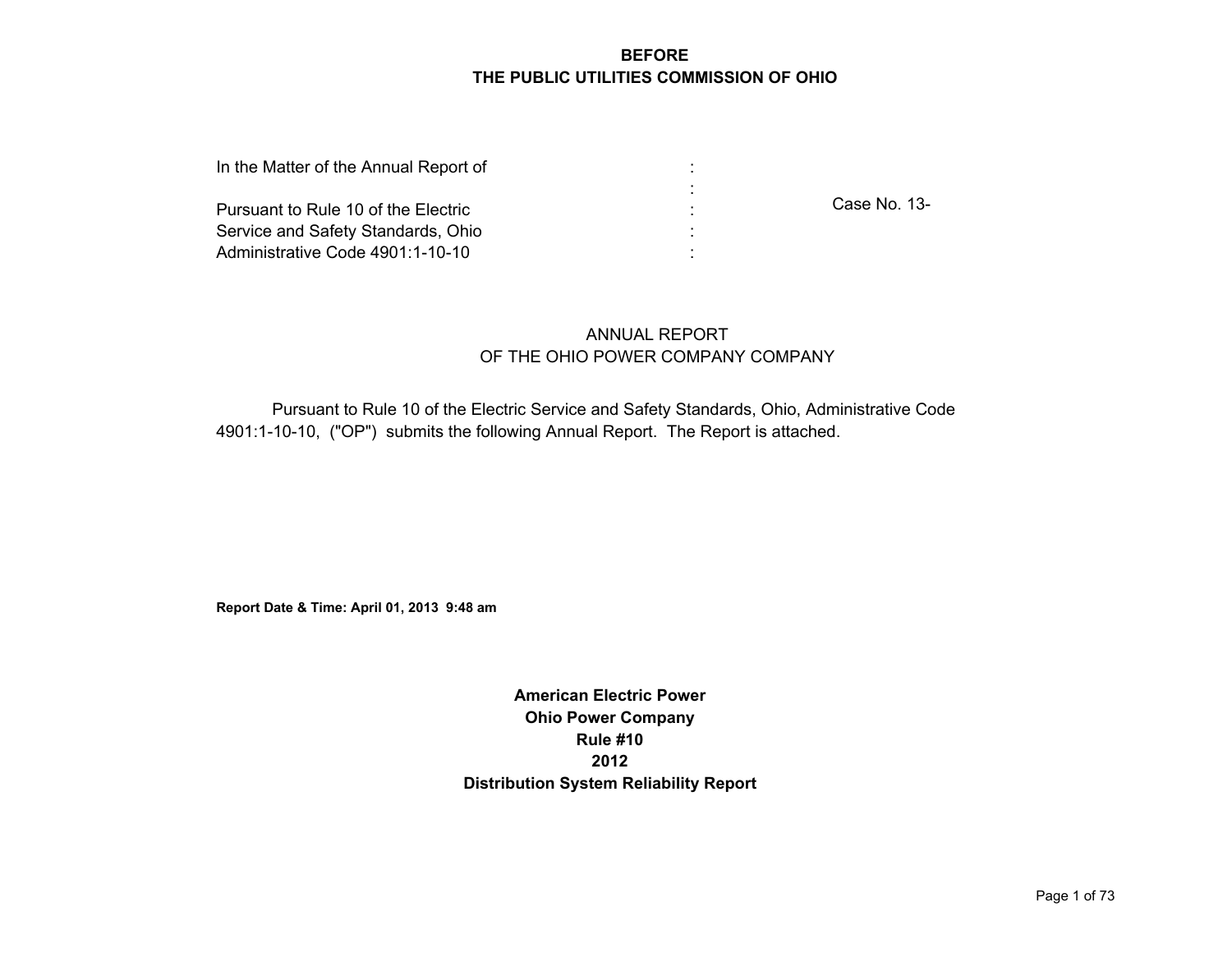#### **1. 4901:1-10-(C)(1)**

#### **CAIDI - Customer Average Interruption Duration Index (In Minutes)**

| а.                                             | b.                                      | с.                                       |
|------------------------------------------------|-----------------------------------------|------------------------------------------|
| <b>CAIDI</b><br>Performance<br><b>Standard</b> | <b>CAIDI After</b><br><b>Exclusions</b> | <b>CAIDI Before</b><br><b>Exclusions</b> |
| 169.22                                         | 151.54                                  | 1,520.24                                 |

#### **2. 4901:1-10-(C)(1)**

#### **SAIFI - System Average Interruption Frequency Index**

| а.                                             | b.                                      | с.                                       |
|------------------------------------------------|-----------------------------------------|------------------------------------------|
| <b>SAIFI</b><br>Performance<br><b>Standard</b> | <b>SAIFI After</b><br><b>Exclusions</b> | <b>SAIFI Before</b><br><b>Exclusions</b> |
| 1.19                                           | 0.85                                    | 1.75                                     |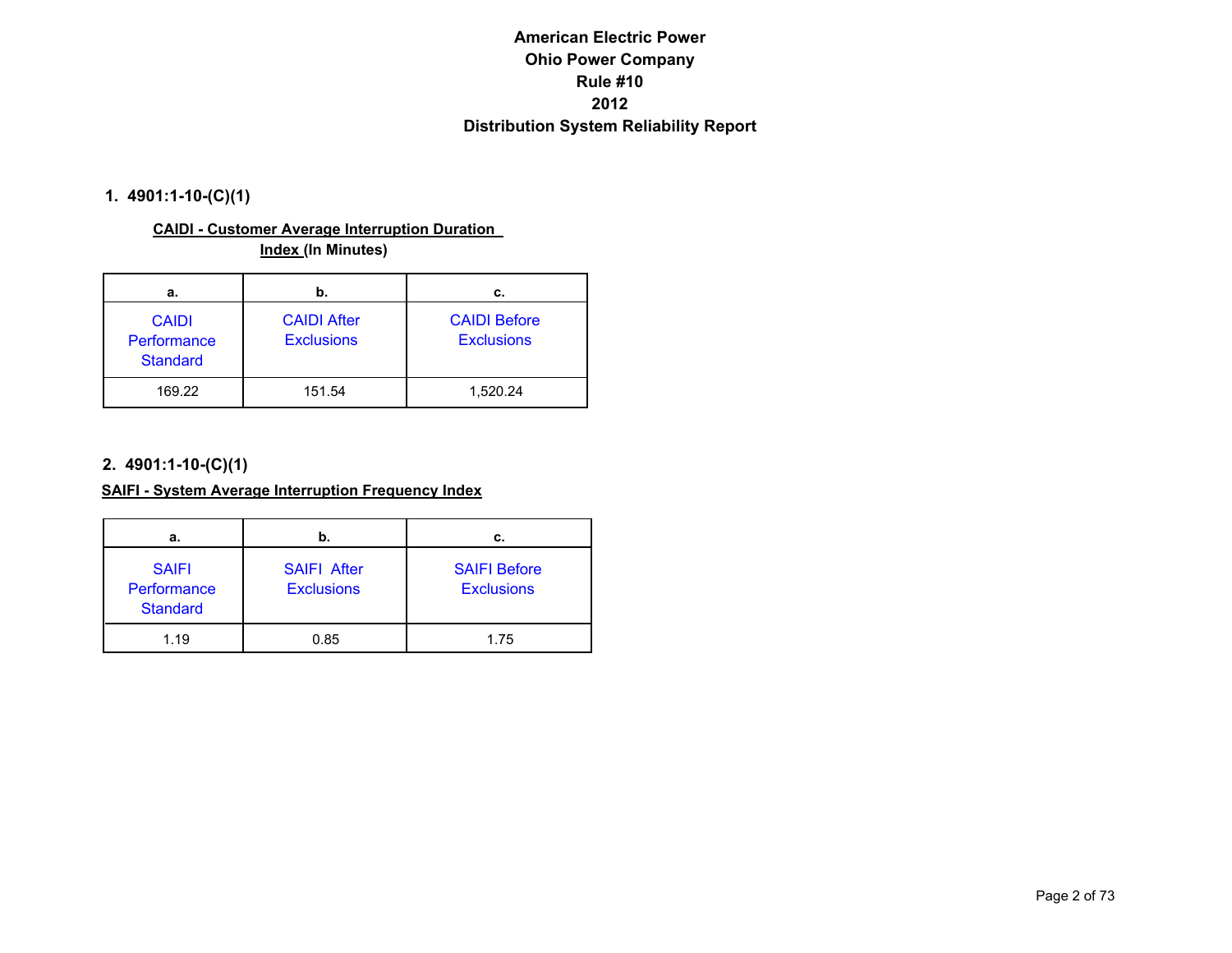# **3. 4901:1-10-(C)(1) Supporting Data Report**

| а.                                   | b.                                                                    | c.                                                                            | d.                                                                                 | е.                                                                                     |
|--------------------------------------|-----------------------------------------------------------------------|-------------------------------------------------------------------------------|------------------------------------------------------------------------------------|----------------------------------------------------------------------------------------|
| Number Of<br><b>Customers Served</b> | Number Of Customer<br><b>Interruptions After</b><br><b>Exclusions</b> | <b>Number Of Customer</b><br><b>Interruptions Before</b><br><b>Exclusions</b> | <b>Number Of Customer</b><br><b>Minutes Interrupted</b><br><b>After Exclusions</b> | Number Of<br><b>Customer Minutes</b><br><b>Interrupted Before</b><br><b>Exclusions</b> |
| 701.167                              | 596.642                                                               | 1,230,297                                                                     | 90,416,404                                                                         | 1,870,346,185                                                                          |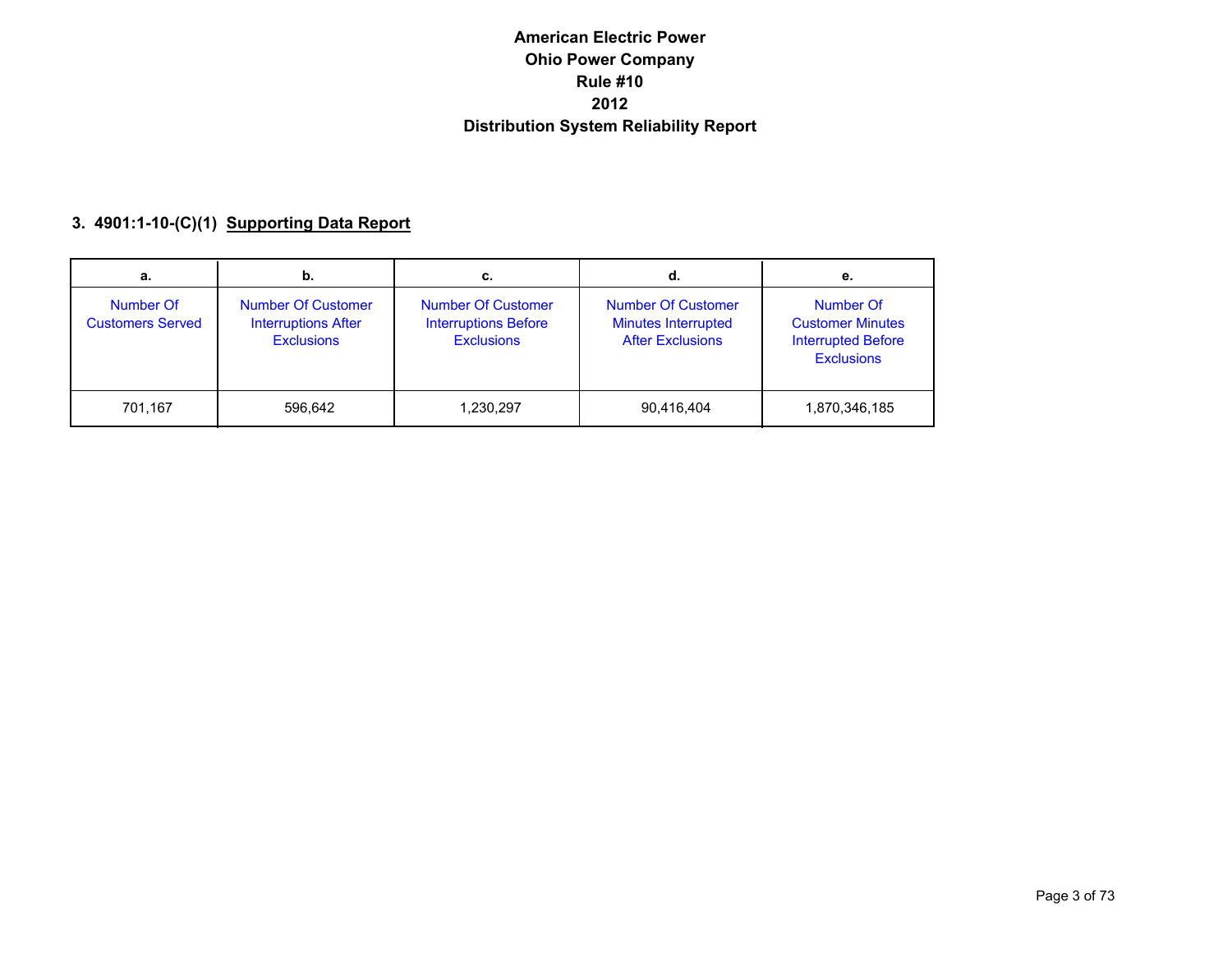#### **4. 4901:1-10-10(C)(2) Major Event Outage (MEO)**

| а.                                | b.                                                     | c.                                                          | d.                                                                 | е.                                                | f.                                |
|-----------------------------------|--------------------------------------------------------|-------------------------------------------------------------|--------------------------------------------------------------------|---------------------------------------------------|-----------------------------------|
| <b>Major Event</b><br><b>Date</b> | <b>Major Event Description</b>                         | <b>Customers</b><br><b>Interrupted During</b><br><b>MEO</b> | <b>Customer Minutes</b><br><b>Interrupted During</b><br><b>MEO</b> | <b>CAIDI</b><br><b>During MEO</b><br>(in minutes) | <b>SAIFI During</b><br><b>MEO</b> |
| 06/29/2012                        | Major Event Day- Derecho                               | 284,422                                                     | 1,237,050,911                                                      | 4,349.35                                          | 0.41                              |
| 06/30/2012                        | Major Event Day - Derecho                              | 23,203                                                      | 106,285,532                                                        | 4,580.68                                          | 0.03                              |
| 07/01/2012                        | Major Event Day - Derecho                              | 29,284                                                      | 55,720,786                                                         | 1,902.77                                          | 0.04                              |
| 07/02/2012                        | Major Event Day- Derecho                               | 17,113                                                      | 43, 145, 467                                                       | 2,521.21                                          | 0.02                              |
| 07/03/2012                        | Major Event Day- Derecho                               | 13,681                                                      | 29,341,900                                                         | 2,144.72                                          | 0.02                              |
| 07/04/2012                        | Major Event Day- Derecho & Additional<br>Storms        | 10,427                                                      | 26,292,945                                                         | 2,521.62                                          | 0.01                              |
| 07/05/2012                        | Major Event Day- Derecho & Additional<br><b>Storms</b> | 13,945                                                      | 14,827,726                                                         | 1,063.30                                          | 0.02                              |
| 07/06/2012                        | Major Event Day- Derecho & Additional<br>Storms        | 9,444                                                       | 12,069,425                                                         | 1,278.00                                          | 0.01                              |
| 07/18/2012                        | Major Event Day- Storms                                | 23,037                                                      | 8,136,533                                                          | 353.19                                            | 0.03                              |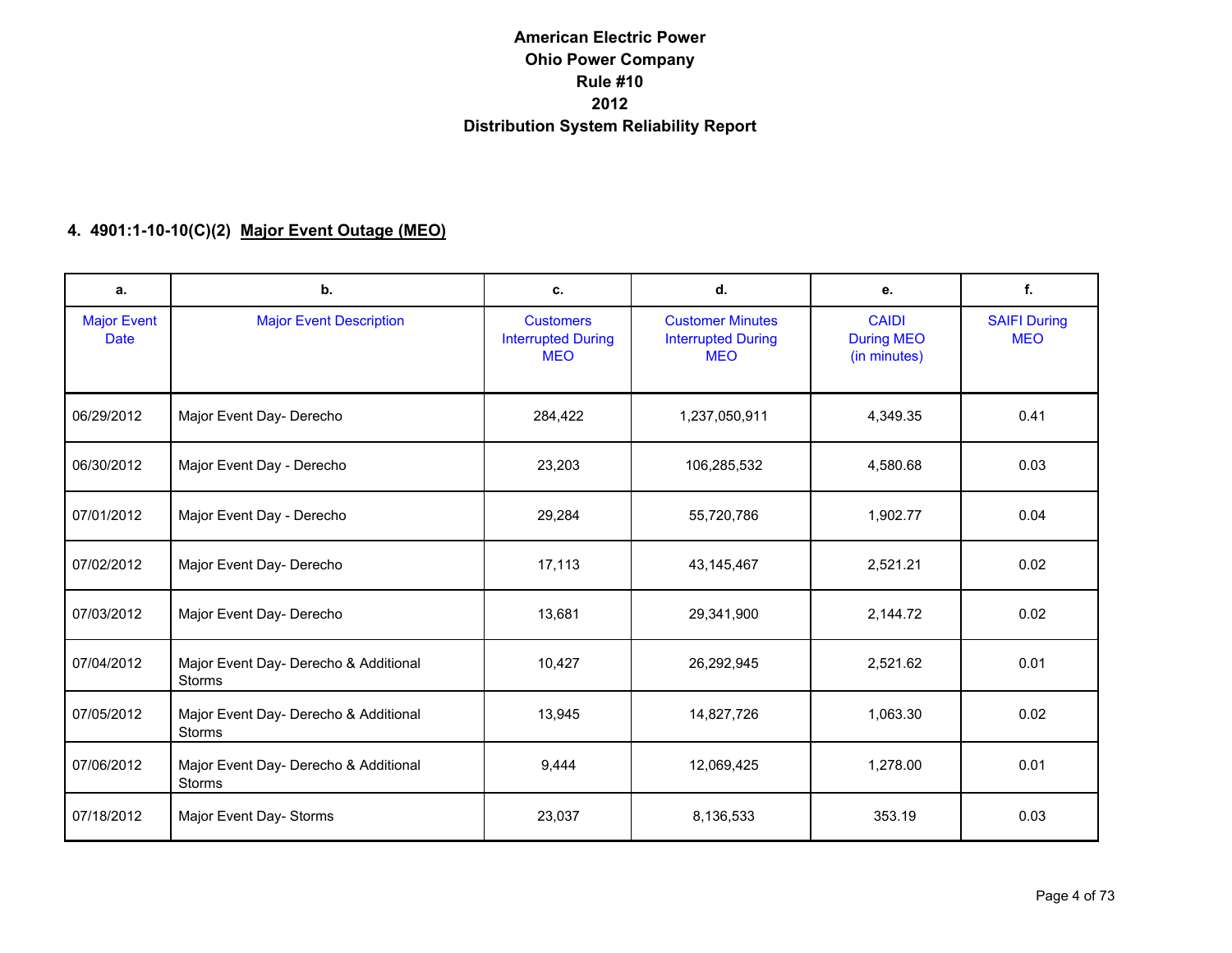#### **4. 4901:1-10-10(C)(2) Major Event Outage (MEO) ... Continued ...**

| а.                         | b.                             | С.                                                          | α.                                                                 | е.                                                | ٠.                                |
|----------------------------|--------------------------------|-------------------------------------------------------------|--------------------------------------------------------------------|---------------------------------------------------|-----------------------------------|
| <b>Major Event</b><br>Date | <b>Major Event Description</b> | <b>Customers</b><br><b>Interrupted During</b><br><b>MEO</b> | <b>Customer Minutes</b><br><b>Interrupted During</b><br><b>MEO</b> | <b>CAIDI</b><br><b>During MEO</b><br>(in minutes) | <b>SAIFI During</b><br><b>MEO</b> |
| 07/26/2012                 | Major Event Day- Storms        | 46,235                                                      | 23,565,809                                                         | 509.70                                            | 0.07                              |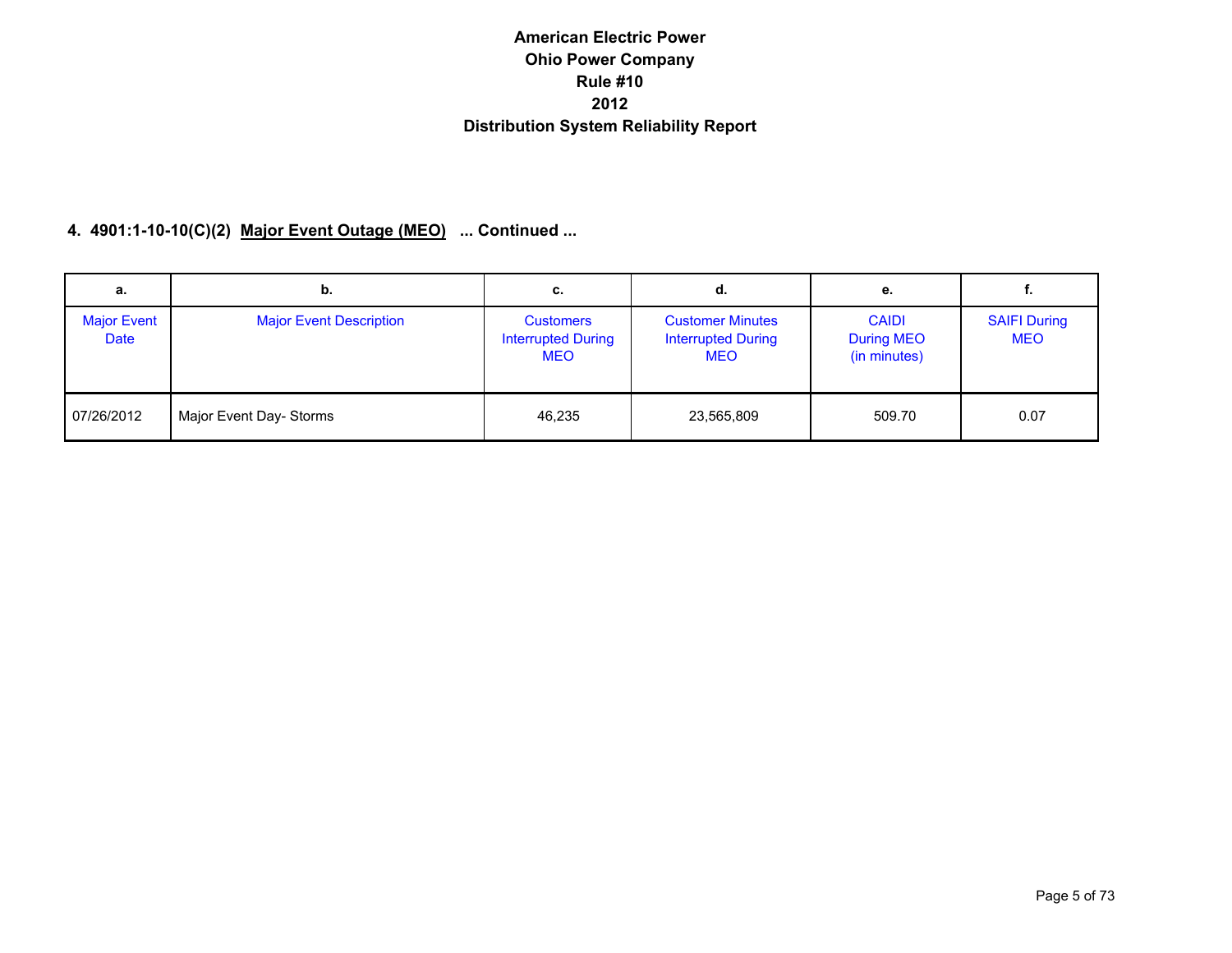## **5.a. 4901:1-10-10(C)(2) Transmission Circuit Interruption Supporting Data**

| $\mathbf{1}$ .                                               | 2.                                                                             | 3.                                | 4.                                                                                                | 5.                                                                                                     | 6.                                                     |
|--------------------------------------------------------------|--------------------------------------------------------------------------------|-----------------------------------|---------------------------------------------------------------------------------------------------|--------------------------------------------------------------------------------------------------------|--------------------------------------------------------|
| <b>Date</b><br><b>Transmission</b><br>Outage<br><b>Began</b> | <b>Reference ID</b><br>Of<br><b>Transmission</b><br><b>Circuit</b><br>Impacted | <b>Time</b><br>Outage<br>Occurred | <b>Size</b><br>(in kilovolts)<br>Of<br>Transmission<br><b>Circuit Or</b><br>Equipment<br>Involved | <b>Cause Of Outage Including Specific Type</b><br>Of Equipment And/Or Facility Causing<br>Interruption | <b>Total Length Of</b><br>Interruption<br>(in minutes) |
| 01/11/2012                                                   | 1453 - North<br>Rutland-Meigs<br>No 1                                          | 12:27 am                          | 138                                                                                               | Scheduled/Planned Outage                                                                               | 13,224                                                 |
| 01/17/2012                                                   | $1318 -$<br>Wagonhals -<br>Perkin                                              | 12:12 pm                          | 69                                                                                                | Other                                                                                                  | 51,299                                                 |
| 01/17/2012                                                   | 1239 - East<br>Wooster -<br>South Canton                                       | 5:04 pm                           | 138                                                                                               | Unknown By Weather                                                                                     | 54,739                                                 |
| 02/14/2012                                                   | 2473 - North<br>Baltimore -<br>Portage                                         | 10:06 am                          | 34                                                                                                | Vehicle Accident/Auto Damage                                                                           | 274,472                                                |
| 02/21/2012                                                   | 2473 - North<br>Baltimore -<br>Portage                                         | $11:59$ am                        | 34                                                                                                | Equipment/Hardware Failure                                                                             | 141,027                                                |
| 02/21/2012                                                   | 2473 - North<br>Baltimore -<br>Portage                                         | 6:46 pm                           | 34                                                                                                | Equipment/Hardware Failure                                                                             | 44,030                                                 |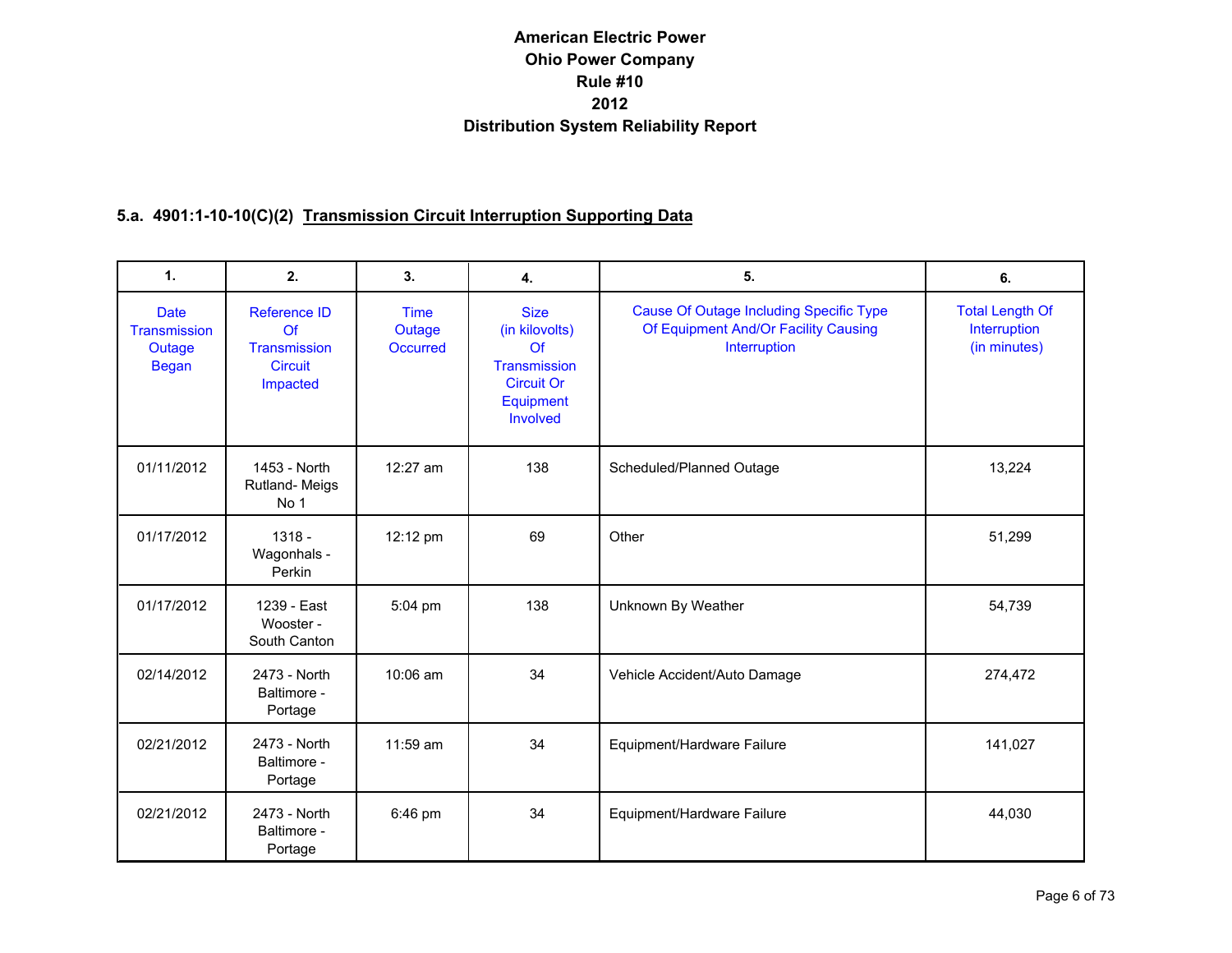| $\mathbf{1}$ .                                        | 2.                                                               | 3.                                | 4.                                                                                                | 5.                                                                                                     | 6.                                                     |
|-------------------------------------------------------|------------------------------------------------------------------|-----------------------------------|---------------------------------------------------------------------------------------------------|--------------------------------------------------------------------------------------------------------|--------------------------------------------------------|
| <b>Date</b><br>Transmission<br>Outage<br><b>Began</b> | Reference ID<br>Of<br>Transmission<br><b>Circuit</b><br>Impacted | <b>Time</b><br>Outage<br>Occurred | <b>Size</b><br>(in kilovolts)<br>Of<br>Transmission<br><b>Circuit Or</b><br>Equipment<br>Involved | <b>Cause Of Outage Including Specific Type</b><br>Of Equipment And/Or Facility Causing<br>Interruption | <b>Total Length Of</b><br>Interruption<br>(in minutes) |
| 02/23/2012                                            | 1393 - South<br>Baltimore -<br>North Newark                      | $9:42$ am                         | 138                                                                                               | <b>Accidental Ground</b>                                                                               | 156,049                                                |
| 02/24/2012                                            | 1583 - East<br>Cambridge -<br>West<br>Cambridge                  | 1:57 pm                           | 69                                                                                                | Trees Inside ROW                                                                                       | 122,397                                                |
| 02/24/2012                                            | 1533 - Stanton<br>Street - West<br>Alikanna                      | 2:44 pm                           | 69                                                                                                | Other                                                                                                  | 985                                                    |
| 02/24/2012                                            | 1533 - Stanton<br>Street - West<br>Alikanna                      | 3:45 pm                           | 69                                                                                                | <b>High Winds</b>                                                                                      | 1,705                                                  |
| 02/24/2012                                            | 1488 - Fort<br>Steuben -<br>South Toronto                        | 5:31 pm                           | 69                                                                                                | Unknown By Weather                                                                                     | 358                                                    |
| 02/24/2012                                            | 1533 - Stanton<br>Street - West<br>Alikanna                      | 5:37 pm                           | 69                                                                                                | Other                                                                                                  | 718                                                    |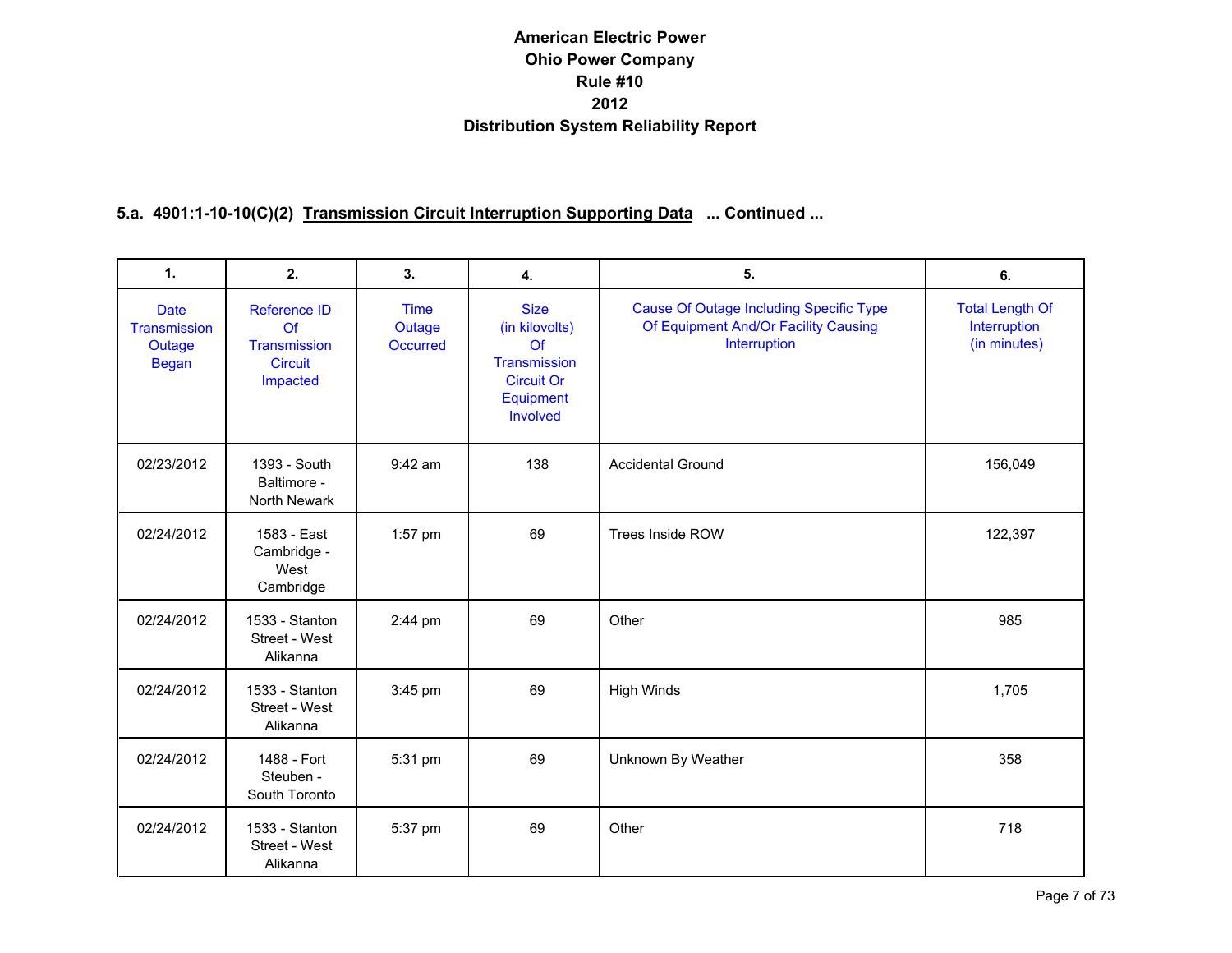| $\mathbf{1}$ .                                        | 2.                                                                      | 3.                                       | 4.                                                                                                | 5.                                                                                                     | 6.                                                     |
|-------------------------------------------------------|-------------------------------------------------------------------------|------------------------------------------|---------------------------------------------------------------------------------------------------|--------------------------------------------------------------------------------------------------------|--------------------------------------------------------|
| <b>Date</b><br>Transmission<br>Outage<br><b>Began</b> | <b>Reference ID</b><br>Of<br>Transmission<br><b>Circuit</b><br>Impacted | <b>Time</b><br>Outage<br><b>Occurred</b> | <b>Size</b><br>(in kilovolts)<br>Of<br>Transmission<br><b>Circuit Or</b><br>Equipment<br>Involved | <b>Cause Of Outage Including Specific Type</b><br>Of Equipment And/Or Facility Causing<br>Interruption | <b>Total Length Of</b><br>Interruption<br>(in minutes) |
| 02/24/2012                                            | 1533 - Stanton<br>Street - West<br>Alikanna                             | 6:33 pm                                  | 69                                                                                                | Unknown By Weather                                                                                     | 635,860                                                |
| 02/29/2012                                            | $1601 -$<br>Moxahala Ave -<br><b>Hughes Street</b>                      | 6:20 am                                  | 69                                                                                                | Lightning                                                                                              | 771,674                                                |
| 03/02/2012                                            | 1578 -<br>Crooksville -<br>New Lexington                                | $9:20$ am                                | 69                                                                                                | Equipment/Hardware Failure                                                                             | 140,874                                                |
| 03/07/2012                                            | 1490 - Glencoe<br>- Robyville                                           | $8:54$ am                                | 69                                                                                                | Scheduled/Planned Outage                                                                               | 60,207                                                 |
| 03/08/2012                                            | 2559 - Bucyrus<br>- Howard $#2$                                         | 6:24 am                                  | 69                                                                                                | Equipment/Hardware Failure                                                                             | 7,412                                                  |
| 03/08/2012                                            | 2559 - Bucyrus<br>- Howard $#2$                                         | 8:20 am                                  | 69                                                                                                | Equipment/Hardware Failure                                                                             | 2,142                                                  |
| 03/11/2012                                            | 1493 -<br>Hammondsville<br>- South Toronto                              | $9:05$ am                                | 69                                                                                                | Equipment/Hardware Failure                                                                             | 7,650                                                  |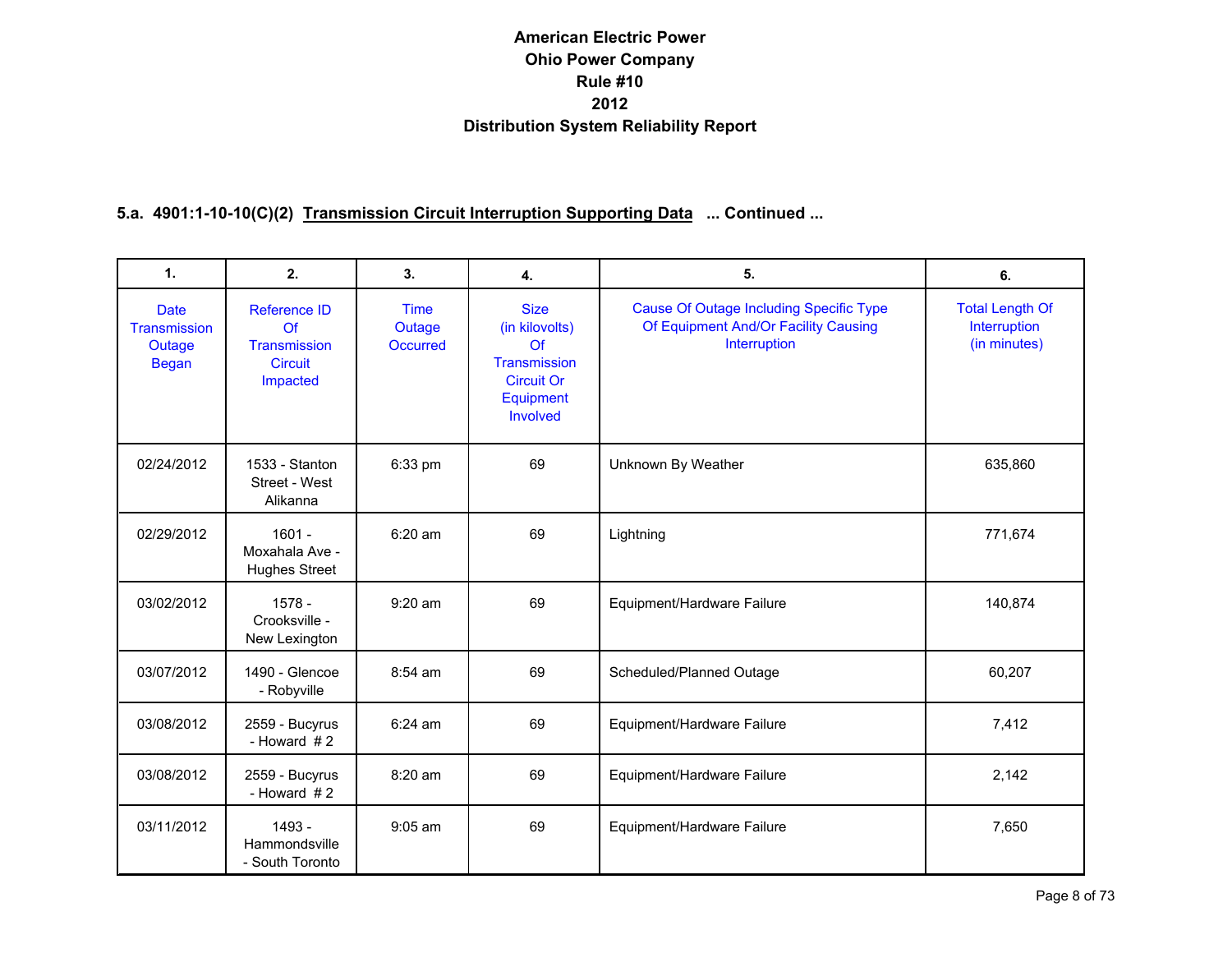| $\mathbf{1}$ .                                        | 2.                                                               | 3.                                       | 4.                                                                                                | 5.                                                                                                     | 6.                                                     |
|-------------------------------------------------------|------------------------------------------------------------------|------------------------------------------|---------------------------------------------------------------------------------------------------|--------------------------------------------------------------------------------------------------------|--------------------------------------------------------|
| <b>Date</b><br>Transmission<br>Outage<br><b>Began</b> | Reference ID<br>Of<br>Transmission<br><b>Circuit</b><br>Impacted | <b>Time</b><br>Outage<br><b>Occurred</b> | <b>Size</b><br>(in kilovolts)<br>Of<br>Transmission<br><b>Circuit Or</b><br>Equipment<br>Involved | <b>Cause Of Outage Including Specific Type</b><br>Of Equipment And/Or Facility Causing<br>Interruption | <b>Total Length Of</b><br>Interruption<br>(in minutes) |
| 03/12/2012                                            | $1654 -$<br>Muskingum<br>River -<br>Summerfield<br>(138)         | $10:16$ am                               | 138                                                                                               | Vehicle Accident/Auto Damage                                                                           | 32                                                     |
| 03/20/2012                                            | 2612 - Tiffin -<br><b>Fremont Center</b>                         | $8:58$ am                                | 69                                                                                                | Scheduled/Planned Outage                                                                               | 183                                                    |
| 03/20/2012                                            | $1478 -$<br>Dillonvale -<br>Robyville -<br>South Cadiz           | 1:09 pm                                  | 69                                                                                                | Equipment/Hardware Failure                                                                             | 110,544                                                |
| 03/30/2012                                            | 1488 - Fort<br>Steuben -<br>South Toronto                        | 2:00 pm                                  | 69                                                                                                | Unknown                                                                                                | 1,426,146                                              |
| 03/30/2012                                            | 1493 -<br>Hammondsville<br>- South Toronto                       | $2:10$ pm                                | 69                                                                                                | Trees Out of ROW                                                                                       | 2,220                                                  |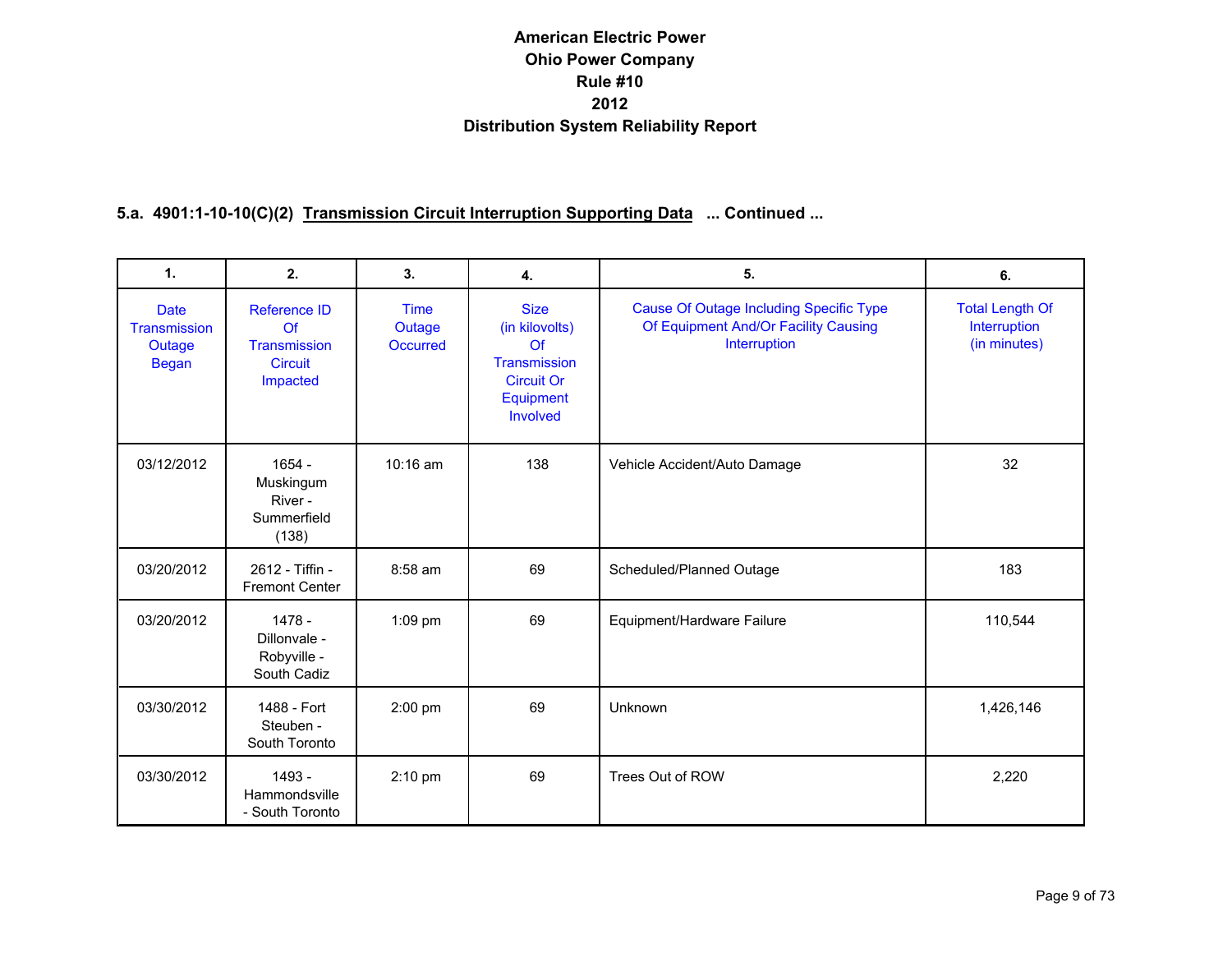| $\mathbf{1}$ .                                        | 2.                                                                      | 3.                                | 4.                                                                                                | 5.                                                                                                     | 6.                                                     |
|-------------------------------------------------------|-------------------------------------------------------------------------|-----------------------------------|---------------------------------------------------------------------------------------------------|--------------------------------------------------------------------------------------------------------|--------------------------------------------------------|
| <b>Date</b><br>Transmission<br>Outage<br><b>Began</b> | <b>Reference ID</b><br>Of<br>Transmission<br><b>Circuit</b><br>Impacted | <b>Time</b><br>Outage<br>Occurred | <b>Size</b><br>(in kilovolts)<br>Of<br>Transmission<br><b>Circuit Or</b><br>Equipment<br>Involved | <b>Cause Of Outage Including Specific Type</b><br>Of Equipment And/Or Facility Causing<br>Interruption | <b>Total Length Of</b><br>Interruption<br>(in minutes) |
| 03/31/2012                                            | 1493 -<br>Hammondsville<br>- South Toronto                              | 11:09 am                          | 69                                                                                                | Other                                                                                                  | 888                                                    |
| 04/04/2012                                            | 1891 -<br>Londonderry -<br>Smyrna                                       | 3:40 pm                           | 69                                                                                                | Trees Out of ROW                                                                                       | 892,382                                                |
| 04/14/2012                                            | 1633 - South<br>Coshocton -<br>Coshocton                                | $6:14 \text{ pm}$                 | 69                                                                                                | Animal/Bird                                                                                            | 195,043                                                |
| 04/23/2012                                            | 1493 -<br>Hammondsville<br>- South Toronto                              | 2:19 pm                           | 69                                                                                                | Other                                                                                                  | 174,921                                                |
| 04/26/2012                                            | $1574 -$<br>Conesville -<br>Trent                                       | $3:16$ am                         | 138                                                                                               | Lightning                                                                                              | 24,327                                                 |
| 05/08/2012                                            | $1570 -$<br>Cambridge -<br>Water St                                     | $1:34$ am                         | 34                                                                                                | Equipment/Hardware Failure                                                                             | 238,725                                                |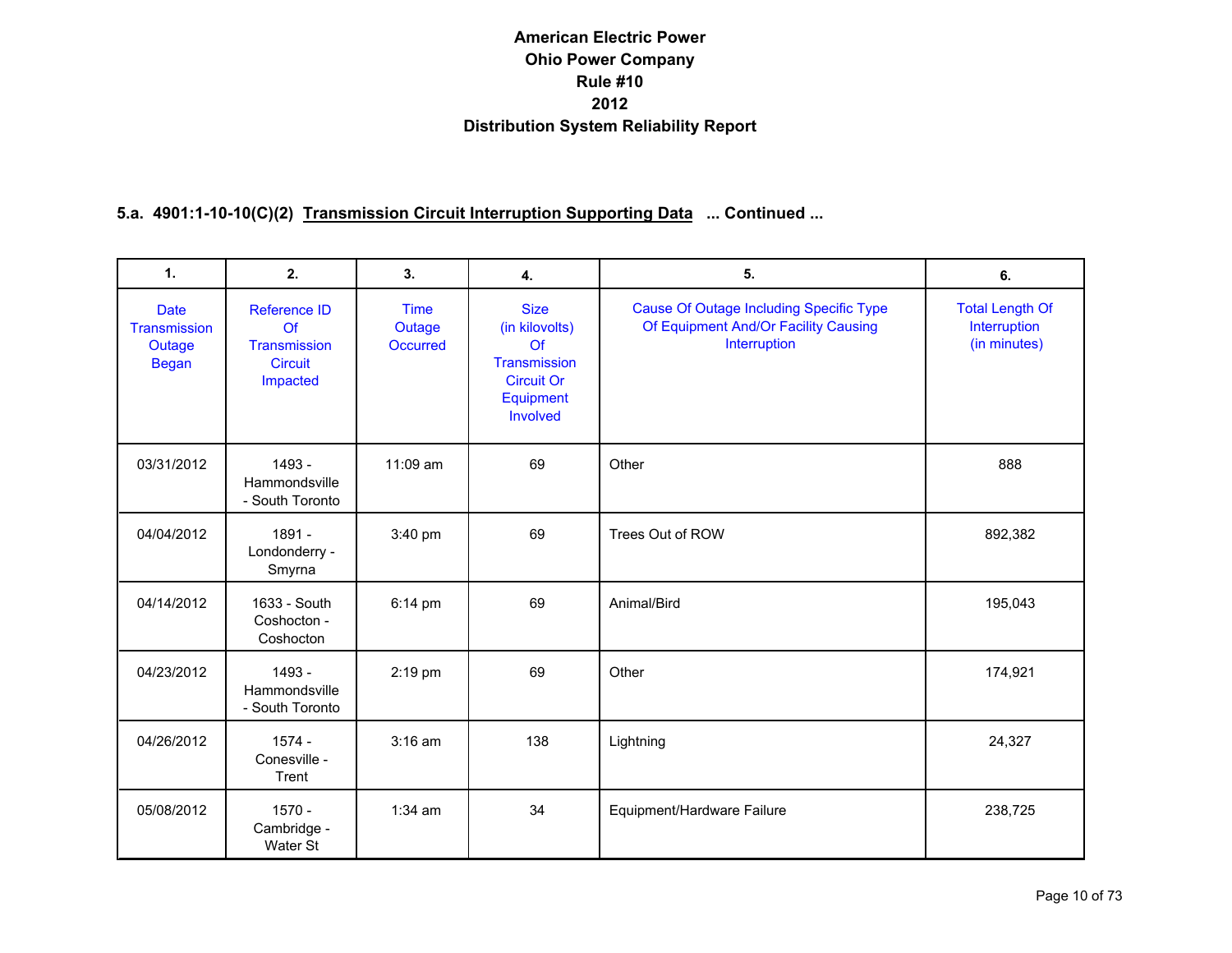| $\mathbf{1}$ .                                        | 2.                                                                      | 3.                                | 4.                                                                                                | 5.                                                                                                     | 6.                                                     |
|-------------------------------------------------------|-------------------------------------------------------------------------|-----------------------------------|---------------------------------------------------------------------------------------------------|--------------------------------------------------------------------------------------------------------|--------------------------------------------------------|
| <b>Date</b><br>Transmission<br>Outage<br><b>Began</b> | <b>Reference ID</b><br>Of<br>Transmission<br><b>Circuit</b><br>Impacted | Time<br>Outage<br><b>Occurred</b> | <b>Size</b><br>(in kilovolts)<br>Of<br>Transmission<br><b>Circuit Or</b><br>Equipment<br>Involved | <b>Cause Of Outage Including Specific Type</b><br>Of Equipment And/Or Facility Causing<br>Interruption | <b>Total Length Of</b><br>Interruption<br>(in minutes) |
| 05/11/2012                                            | $1264 -$<br>Moreland<br>Junction - Billiar                              | 3:55 pm                           | 69                                                                                                | Vehicle Accident/Auto Damage                                                                           | 148,571                                                |
| 05/12/2012                                            | 1583 - East<br>Cambridge -<br>West<br>Cambridge                         | $12:23$ am                        | 69                                                                                                | Scheduled/Planned Outage                                                                               | 114,276                                                |
| 05/15/2012                                            | 1636 - South<br>Fultonham -<br><b>Mount Sterling</b>                    | 4:02 pm                           | 69                                                                                                | Scheduled/Planned Outage                                                                               | 144,738                                                |
| 05/29/2012                                            | 2473 - North<br>Baltimore -<br>Portage                                  | $10:44$ am                        | 34                                                                                                | Equipment/Hardware Failure                                                                             | 43,920                                                 |
| 06/04/2012                                            | 1493 -<br>Hammondsville<br>- North<br>Wellsville                        | 7:06 pm                           | 69                                                                                                | Other                                                                                                  | 66,572                                                 |
| 06/29/2012                                            | 2448 - Haviland<br>- Payne                                              | $3:46$ pm                         | 69                                                                                                | Other                                                                                                  | 2,211,110                                              |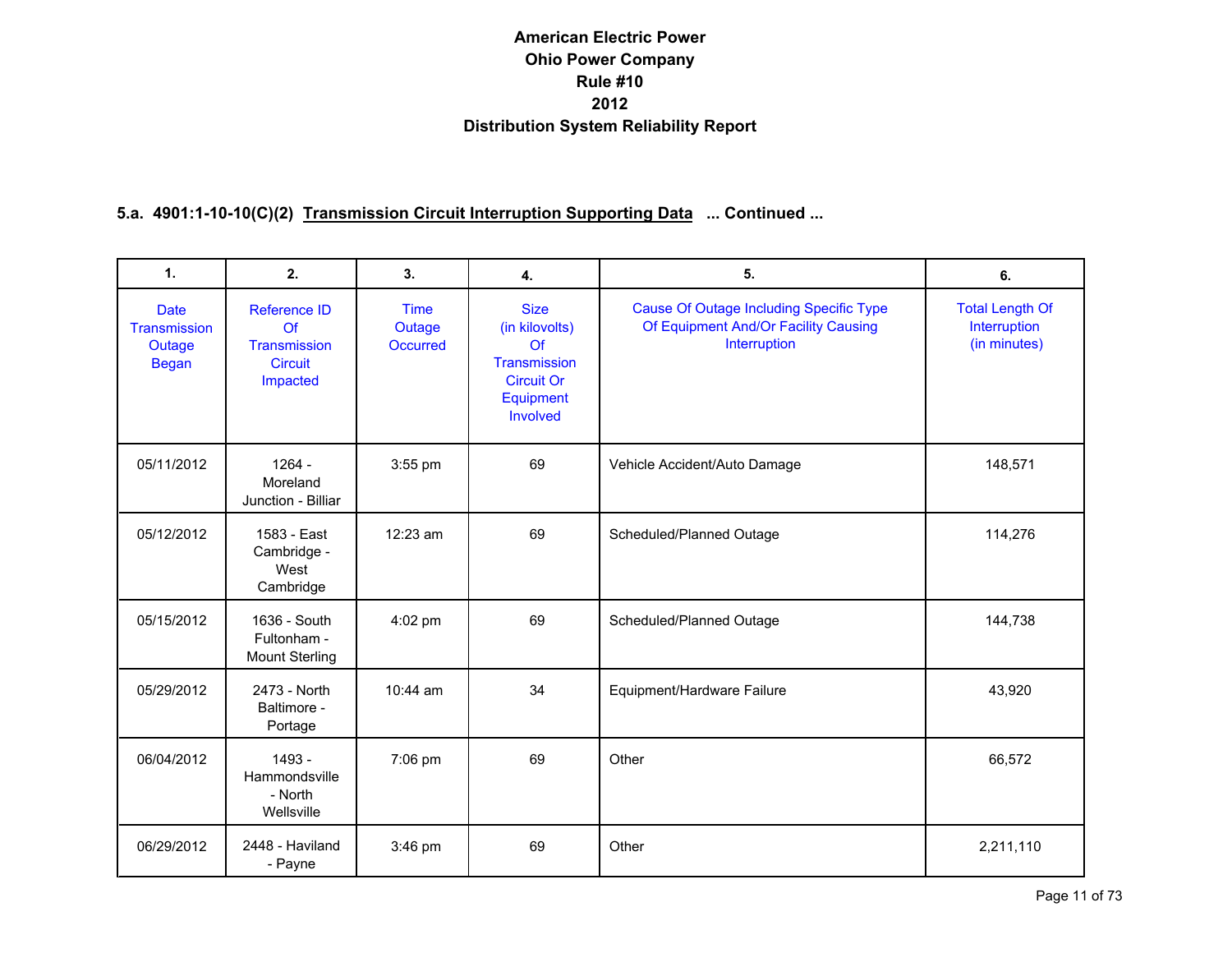| $\mathbf{1}$ .                                        | 2.                                                               | 3.                                       | 4.                                                                                                | 5.                                                                                                     | 6.                                                     |
|-------------------------------------------------------|------------------------------------------------------------------|------------------------------------------|---------------------------------------------------------------------------------------------------|--------------------------------------------------------------------------------------------------------|--------------------------------------------------------|
| <b>Date</b><br>Transmission<br>Outage<br><b>Began</b> | Reference ID<br>Of<br>Transmission<br><b>Circuit</b><br>Impacted | <b>Time</b><br>Outage<br><b>Occurred</b> | <b>Size</b><br>(in kilovolts)<br>Of<br>Transmission<br><b>Circuit Or</b><br>Equipment<br>Involved | <b>Cause Of Outage Including Specific Type</b><br>Of Equipment And/Or Facility Causing<br>Interruption | <b>Total Length Of</b><br>Interruption<br>(in minutes) |
| 06/29/2012                                            | 3774 - Forest -<br>South Berwick                                 | 3:46 pm                                  | 69                                                                                                | <b>High Winds</b>                                                                                      | 3,316,272                                              |
| 06/29/2012                                            | 2423 - Dunkirk<br>$(OP)$ - East<br>Lima                          | 3:53 pm                                  | 69                                                                                                | <b>High Winds</b>                                                                                      | 2,918,470                                              |
| 06/29/2012                                            | 2448 - Haviland<br>- Paulding                                    | 3:57 pm                                  | 69                                                                                                | <b>High Winds</b>                                                                                      | 11,399                                                 |
| 06/29/2012                                            | 2427 - East<br>Lima - East<br>Ottawa                             | 3:58 pm                                  | 69                                                                                                | <b>High Winds</b>                                                                                      | 5,170,490                                              |
| 06/29/2012                                            | 2427 - East<br>Lima - East<br>Ottawa                             | 3:58 pm                                  | 69                                                                                                | <b>High Winds</b>                                                                                      | 9,756,980                                              |
| 06/29/2012                                            | $2521 -$<br>Southwest Van<br>Wert - South<br>Convoy              | 3:59 pm                                  | 69                                                                                                | <b>High Winds</b>                                                                                      | 2,390,557                                              |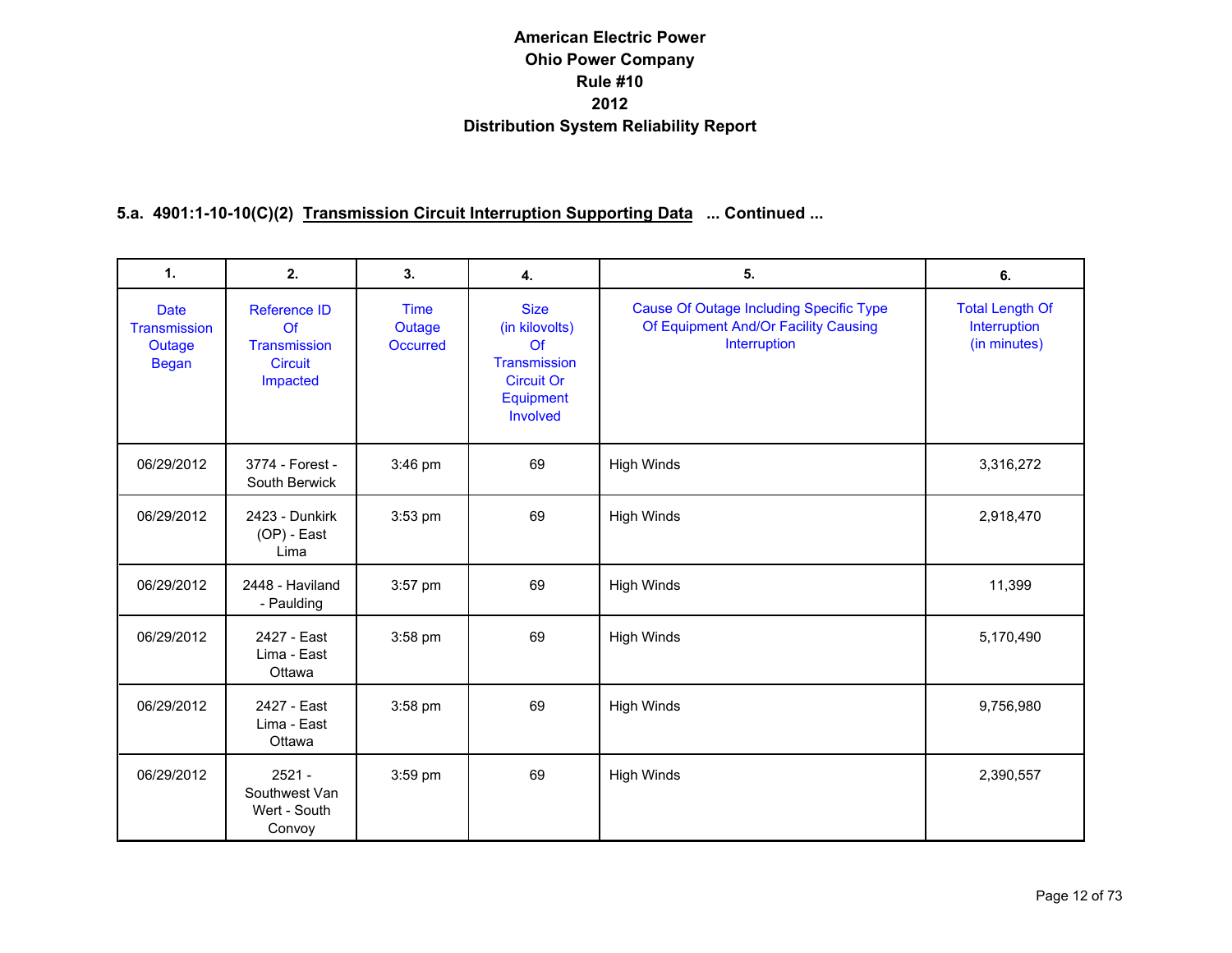| $\mathbf{1}$ .                                        | 2.                                                                             | 3.                                | 4.                                                                                                | 5.                                                                                                     | 6.                                                     |
|-------------------------------------------------------|--------------------------------------------------------------------------------|-----------------------------------|---------------------------------------------------------------------------------------------------|--------------------------------------------------------------------------------------------------------|--------------------------------------------------------|
| <b>Date</b><br>Transmission<br>Outage<br><b>Began</b> | <b>Reference ID</b><br>Of<br><b>Transmission</b><br><b>Circuit</b><br>Impacted | <b>Time</b><br>Outage<br>Occurred | <b>Size</b><br>(in kilovolts)<br>Of<br>Transmission<br><b>Circuit Or</b><br>Equipment<br>Involved | <b>Cause Of Outage Including Specific Type</b><br>Of Equipment And/Or Facility Causing<br>Interruption | <b>Total Length Of</b><br>Interruption<br>(in minutes) |
| 06/29/2012                                            | 2423 - Dunkirk<br>(OP) - East<br>Lima                                          | 4:09 pm                           | 69                                                                                                | <b>High Winds</b>                                                                                      | 581,048                                                |
| 06/29/2012                                            | 2448 - Haviland<br>- Van Wert                                                  | 4:10 pm                           | 69                                                                                                | <b>High Winds</b>                                                                                      | 1,292,115                                              |
| 06/29/2012                                            | 1831 - Vine St -<br>Central Ave                                                | 4:21 pm                           | 34                                                                                                | <b>High Winds</b>                                                                                      | 601,995                                                |
| 06/29/2012                                            | 2579 - Harpster<br>- Decliff                                                   | 4:38 pm                           | 69                                                                                                | <b>High Winds</b>                                                                                      | 6,988,558                                              |
| 06/29/2012                                            | 2579 - Harpster<br>- Decliff                                                   | 4:47 pm                           | 69                                                                                                | <b>High Winds</b>                                                                                      | 3,495,258                                              |
| 06/29/2012                                            | 1831 - Vine St -<br>Central Ave                                                | $4:53$ pm                         | 34                                                                                                | <b>High Winds</b>                                                                                      | 404,287                                                |
| 06/29/2012                                            | 2579 - Harpster<br>- Decliff                                                   | 4:53 pm                           | 69                                                                                                | <b>High Winds</b>                                                                                      | 2,513,710                                              |
| 06/29/2012                                            | 2451 - Kalida -<br>North Delphos                                               | 4:57 pm                           | 69                                                                                                | <b>High Winds</b>                                                                                      | 9,784                                                  |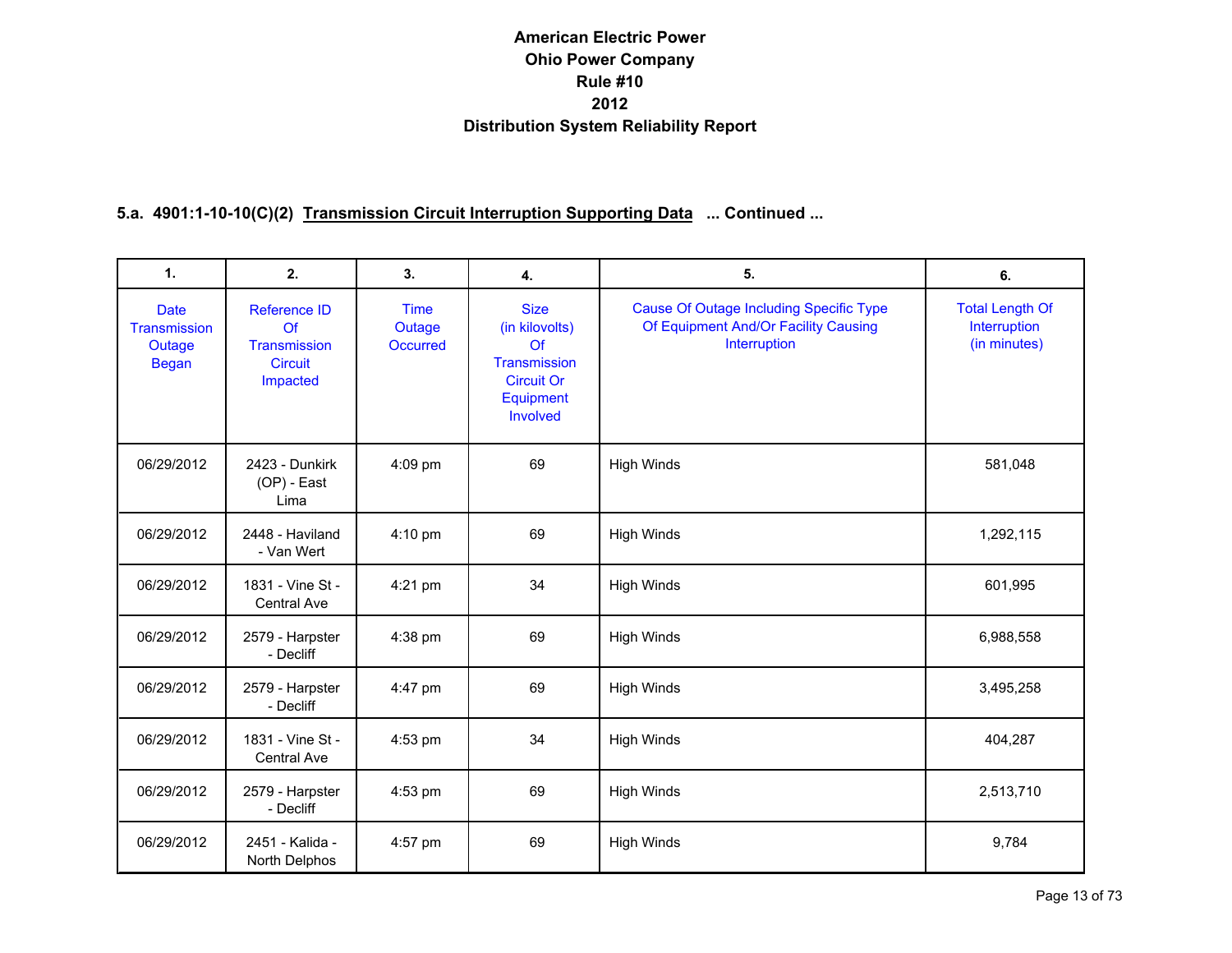| $\mathbf{1}$ .                                               | 2.                                                                      | 3.                                       | 4.                                                                                                | 5.                                                                                                     | 6.                                                     |
|--------------------------------------------------------------|-------------------------------------------------------------------------|------------------------------------------|---------------------------------------------------------------------------------------------------|--------------------------------------------------------------------------------------------------------|--------------------------------------------------------|
| <b>Date</b><br><b>Transmission</b><br>Outage<br><b>Began</b> | <b>Reference ID</b><br>Of<br>Transmission<br><b>Circuit</b><br>Impacted | <b>Time</b><br>Outage<br><b>Occurred</b> | <b>Size</b><br>(in kilovolts)<br>Of<br>Transmission<br><b>Circuit Or</b><br>Equipment<br>Involved | <b>Cause Of Outage Including Specific Type</b><br>Of Equipment And/Or Facility Causing<br>Interruption | <b>Total Length Of</b><br>Interruption<br>(in minutes) |
| 06/29/2012                                                   | 1406 - West<br>Mount Vernon -<br>South Kenton                           | 5:08 pm                                  | 138                                                                                               | <b>High Winds</b>                                                                                      | 4,657,330                                              |
| 06/29/2012                                                   | $1380 -$<br>Pittsburgh<br>Avenue - West<br>Mount Vernon                 | 5:16 pm                                  | 69                                                                                                | <b>High Winds</b>                                                                                      | 8,912,692                                              |
| 06/29/2012                                                   | 1342 - East<br>Fredericktown -<br>Fredericktown                         | 5:21 pm                                  | 69                                                                                                | <b>High Winds</b>                                                                                      | 8,000,782                                              |
| 06/29/2012                                                   | 1370 - Newark-<br>Kaiser Junction                                       | $5:23$ pm                                | 69                                                                                                | <b>High Winds</b>                                                                                      | 8,893,704                                              |
| 06/29/2012                                                   | 1370 - Newark -<br>North Newark                                         | 5:25 pm                                  | 69                                                                                                | <b>High Winds</b>                                                                                      | 3,516,651                                              |
| 06/29/2012                                                   | 1370 - Newark-<br>Kaiser Junction                                       | 5:26 pm                                  | 69                                                                                                | <b>High Winds</b>                                                                                      | 5,835,522                                              |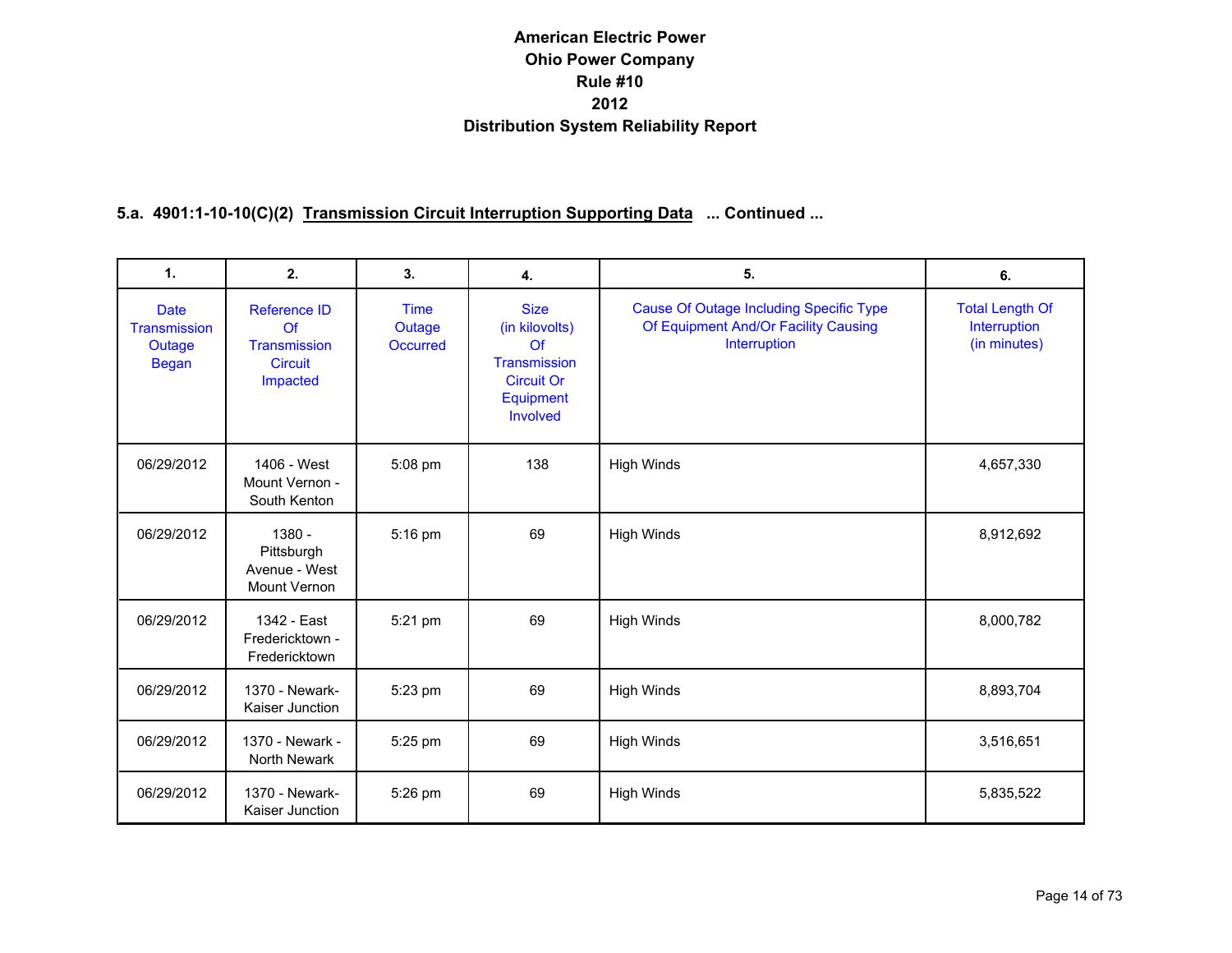| $\mathbf{1}$ .                                        | 2.                                                                             | 3.                                       | 4.                                                                                                | 5.                                                                                                     | 6.                                                     |
|-------------------------------------------------------|--------------------------------------------------------------------------------|------------------------------------------|---------------------------------------------------------------------------------------------------|--------------------------------------------------------------------------------------------------------|--------------------------------------------------------|
| <b>Date</b><br>Transmission<br>Outage<br><b>Began</b> | <b>Reference ID</b><br>Of<br><b>Transmission</b><br><b>Circuit</b><br>Impacted | <b>Time</b><br>Outage<br><b>Occurred</b> | <b>Size</b><br>(in kilovolts)<br>Of<br>Transmission<br><b>Circuit Or</b><br>Equipment<br>Involved | <b>Cause Of Outage Including Specific Type</b><br>Of Equipment And/Or Facility Causing<br>Interruption | <b>Total Length Of</b><br>Interruption<br>(in minutes) |
| 06/29/2012                                            | 1360 - Kaiser<br>Junction Sw. -<br>Newark -<br>Newark Center                   | 5:27 pm                                  | 69                                                                                                | <b>High Winds</b>                                                                                      | 15,497,650                                             |
| 06/29/2012                                            | 1370 - Newark -<br>North Newark                                                | 5:27 pm                                  | 69                                                                                                | <b>High Winds</b>                                                                                      | 6,544,512                                              |
| 06/29/2012                                            | 1370 - Newark -<br>North Newark                                                | 5:27 pm                                  | 69                                                                                                | <b>High Winds</b>                                                                                      | 6,304,788                                              |
| 06/29/2012                                            | 1377 - North<br>Newark - Ohio<br>Central                                       | 5:28 pm                                  | 138                                                                                               | <b>High Winds</b>                                                                                      | 19,090,486                                             |
| 06/29/2012                                            | 1360 - Kaiser<br>Junction Sw. -<br>Newark -<br>Newark Center                   | 5:34 pm                                  | 69                                                                                                | <b>High Winds</b>                                                                                      | 3,562,566                                              |
| 06/29/2012                                            | 1334 -<br>Academia -<br>Ohio Central                                           | 5:36 pm                                  | 138                                                                                               | <b>High Winds</b>                                                                                      | 128,544                                                |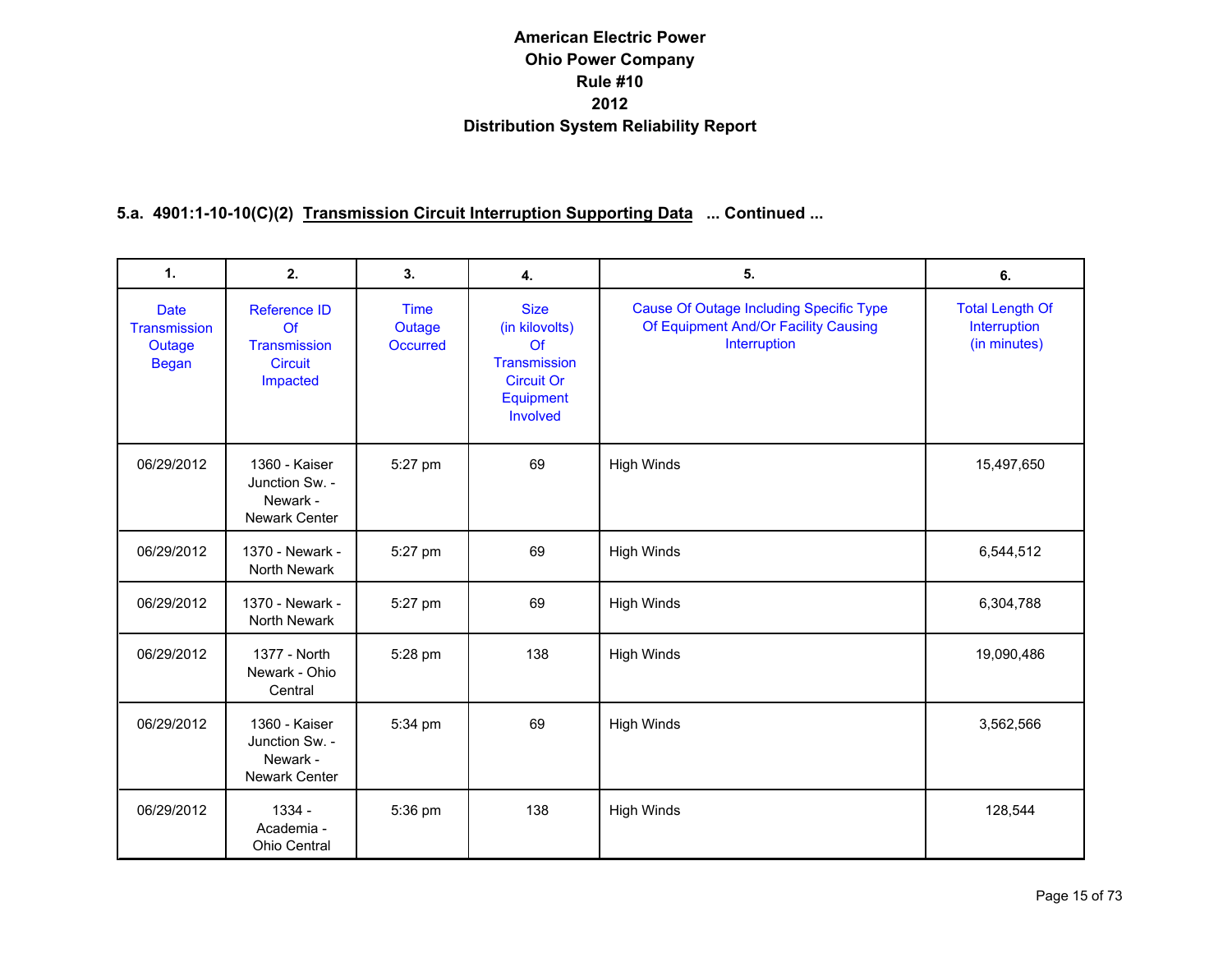| $\mathbf{1}$ .                                        | 2.                                                                      | 3.                                       | 4.                                                                                                | 5.                                                                                                     | 6.                                                     |
|-------------------------------------------------------|-------------------------------------------------------------------------|------------------------------------------|---------------------------------------------------------------------------------------------------|--------------------------------------------------------------------------------------------------------|--------------------------------------------------------|
| <b>Date</b><br>Transmission<br>Outage<br><b>Began</b> | Reference ID<br>Of<br><b>Transmission</b><br><b>Circuit</b><br>Impacted | <b>Time</b><br>Outage<br><b>Occurred</b> | <b>Size</b><br>(in kilovolts)<br>Of<br>Transmission<br><b>Circuit Or</b><br>Equipment<br>Involved | <b>Cause Of Outage Including Specific Type</b><br>Of Equipment And/Or Facility Causing<br>Interruption | <b>Total Length Of</b><br>Interruption<br>(in minutes) |
| 06/29/2012                                            | 1380 -<br>Pittsburgh<br>Avenue - West<br>Mount Vernon                   | 5:38 pm                                  | 69                                                                                                | <b>High Winds</b>                                                                                      | 602,820                                                |
| 06/29/2012                                            | 1344 - East<br>Logan - New<br>Lexington                                 | 5:46 pm                                  | 69                                                                                                | <b>High Winds</b>                                                                                      | 5,683,550                                              |
| 06/29/2012                                            | 1344 - East<br>Logan - New<br>Lexington                                 | 5:47 pm                                  | 69                                                                                                | Flooding/Slide                                                                                         | 1,369,992                                              |
| 06/29/2012                                            | 1716 - McLuney<br>- Rose Farm                                           | 5:47 pm                                  | 69                                                                                                | <b>High Winds</b>                                                                                      | 3,055,529                                              |
| 06/29/2012                                            | $1578 -$<br>Crooksville -<br>New Lexington                              | 5:48 pm                                  | 69                                                                                                | <b>High Winds</b>                                                                                      | 12,978,299                                             |
| 06/29/2012                                            | 1580 - Cyclops<br>- Ohio Central                                        | 5:49 pm                                  | 69                                                                                                | <b>High Winds</b>                                                                                      | 3,713,374                                              |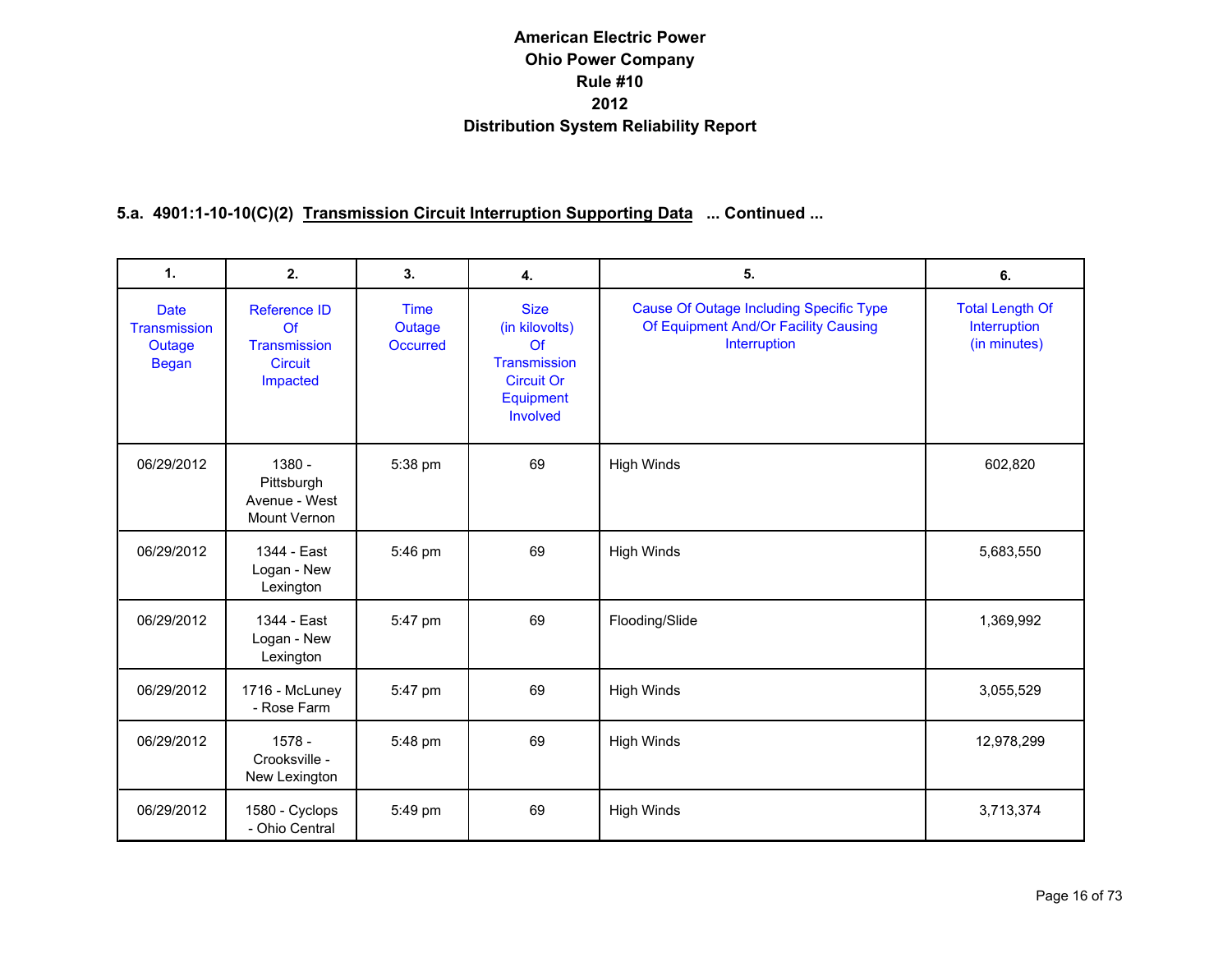| 1.                                                    | 2.                                                                                     | 3.                                | 4.                                                                                                | 5.                                                                                                     | 6.                                                     |
|-------------------------------------------------------|----------------------------------------------------------------------------------------|-----------------------------------|---------------------------------------------------------------------------------------------------|--------------------------------------------------------------------------------------------------------|--------------------------------------------------------|
| <b>Date</b><br>Transmission<br>Outage<br><b>Began</b> | <b>Reference ID</b><br>$\Omega$ f<br><b>Transmission</b><br><b>Circuit</b><br>Impacted | <b>Time</b><br>Outage<br>Occurred | <b>Size</b><br>(in kilovolts)<br>Of<br>Transmission<br><b>Circuit Or</b><br>Equipment<br>Involved | <b>Cause Of Outage Including Specific Type</b><br>Of Equipment And/Or Facility Causing<br>Interruption | <b>Total Length Of</b><br>Interruption<br>(in minutes) |
| 06/29/2012                                            | 1344 - East<br>Logan - New<br>Lexington                                                | 5:50 pm                           | 69                                                                                                | <b>High Winds</b>                                                                                      | 6,992,700                                              |
| 06/29/2012                                            | 1344 - East<br>Logan - New<br>Lexington                                                | 5:51 pm                           | 69                                                                                                | <b>High Winds</b>                                                                                      | 493,968                                                |
| 06/29/2012                                            | 2448 - Haviland<br>- Van Wert                                                          | 5:51 pm                           | 69                                                                                                | <b>High Winds</b>                                                                                      | 746,774                                                |
| 06/29/2012                                            | 1716 - McLuney<br>- Rose Farm                                                          | 5:52 pm                           | 34                                                                                                | High Winds                                                                                             | 150,786                                                |
| 06/29/2012                                            | 111000 - East<br>Beaver - North<br>Portsmouth                                          | 5:56 pm                           | 69                                                                                                | <b>High Winds</b>                                                                                      | 87,542                                                 |
| 06/29/2012                                            | 1633 - South<br>Coshocton -<br>Coshocton                                               | 5:57 pm                           | 69                                                                                                | <b>Trees Inside ROW</b>                                                                                | 752,932                                                |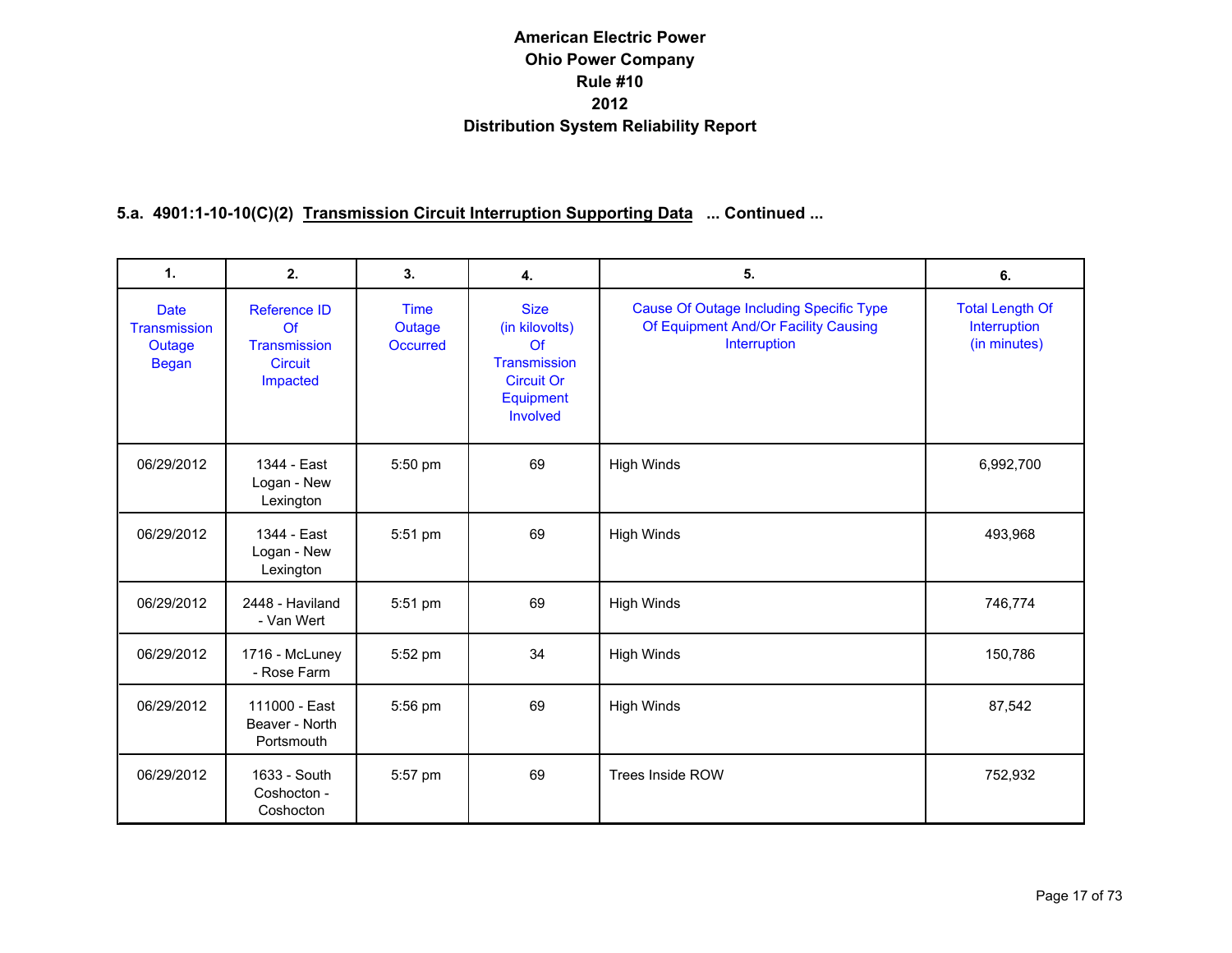| $\mathbf{1}$ .                                        | 2.                                                                      | 3.                                       | 4.                                                                                                      | 5.                                                                                                     | 6.                                                     |
|-------------------------------------------------------|-------------------------------------------------------------------------|------------------------------------------|---------------------------------------------------------------------------------------------------------|--------------------------------------------------------------------------------------------------------|--------------------------------------------------------|
| <b>Date</b><br>Transmission<br>Outage<br><b>Began</b> | <b>Reference ID</b><br>Of<br>Transmission<br><b>Circuit</b><br>Impacted | <b>Time</b><br>Outage<br><b>Occurred</b> | <b>Size</b><br>(in kilovolts)<br>$\Omega$<br>Transmission<br><b>Circuit Or</b><br>Equipment<br>Involved | <b>Cause Of Outage Including Specific Type</b><br>Of Equipment And/Or Facility Causing<br>Interruption | <b>Total Length Of</b><br>Interruption<br>(in minutes) |
| 06/29/2012                                            | $1225 -$<br>Dennison -<br>West New<br>Philadelphia                      | 6:03 pm                                  | 69                                                                                                      | <b>High Winds</b>                                                                                      | 4,175                                                  |
| 06/29/2012                                            | $1654 -$<br>Muskingum<br>River - South<br>Rokeby Sw.                    | 6:04 pm                                  | 69                                                                                                      | <b>High Winds</b>                                                                                      | 5,451,698                                              |
| 06/29/2012                                            | 111000 - East<br>Beaver - North<br>Portsmouth                           | 6:10 pm                                  | 69                                                                                                      | <b>High Winds</b>                                                                                      | 1,115,440                                              |
| 06/29/2012                                            | $1225 -$<br>Dennison -<br>Miller Sw.                                    | 6:10 pm                                  | 69                                                                                                      | <b>High Winds</b>                                                                                      | 348,192                                                |
| 06/29/2012                                            | $1225 -$<br>Dennison -<br>West New<br>Philadelphia                      | 6:13 pm                                  | 69                                                                                                      | <b>High Winds</b>                                                                                      | 150,243                                                |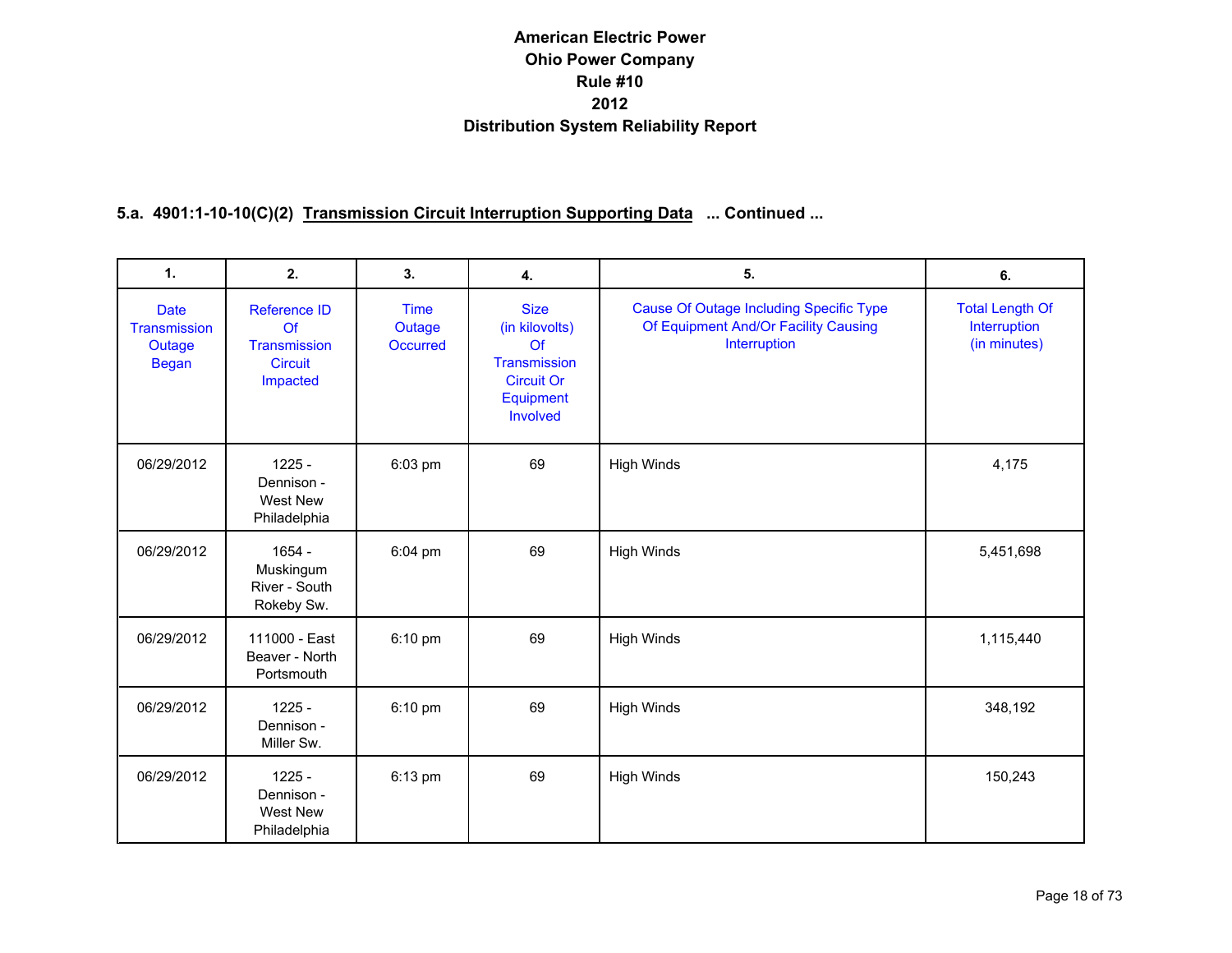| $\mathbf{1}$ .                                        | 2.                                                                      | 3.                                       | 4.                                                                                                | 5.                                                                                                     | 6.                                                     |
|-------------------------------------------------------|-------------------------------------------------------------------------|------------------------------------------|---------------------------------------------------------------------------------------------------|--------------------------------------------------------------------------------------------------------|--------------------------------------------------------|
| <b>Date</b><br>Transmission<br>Outage<br><b>Began</b> | <b>Reference ID</b><br>Of<br>Transmission<br><b>Circuit</b><br>Impacted | <b>Time</b><br>Outage<br><b>Occurred</b> | <b>Size</b><br>(in kilovolts)<br>Of<br>Transmission<br><b>Circuit Or</b><br>Equipment<br>Involved | <b>Cause Of Outage Including Specific Type</b><br>Of Equipment And/Or Facility Causing<br>Interruption | <b>Total Length Of</b><br>Interruption<br>(in minutes) |
| 06/29/2012                                            | 1354 - Heath -<br>Newark                                                | 6:19 pm                                  | 69                                                                                                | <b>High Winds</b>                                                                                      | 656,717                                                |
| 06/29/2012                                            | 1453 - Rutland -<br>Sporn                                               | 6:20 pm                                  | 138                                                                                               | <b>High Winds</b>                                                                                      | 4,526,592                                              |
| 06/29/2012                                            | 2448 - Haviland<br>- Van Wert                                           | 6:42 pm                                  | 69                                                                                                | <b>High Winds</b>                                                                                      | 2,781,549                                              |
| 06/29/2012                                            | 1633 - South<br>Coshocton -<br>Coshocton                                | 6:47 pm                                  | 69                                                                                                | Lightning                                                                                              | 423                                                    |
| 06/29/2012                                            | $1575 -$<br>Coopermill -<br>South<br>Fultonham                          | 7:12 pm                                  | 69                                                                                                | <b>High Winds</b>                                                                                      | 2,298,569                                              |
| 06/29/2012                                            | 1344 - East<br>Logan - New<br>Lexington                                 | 9:53 pm                                  | 69                                                                                                | <b>High Winds</b>                                                                                      | 8,136,259                                              |
| 06/30/2012                                            | 1354 - Heath -<br><b>Newark</b>                                         | 11:26 am                                 | 69                                                                                                | <b>High Winds</b>                                                                                      | 414,600                                                |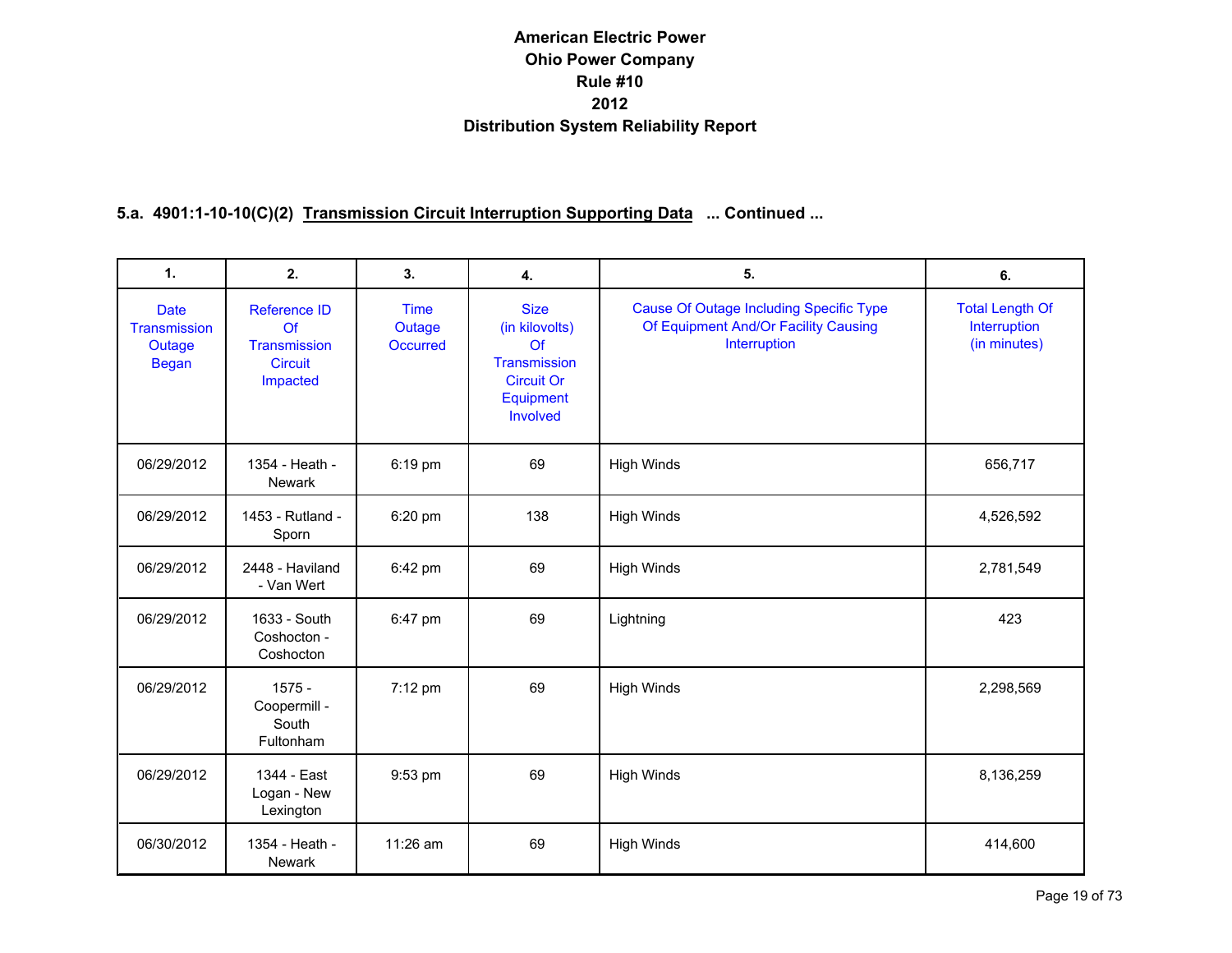| 1.                                                    | 2.                                                                             | 3.                                | 4.                                                                                                | 5.                                                                                                     | 6.                                                     |
|-------------------------------------------------------|--------------------------------------------------------------------------------|-----------------------------------|---------------------------------------------------------------------------------------------------|--------------------------------------------------------------------------------------------------------|--------------------------------------------------------|
| <b>Date</b><br>Transmission<br>Outage<br><b>Began</b> | <b>Reference ID</b><br>Of<br><b>Transmission</b><br><b>Circuit</b><br>Impacted | <b>Time</b><br>Outage<br>Occurred | <b>Size</b><br>(in kilovolts)<br>Of<br>Transmission<br><b>Circuit Or</b><br>Equipment<br>Involved | <b>Cause Of Outage Including Specific Type</b><br>Of Equipment And/Or Facility Causing<br>Interruption | <b>Total Length Of</b><br>Interruption<br>(in minutes) |
| 07/01/2012                                            | $1361 -$<br>Lancaster -<br>South<br>Lancaster                                  | 7:28 am                           | 69                                                                                                | <b>High Winds</b>                                                                                      | 6,148,305                                              |
| 07/01/2012                                            | 7777 - Byesville<br>- Glenwood                                                 | $10:52$ am                        | 69                                                                                                | <b>High Winds</b>                                                                                      | 1,614,782                                              |
| 07/01/2012                                            | 2565 - DeCliff -<br>Harpster                                                   | 12:31 pm                          | 34                                                                                                | <b>High Winds</b>                                                                                      | 4,504                                                  |
| 07/01/2012                                            | 1235 - East<br>Sparta -<br>Zoarville                                           | 8:59 pm                           | 69                                                                                                | <b>High Winds</b>                                                                                      | 603,666                                                |
| 07/01/2012                                            | 7777 - Byesville<br>- Glenwood                                                 | 8:59 pm                           | 34                                                                                                | Trees Out of ROW                                                                                       | 1,947,684                                              |
| 07/03/2012                                            | $2558 -$<br>Bowerstown -<br>Leesville                                          | 8:35 pm                           | 69                                                                                                | Unknown By Weather                                                                                     | 24,784                                                 |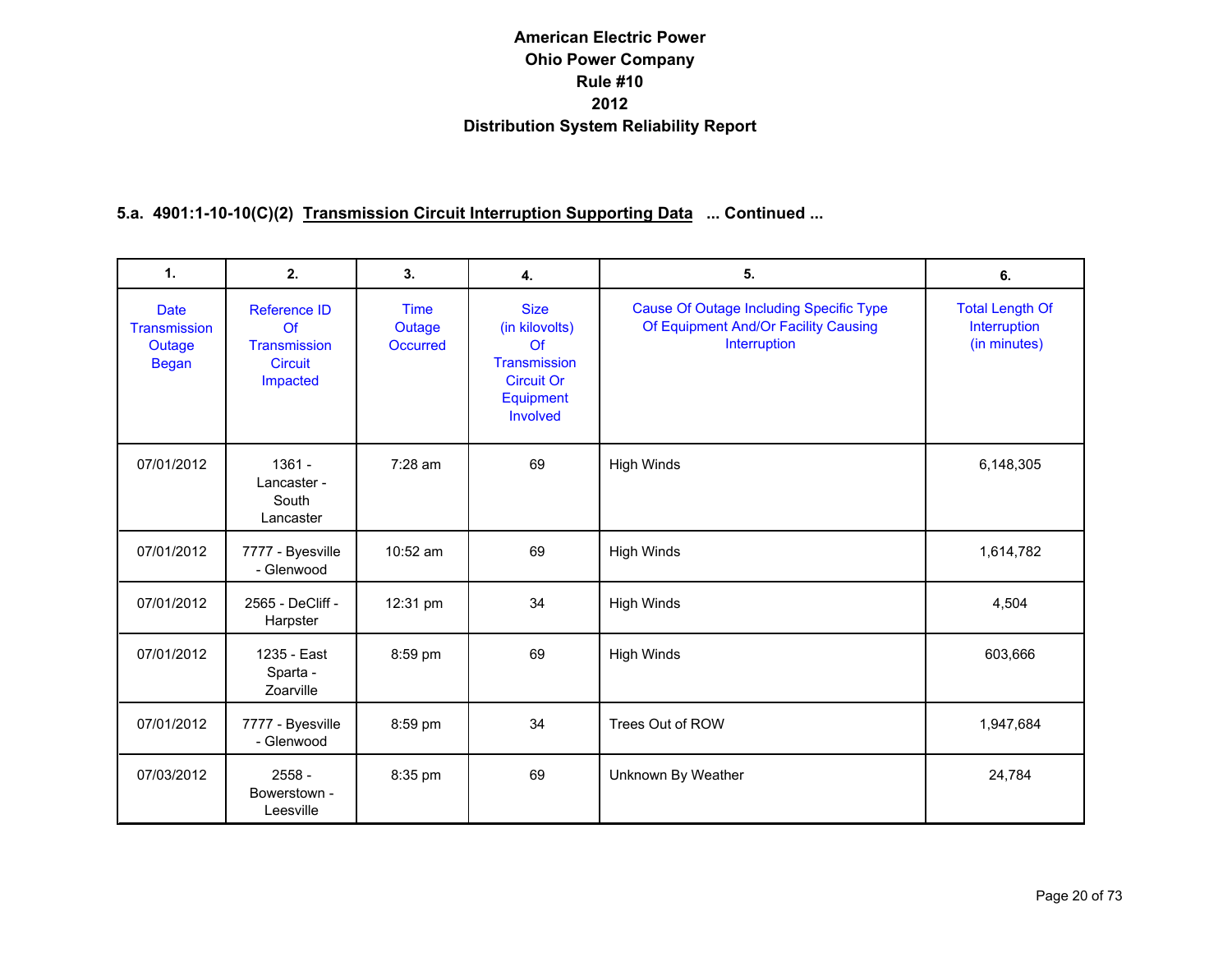| $\mathbf{1}$ .                                        | 2.                                                                      | 3.                                       | 4.                                                                                                | 5.                                                                                                     | 6.                                                     |
|-------------------------------------------------------|-------------------------------------------------------------------------|------------------------------------------|---------------------------------------------------------------------------------------------------|--------------------------------------------------------------------------------------------------------|--------------------------------------------------------|
| <b>Date</b><br>Transmission<br>Outage<br><b>Began</b> | <b>Reference ID</b><br>Of<br>Transmission<br><b>Circuit</b><br>Impacted | <b>Time</b><br>Outage<br><b>Occurred</b> | <b>Size</b><br>(in kilovolts)<br>Of<br>Transmission<br><b>Circuit Or</b><br>Equipment<br>Involved | <b>Cause Of Outage Including Specific Type</b><br>Of Equipment And/Or Facility Causing<br>Interruption | <b>Total Length Of</b><br>Interruption<br>(in minutes) |
| 07/04/2012                                            | 1363 -<br>Lexington -<br>North Bellville                                | 10:00 pm                                 | 69                                                                                                | Unknown By Weather                                                                                     | 202,572                                                |
| 07/04/2012                                            | $1363 -$<br>Lexington -<br>North Bellville                              | 10:01 pm                                 | 69                                                                                                | <b>High Winds</b>                                                                                      | 331,681                                                |
| 07/05/2012                                            | $1363 -$<br>Lexington -<br>North Bellville                              | 5:21 pm                                  | 69                                                                                                | Unknown                                                                                                | 1,162                                                  |
| 07/05/2012                                            | 1344 - East<br>Logan - New<br>Lexington                                 | 5:50 pm                                  | 69                                                                                                | Equipment/Hardware Failure                                                                             | 529,470                                                |
| 07/05/2012                                            | 1344 - East<br>Logan - New<br>Lexington                                 | 5:50 pm                                  | 69                                                                                                | <b>High Winds</b>                                                                                      | 232,000                                                |
| 07/06/2012                                            | 2427 - East<br>Lima - East<br>Ottawa                                    | $4:42$ am                                | 69                                                                                                | Other                                                                                                  | 2,400                                                  |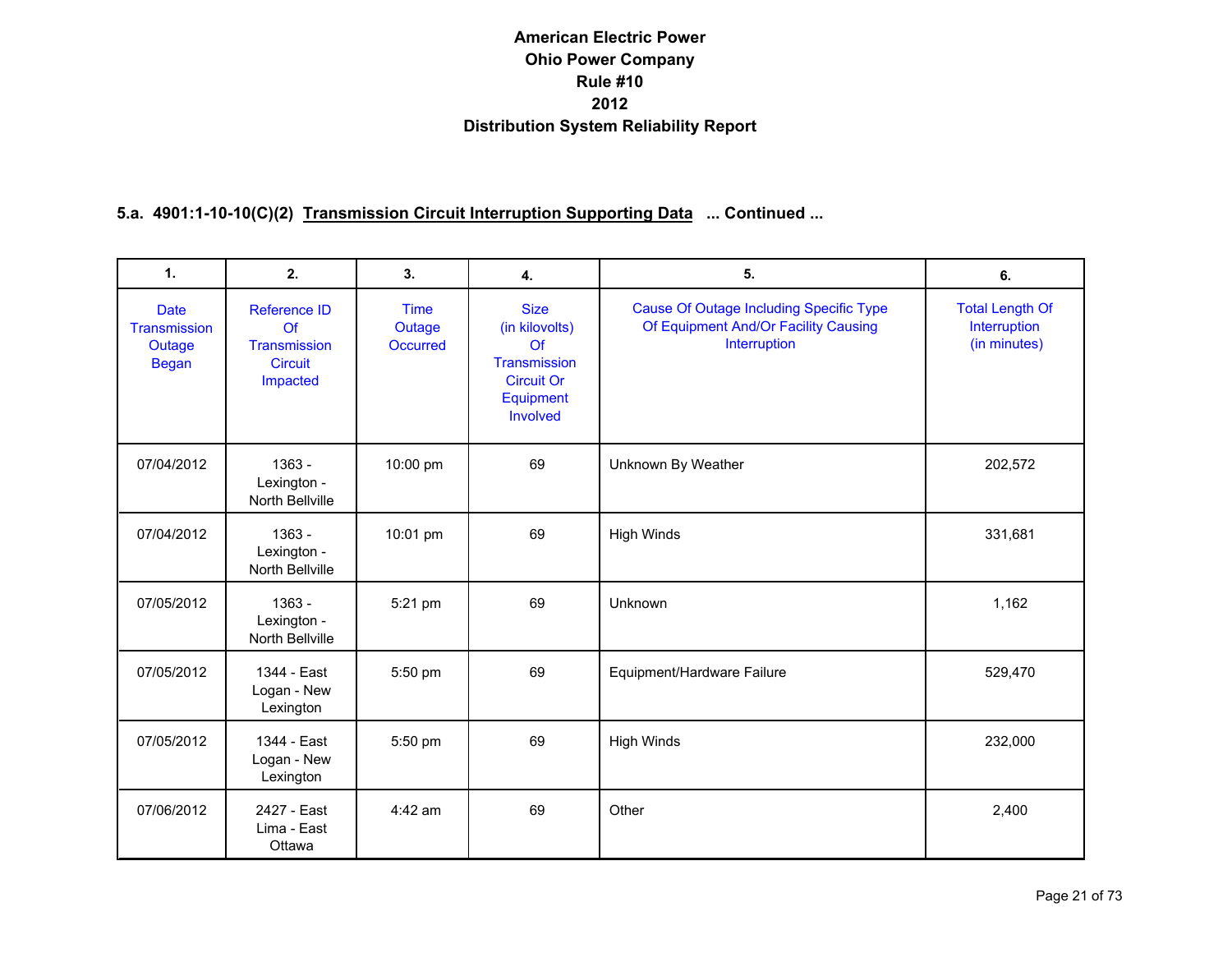| $\mathbf{1}$ .                                        | 2.                                                               | 3.                                       | 4.                                                                                                | 5.                                                                                                     | 6.                                                     |
|-------------------------------------------------------|------------------------------------------------------------------|------------------------------------------|---------------------------------------------------------------------------------------------------|--------------------------------------------------------------------------------------------------------|--------------------------------------------------------|
| <b>Date</b><br>Transmission<br>Outage<br><b>Began</b> | Reference ID<br>Of<br>Transmission<br><b>Circuit</b><br>Impacted | <b>Time</b><br>Outage<br><b>Occurred</b> | <b>Size</b><br>(in kilovolts)<br>Of<br>Transmission<br><b>Circuit Or</b><br>Equipment<br>Involved | <b>Cause Of Outage Including Specific Type</b><br>Of Equipment And/Or Facility Causing<br>Interruption | <b>Total Length Of</b><br>Interruption<br>(in minutes) |
| 07/06/2012                                            | 2427 - East<br>Lima - East<br>Ottawa                             | 6:21 am                                  | 69                                                                                                | Scheduled/Planned Outage                                                                               | 125,810                                                |
| 07/06/2012                                            | 2451 - Kalida -<br>North Delphos                                 | 2:08 pm                                  | 69                                                                                                | <b>High Winds</b>                                                                                      | 1,537                                                  |
| 07/18/2012                                            | $1225 -$<br>Dennison -<br>West New<br>Philadelphia               | 1:08 pm                                  | 69                                                                                                | Unknown By Weather                                                                                     | 151,476                                                |
| 07/18/2012                                            | 1493 -<br>Hammondsville<br>- South Toronto                       | 1:23 pm                                  | 69                                                                                                | Other                                                                                                  | 1,476,838                                              |
| 07/18/2012                                            | $1380 -$<br>Pittsburgh<br>Avenue - West<br>Mount Vernon          | 2:43 pm                                  | 69                                                                                                | Unknown By Weather                                                                                     | 296,380                                                |
| 07/18/2012                                            | $2558 -$<br>Bowerstown -<br>Leesville                            | 2:49 pm                                  | 69                                                                                                | Unknown By Weather                                                                                     | 477,339                                                |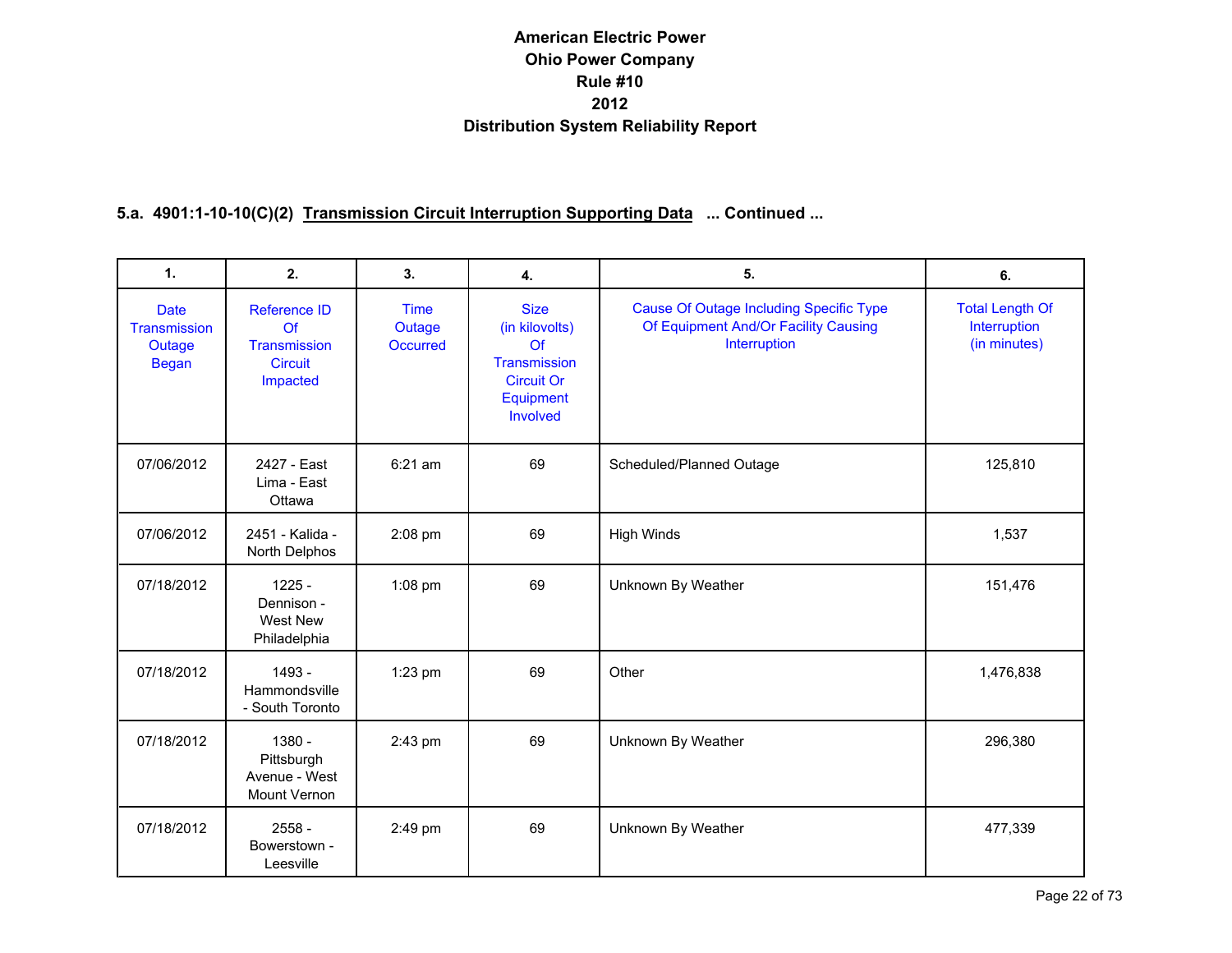| $\mathbf{1}$ .                                        | 2.                                                                                   | 3.                                       | 4.                                                                                                      | 5.                                                                                                     | 6.                                                     |
|-------------------------------------------------------|--------------------------------------------------------------------------------------|------------------------------------------|---------------------------------------------------------------------------------------------------------|--------------------------------------------------------------------------------------------------------|--------------------------------------------------------|
| <b>Date</b><br>Transmission<br>Outage<br><b>Began</b> | <b>Reference ID</b><br>$\Omega$<br><b>Transmission</b><br><b>Circuit</b><br>Impacted | <b>Time</b><br>Outage<br><b>Occurred</b> | <b>Size</b><br>(in kilovolts)<br>$\Omega$<br>Transmission<br><b>Circuit Or</b><br>Equipment<br>Involved | <b>Cause Of Outage Including Specific Type</b><br>Of Equipment And/Or Facility Causing<br>Interruption | <b>Total Length Of</b><br>Interruption<br>(in minutes) |
| 07/18/2012                                            | 1831 - Vine St -<br>Central Ave                                                      | $3:05$ pm                                | 34                                                                                                      | Lightning                                                                                              | 173,575                                                |
| 07/18/2012                                            | $1225 -$<br>Dennison -<br>Miller Sw.                                                 | 4:37 pm                                  | 69                                                                                                      | Other                                                                                                  | 418,150                                                |
| 07/18/2012                                            | 2547 - West<br>Roseville -<br>Roseville                                              | 4:55 pm                                  | 69                                                                                                      | Other                                                                                                  | 5,472                                                  |
| 07/18/2012                                            | 2547 - West<br>Roseville -<br>Roseville                                              | 5:40 pm                                  | 69                                                                                                      | Other                                                                                                  | 162,336                                                |
| 07/18/2012                                            | 1493 -<br>Hammondsville<br>- North<br>Wellsville                                     | 10:25 pm                                 | 69                                                                                                      | Other                                                                                                  | 1,380                                                  |
| 07/19/2012                                            | 1656 - Philo -<br>Torrey                                                             | 8:20 am                                  | 138                                                                                                     | Animal/Bird                                                                                            | 89,650                                                 |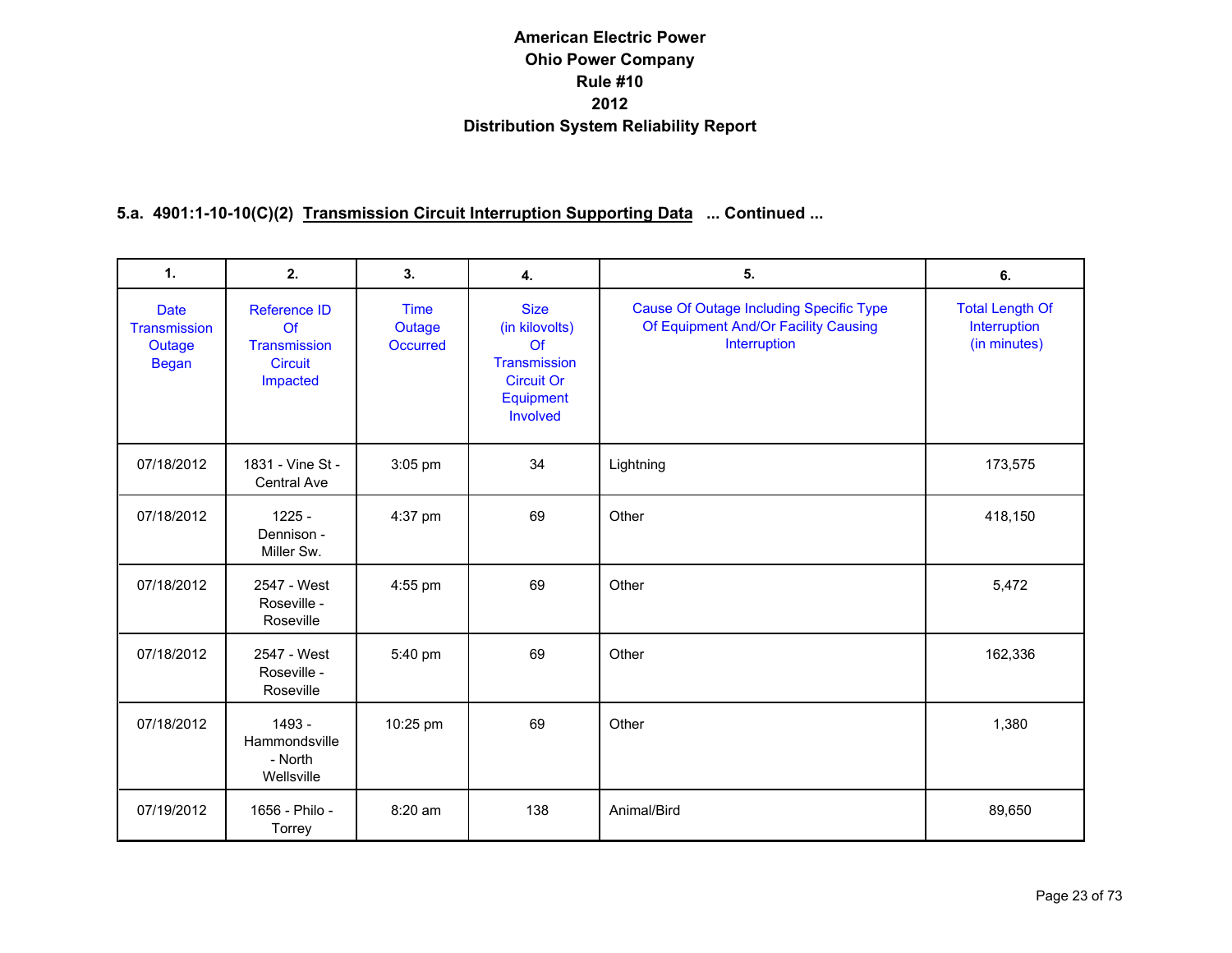| $\mathbf{1}$ .                                        | 2.                                                                      | 3.                                       | 4.                                                                                                | 5.                                                                                                     | 6.                                                     |
|-------------------------------------------------------|-------------------------------------------------------------------------|------------------------------------------|---------------------------------------------------------------------------------------------------|--------------------------------------------------------------------------------------------------------|--------------------------------------------------------|
| <b>Date</b><br>Transmission<br>Outage<br><b>Began</b> | <b>Reference ID</b><br>Of<br>Transmission<br><b>Circuit</b><br>Impacted | <b>Time</b><br>Outage<br><b>Occurred</b> | <b>Size</b><br>(in kilovolts)<br>Of<br>Transmission<br><b>Circuit Or</b><br>Equipment<br>Involved | <b>Cause Of Outage Including Specific Type</b><br>Of Equipment And/Or Facility Causing<br>Interruption | <b>Total Length Of</b><br>Interruption<br>(in minutes) |
| 07/20/2012                                            | 1636 - South<br>Fultonham -<br><b>Mount Sterling</b>                    | 12:50 am                                 | 69                                                                                                | Equipment/Hardware Failure                                                                             | 109,915                                                |
| 07/24/2012                                            | 1465 - Bannock<br>Rd - Flushing                                         | 7:00 am                                  | 69                                                                                                | Other                                                                                                  | 218,961                                                |
| 07/26/2012                                            | $1225 -$<br>Dennison -<br>Miller Sw.                                    | $2:35$ am                                | 69                                                                                                | Other                                                                                                  | 398,385                                                |
| 07/26/2012                                            | 1664 - Gavin -<br>Mountaineer                                           | 2:50 pm                                  | 69                                                                                                | Trees Out of ROW                                                                                       | 16,815                                                 |
| 07/26/2012                                            | $1225 -$<br>Dennison -<br>Miller Sw.                                    | 5:16 pm                                  | 69                                                                                                | Other                                                                                                  | 90,696                                                 |
| 07/26/2012                                            | $1654 -$<br>Muskingum<br>River - South<br>Rokeby Sw.                    | 5:43 pm                                  | 69                                                                                                | Other                                                                                                  | 167,877                                                |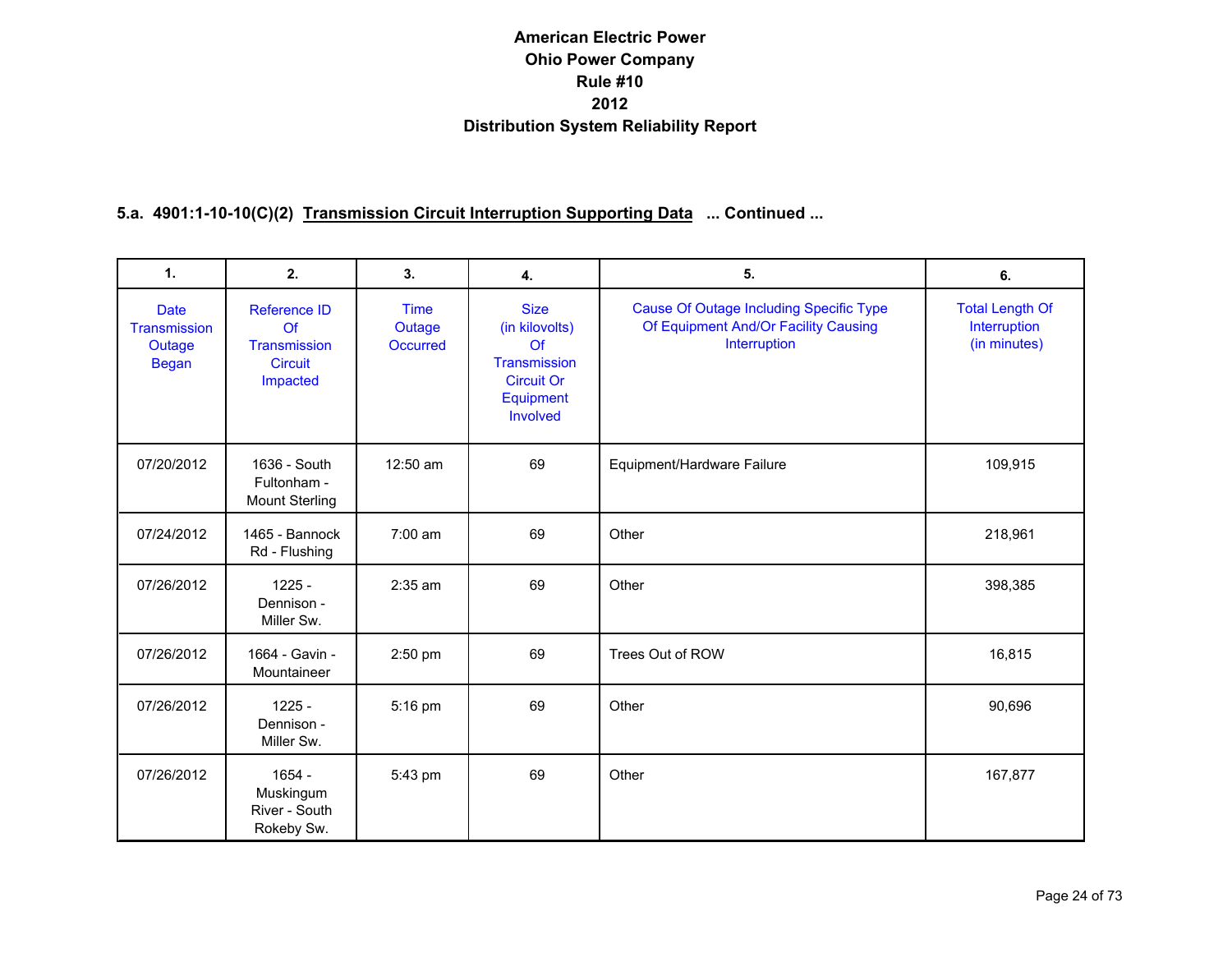| 1.                                                    | 2.                                                                              | 3.                                | 4.                                                                                                | 5.                                                                                                     | 6.                                                     |
|-------------------------------------------------------|---------------------------------------------------------------------------------|-----------------------------------|---------------------------------------------------------------------------------------------------|--------------------------------------------------------------------------------------------------------|--------------------------------------------------------|
| <b>Date</b><br>Transmission<br>Outage<br><b>Began</b> | <b>Reference ID</b><br>$\Omega$ f<br>Transmission<br><b>Circuit</b><br>Impacted | <b>Time</b><br>Outage<br>Occurred | <b>Size</b><br>(in kilovolts)<br>Of<br>Transmission<br><b>Circuit Or</b><br>Equipment<br>Involved | <b>Cause Of Outage Including Specific Type</b><br>Of Equipment And/Or Facility Causing<br>Interruption | <b>Total Length Of</b><br>Interruption<br>(in minutes) |
| 07/26/2012                                            | 1488 - Fort<br>Steuben -<br>South Toronto                                       | $6:02$ pm                         | 69                                                                                                | Other                                                                                                  | 151,805                                                |
| 07/27/2012                                            | 1442 - North<br>Portsmouth -<br>Sugarhill                                       | $2:30$ am                         | 69                                                                                                | Other                                                                                                  | 186,321                                                |
| 08/04/2012                                            | 2451 - Kalida -<br>Rockhill                                                     | 9:15 pm                           | 34                                                                                                | Trees Out of ROW                                                                                       | 535,339                                                |
| 08/14/2012                                            | 1670 - George<br>Washington -<br><b>West Bellaire</b>                           | $4:36$ am                         | 69                                                                                                | Unknown                                                                                                | 517,059                                                |
| 08/14/2012                                            | 1830 -<br>Moundsville -<br>Natrium                                              | $9:56$ am                         | 69                                                                                                | Other                                                                                                  | 48,081                                                 |
| 08/15/2012                                            | 1830 -<br>Moundsville -<br>Natrium                                              | $3:28$ am                         | 69                                                                                                | Unknown                                                                                                | 881,206                                                |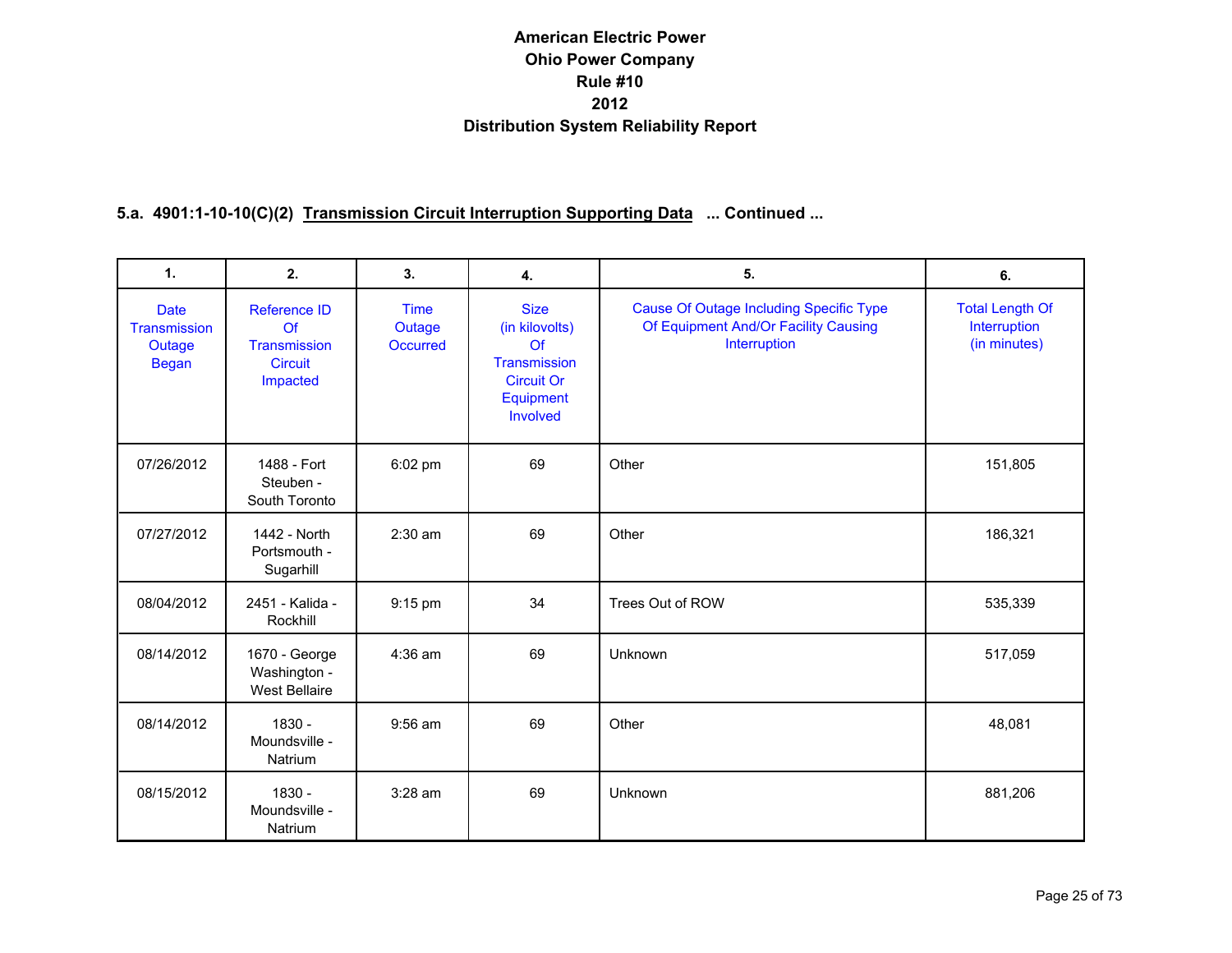| 1.                                                           | 2.                                                                            | 3.                                       | 4.                                                                                                | 5.                                                                                                     | 6.                                                     |
|--------------------------------------------------------------|-------------------------------------------------------------------------------|------------------------------------------|---------------------------------------------------------------------------------------------------|--------------------------------------------------------------------------------------------------------|--------------------------------------------------------|
| <b>Date</b><br><b>Transmission</b><br>Outage<br><b>Began</b> | <b>Reference ID</b><br>$\Omega$<br>Transmission<br><b>Circuit</b><br>Impacted | <b>Time</b><br>Outage<br><b>Occurred</b> | <b>Size</b><br>(in kilovolts)<br>Of<br>Transmission<br><b>Circuit Or</b><br>Equipment<br>Involved | <b>Cause Of Outage Including Specific Type</b><br>Of Equipment And/Or Facility Causing<br>Interruption | <b>Total Length Of</b><br>Interruption<br>(in minutes) |
| 09/03/2012                                                   | 1509 - North<br>Wellsville -<br>Calcutta                                      | 2:38 pm                                  | 69                                                                                                | Unknown                                                                                                | 1,049,252                                              |
| 09/08/2012                                                   | 1478 -<br>Dillonvale -<br>Robyville -<br>South Cadiz                          | 6:22 pm                                  | 69                                                                                                | Other                                                                                                  | 85,002                                                 |
| 09/22/2012                                                   | 2448 - Haviland<br>- Paulding                                                 | 2:54 pm                                  | 69                                                                                                | Equipment/Hardware Failure                                                                             | 488,480                                                |
| 09/22/2012                                                   | 1002231638 -<br>Broom Road -<br>Newcomerstow<br>n                             | $6:16$ pm                                | 69                                                                                                | Other                                                                                                  | 75,072                                                 |
| 10/10/2012                                                   | $2506 -$<br>Shawnee Road<br>- Wapakoneta<br>Sw.                               | $7:19 \text{ am}$                        | 69                                                                                                | Equipment/Hardware Failure                                                                             | 81,190                                                 |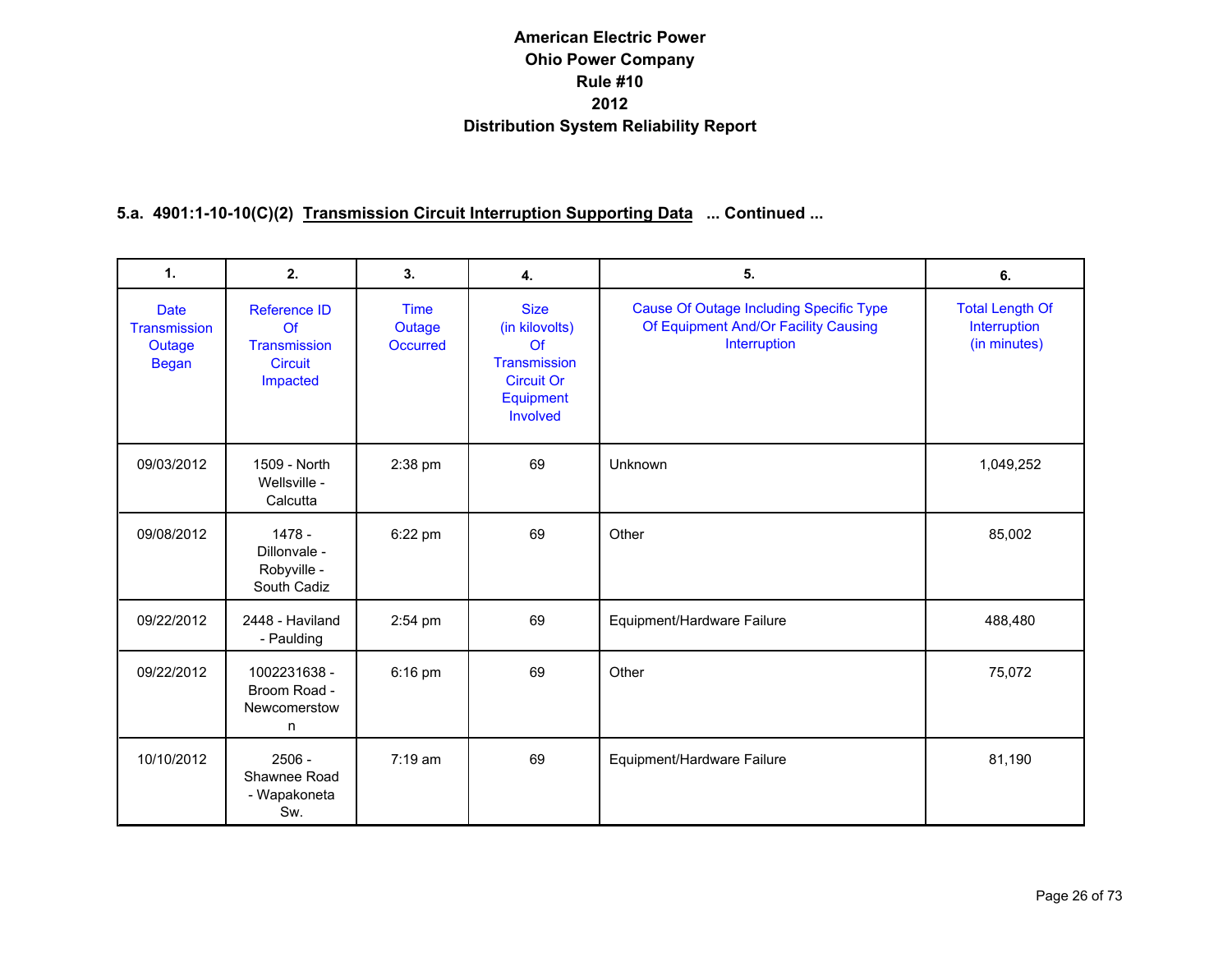| $\mathbf{1}$ .                                        | 2.                                                               | 3.                                       | 4.                                                                                                | 5.                                                                                                     | 6.                                                     |
|-------------------------------------------------------|------------------------------------------------------------------|------------------------------------------|---------------------------------------------------------------------------------------------------|--------------------------------------------------------------------------------------------------------|--------------------------------------------------------|
| <b>Date</b><br>Transmission<br>Outage<br><b>Began</b> | Reference ID<br>Of<br>Transmission<br><b>Circuit</b><br>Impacted | <b>Time</b><br>Outage<br><b>Occurred</b> | <b>Size</b><br>(in kilovolts)<br>Of<br>Transmission<br><b>Circuit Or</b><br>Equipment<br>Involved | <b>Cause Of Outage Including Specific Type</b><br>Of Equipment And/Or Facility Causing<br>Interruption | <b>Total Length Of</b><br>Interruption<br>(in minutes) |
| 10/10/2012                                            | $2506 -$<br>Shawnee Road<br>- Wapakoneta<br>Sw.                  | 9:30 am                                  | 69                                                                                                | Equipment/Hardware Failure                                                                             | 330                                                    |
| 10/28/2012                                            | 1336 - Anchor<br>Hocking -<br>Randolph                           | 4:58 pm                                  | 69                                                                                                | Equipment/Hardware Failure                                                                             | 235,136                                                |
| 10/30/2012                                            | 1201 - Apple<br>Grove - South<br>Point                           | 3:04 pm                                  | 138                                                                                               | Equipment/Hardware Failure                                                                             | 439,299                                                |
| 11/12/2012                                            | 2879 - East<br>Lincoln -<br>Marathon Oil                         | 8:34 am                                  | 34                                                                                                | Scheduled/Planned Outage                                                                               | 200                                                    |
| 11/13/2012                                            | 1891 -<br>Londonderry -<br>Smyrna                                | 7:22 pm                                  | 69                                                                                                | Equipment/Hardware Failure                                                                             | 629,907                                                |
| 11/26/2012                                            | 2879 - East<br>Lincoln -<br>Marathon Oil                         | $7:48$ am                                | 34                                                                                                | Scheduled/Planned Outage                                                                               | 289                                                    |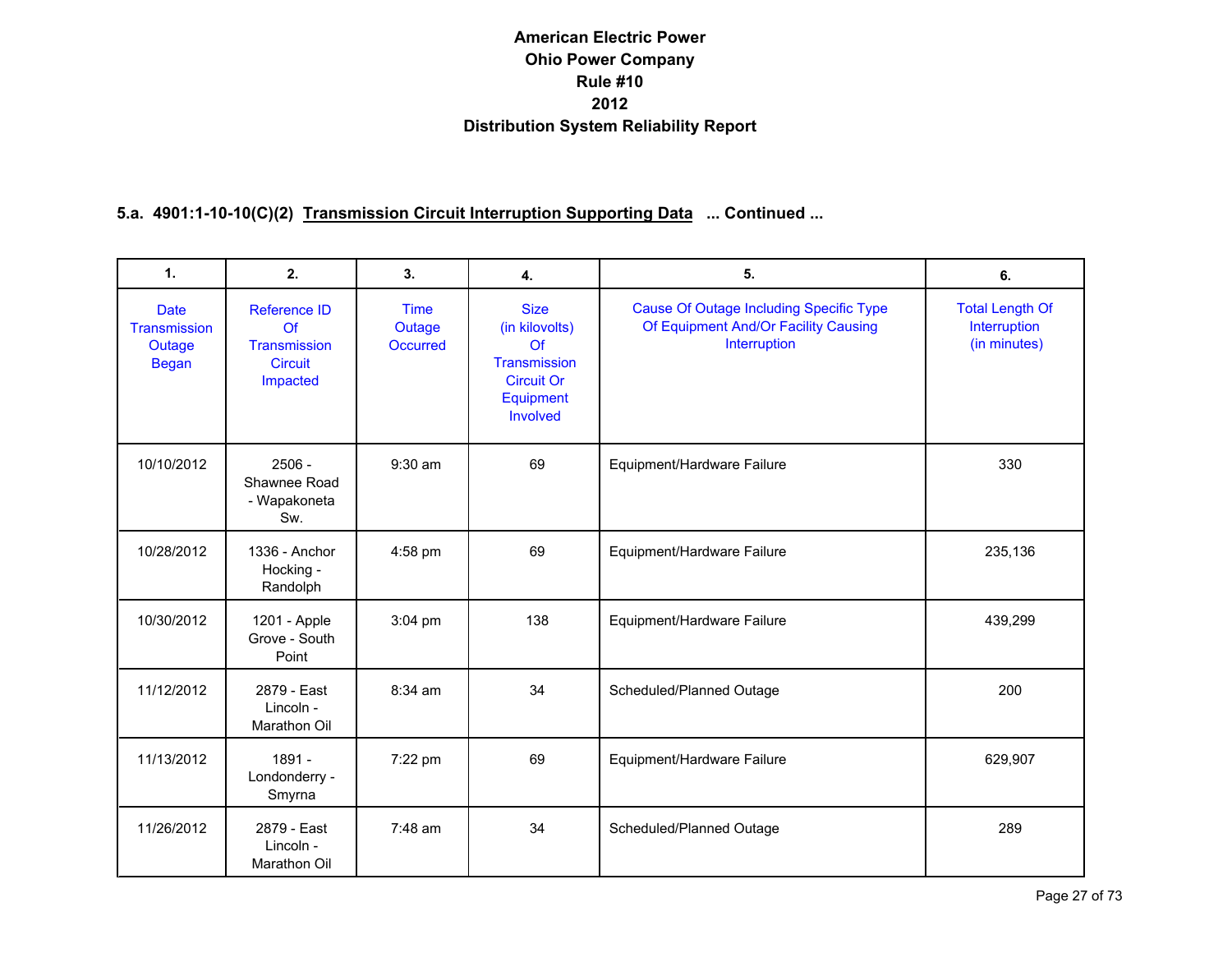| $\mathbf{1}$ .                                        | 2.                                                               | 3.                                       | 4.                                                                                                | 5.                                                                                                     | 6.                                                     |
|-------------------------------------------------------|------------------------------------------------------------------|------------------------------------------|---------------------------------------------------------------------------------------------------|--------------------------------------------------------------------------------------------------------|--------------------------------------------------------|
| <b>Date</b><br>Transmission<br>Outage<br><b>Began</b> | Reference ID<br>Of<br>Transmission<br><b>Circuit</b><br>Impacted | <b>Time</b><br>Outage<br><b>Occurred</b> | <b>Size</b><br>(in kilovolts)<br>Of<br>Transmission<br><b>Circuit Or</b><br>Equipment<br>Involved | <b>Cause Of Outage Including Specific Type</b><br>Of Equipment And/Or Facility Causing<br>Interruption | <b>Total Length Of</b><br>Interruption<br>(in minutes) |
| 12/04/2012                                            | 2879 - East<br>Lincoln -<br>Marathon Oil                         | 8:05 am                                  | 69                                                                                                | Scheduled/Planned Outage                                                                               | 520                                                    |
| 12/10/2012                                            | 1604 - New<br>Lexington -<br>South<br>Fultonham                  | 2:52 pm                                  | 69                                                                                                | Other                                                                                                  | 157,412                                                |
| 12/10/2012                                            | 1604 - New<br>Lexington -<br>South<br>Fultonham                  | 6:21 pm                                  | 69                                                                                                | <b>Other Utility</b>                                                                                   | 86,784                                                 |
| 12/15/2012                                            | 1533 - Stanton<br>Street - West<br>Alikanna                      | $9:08$ am                                | 69                                                                                                | Scheduled/Planned Outage                                                                               | 31,521                                                 |
| 12/18/2012                                            | 1490 - Glencoe<br>- Robyville                                    | 11:45 am                                 | 69                                                                                                | Vehicle Accident/Auto Damage                                                                           | 95,420                                                 |
| 12/19/2012                                            | 1533 - Stanton<br>Street - West<br>Alikanna                      | 12:00 am                                 | 69                                                                                                | Scheduled/Planned Outage                                                                               | 5,529                                                  |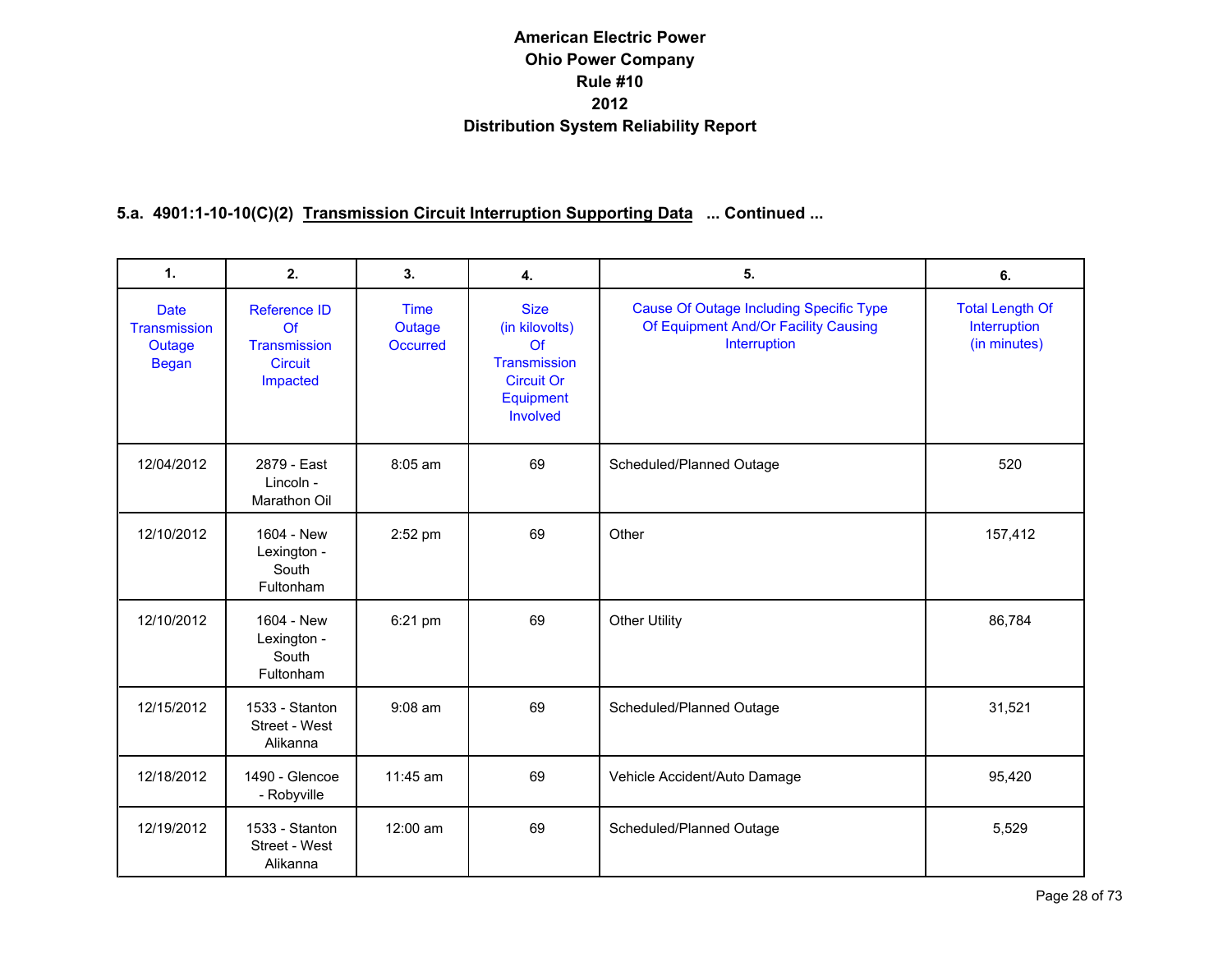## **5.a. 4901:1-10-10(C)(2) Transmission Circuit Interruption Supporting Data ... Continued ...**

| 1.                                                    | 2.                                                               | 3.                                | 4.                                                                                                       | 5.                                                                                                     | 6.                                                            |
|-------------------------------------------------------|------------------------------------------------------------------|-----------------------------------|----------------------------------------------------------------------------------------------------------|--------------------------------------------------------------------------------------------------------|---------------------------------------------------------------|
| <b>Date</b><br>Transmission<br>Outage<br><b>Began</b> | Reference ID<br>Of<br><b>Transmission</b><br>Circuit<br>Impacted | Time<br>Outage<br><b>Occurred</b> | <b>Size</b><br>(in kilovolts)<br>Of<br><b>Transmission</b><br><b>Circuit Or</b><br>Equipment<br>Involved | <b>Cause Of Outage Including Specific Type</b><br>Of Equipment And/Or Facility Causing<br>Interruption | <b>Total Length Of</b><br><b>Interruption</b><br>(in minutes) |
| 12/20/2012                                            | 1778 - Ironton -<br>Portsmouth                                   | $7:04 \text{ pm}$                 | 69                                                                                                       | Other                                                                                                  | 495,472                                                       |
| 12/20/2012                                            | 2409 - Bluffton -<br>Rockhill                                    | $9:12 \text{ pm}$                 | 34                                                                                                       | Equipment/Hardware Failure                                                                             | 226                                                           |

#### **Notes**

Transmission outages reported in this table are from the Distribution Reporting System. This data reflects distribution customers affected by Transmission Outages. Transmission outages reported in Rule 27 (C) are from the Transmission Outage Reporting System. This system is based on Transmission circuits and does not reflect Distribution circuits. As such, the Distribution Outage Reporting System does reflect Transmission circuit information. Therefore data variances will exist between data shown in this table and that of Table 6c and in that of Rule 27(C).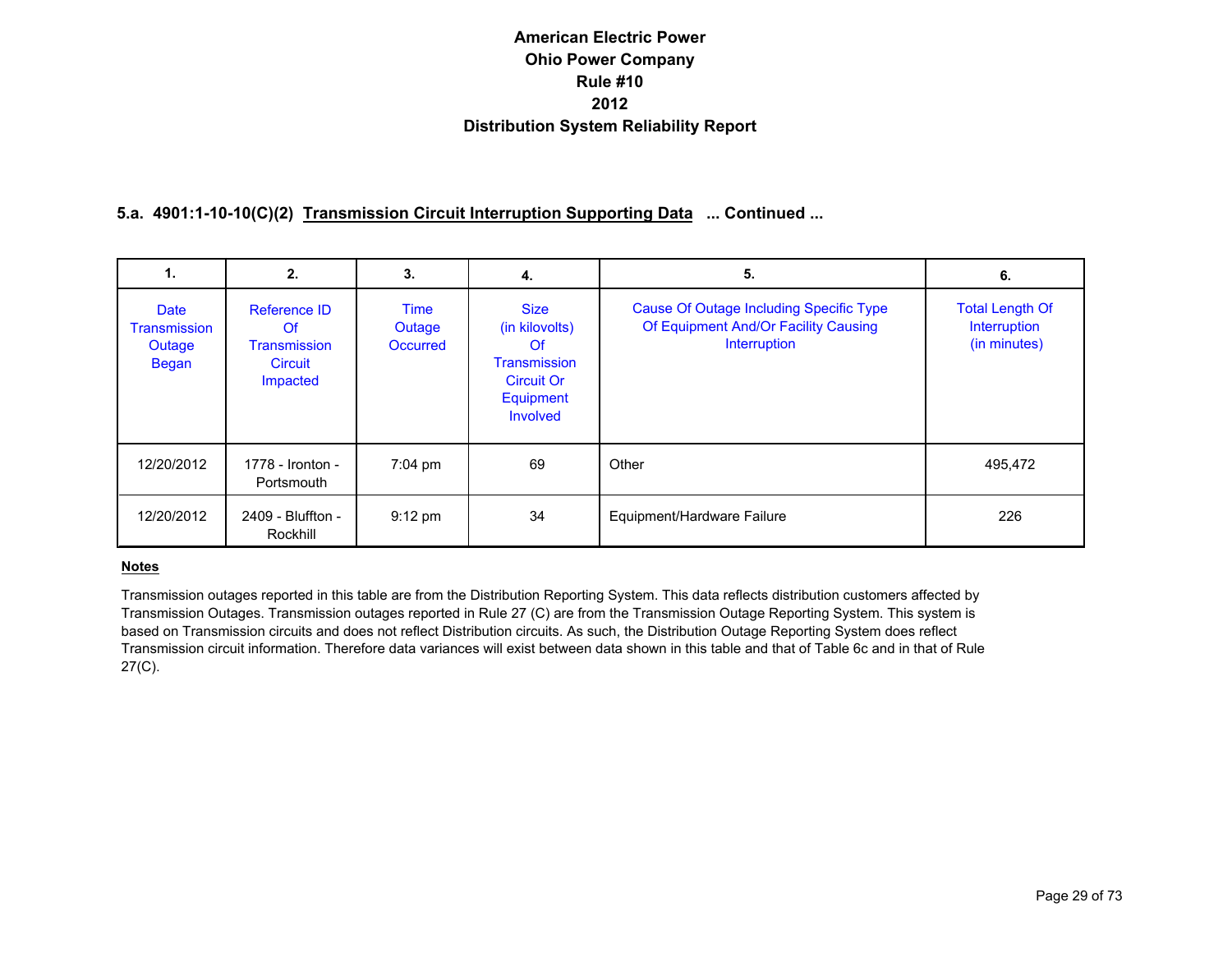| 1.                                              | 2.                                                                   | 3.                                                                          | 4.                                                                  | 5.                                                                                                                    | 6.                                                                                       | 7.                                                                                                     |
|-------------------------------------------------|----------------------------------------------------------------------|-----------------------------------------------------------------------------|---------------------------------------------------------------------|-----------------------------------------------------------------------------------------------------------------------|------------------------------------------------------------------------------------------|--------------------------------------------------------------------------------------------------------|
| Date The<br>Transmission<br><b>Outage Began</b> | <b>Customers</b><br><b>Interrupted Per</b><br>Transmission<br>Outage | <b>Customer Minutes</b><br><b>Interrupted Per</b><br>Transmission<br>Outage | The Number Of<br><b>Distribution</b><br><b>Circuits</b><br>Impacted | <b>Circuit Reference ID For</b><br><b>Each Of The Distribution</b><br><b>Circuits Impacted By The</b><br>Interruption | <b>Customers</b><br><b>Interrupted By</b><br><b>Distribution Circuit</b><br>Reference ID | <b>Customer Minutes</b><br><b>Interrupted By</b><br><b>Distribution Circuit</b><br><b>Reference ID</b> |
| 01/11/2012                                      | 116                                                                  | 13,224                                                                      | $\mathbf{1}$                                                        | 4313 - 7431301                                                                                                        | 116                                                                                      | 13,224                                                                                                 |
| 01/17/2012                                      | 1,193                                                                | 51,299                                                                      | $\mathbf{1}$                                                        | 1017 - 7101701                                                                                                        | 1,193                                                                                    | 51,299                                                                                                 |
| 01/17/2012                                      | 817                                                                  | 54,739                                                                      | $\mathbf{1}$                                                        | 1209 - 7120901                                                                                                        | 817                                                                                      | 54,739                                                                                                 |
| 02/14/2012                                      | 610                                                                  | 274,472                                                                     | $\overline{2}$                                                      | 2162 - 7216201                                                                                                        | 609                                                                                      | 274,050                                                                                                |
|                                                 |                                                                      |                                                                             |                                                                     | 2253 - 7225301                                                                                                        | 1                                                                                        | 422                                                                                                    |
| 02/21/2012                                      | 609                                                                  | 141,027                                                                     | $\overline{2}$                                                      | 2162 - 7216201                                                                                                        | 608                                                                                      | 140,801                                                                                                |
|                                                 |                                                                      |                                                                             |                                                                     | 2253 - 7225301                                                                                                        | $\mathbf{1}$                                                                             | 226                                                                                                    |
| 02/21/2012                                      | 595                                                                  | 44,030                                                                      | $\mathbf{1}$                                                        | 2162 - 7216201                                                                                                        | 595                                                                                      | 44,030                                                                                                 |
| 02/23/2012                                      | 5,518                                                                | 156,049                                                                     | 3                                                                   | 4003 - 7400301                                                                                                        | 1,504                                                                                    | 43,616                                                                                                 |
|                                                 |                                                                      |                                                                             |                                                                     | 4236 - 7423601                                                                                                        | 41                                                                                       | 1,189                                                                                                  |
|                                                 |                                                                      |                                                                             |                                                                     | 4236 - 7423602                                                                                                        | 3,973                                                                                    | 111,244                                                                                                |
| 02/24/2012                                      | 1,031                                                                | 122,397                                                                     | $\overline{2}$                                                      | 4083 - 7408301                                                                                                        | 736                                                                                      | 86,112                                                                                                 |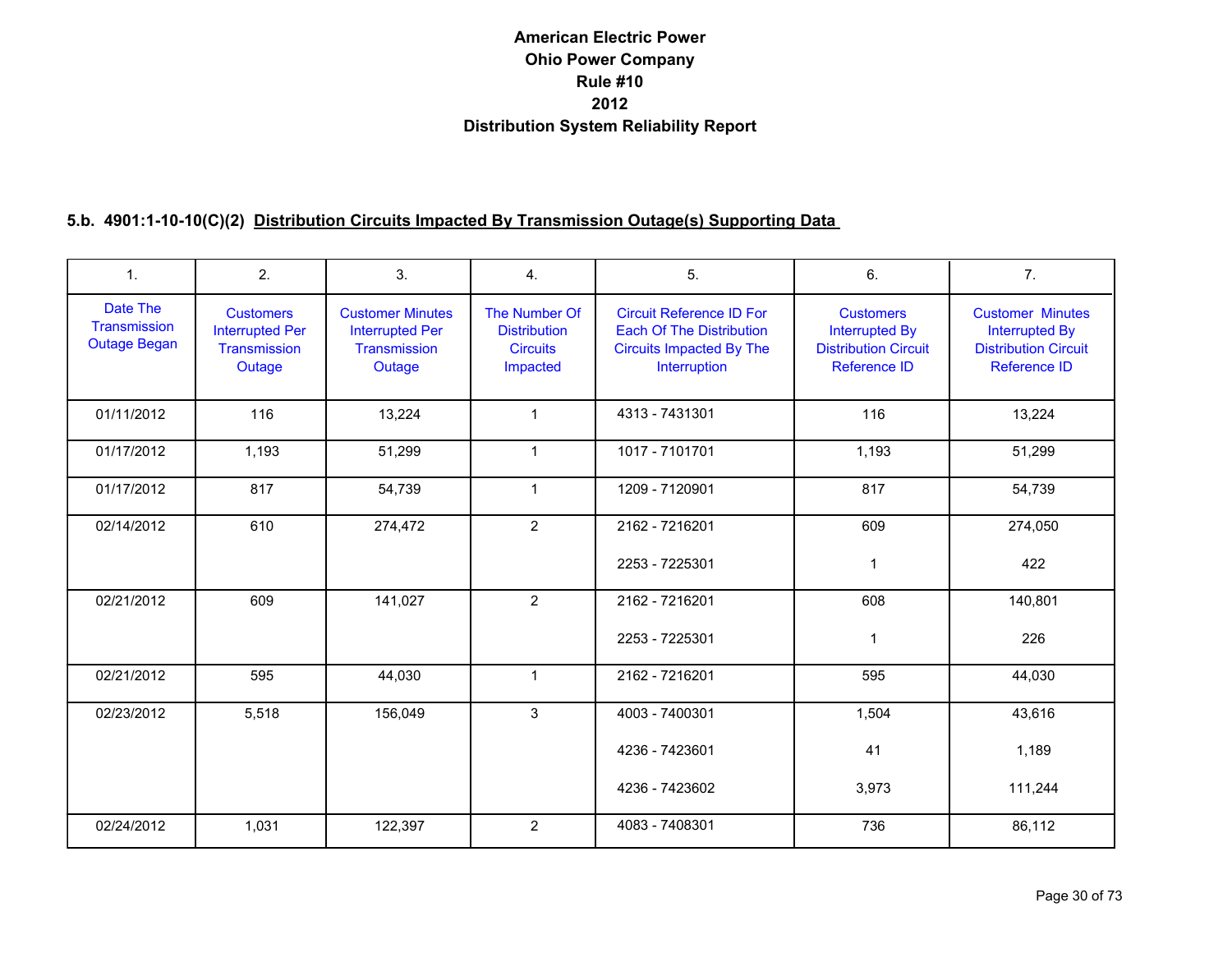| 1.                                              | 2.                                                                   | 3.                                                                          | 4.                                                                  | 5.                                                                                                                    | 6.                                                                                       | 7 <sub>1</sub>                                                                                  |
|-------------------------------------------------|----------------------------------------------------------------------|-----------------------------------------------------------------------------|---------------------------------------------------------------------|-----------------------------------------------------------------------------------------------------------------------|------------------------------------------------------------------------------------------|-------------------------------------------------------------------------------------------------|
| Date The<br>Transmission<br><b>Outage Began</b> | <b>Customers</b><br><b>Interrupted Per</b><br>Transmission<br>Outage | <b>Customer Minutes</b><br><b>Interrupted Per</b><br>Transmission<br>Outage | The Number Of<br><b>Distribution</b><br><b>Circuits</b><br>Impacted | <b>Circuit Reference ID For</b><br><b>Each Of The Distribution</b><br><b>Circuits Impacted By The</b><br>Interruption | <b>Customers</b><br><b>Interrupted By</b><br><b>Distribution Circuit</b><br>Reference ID | <b>Customer Minutes</b><br><b>Interrupted By</b><br><b>Distribution Circuit</b><br>Reference ID |
|                                                 |                                                                      |                                                                             |                                                                     | 4232 - 7423201                                                                                                        | 295                                                                                      | 36,285                                                                                          |
| 02/24/2012                                      | $\overline{2}$                                                       | 985                                                                         | $\overline{2}$                                                      | 5094 - 7509403                                                                                                        | $\mathbf{1}$                                                                             | 457                                                                                             |
|                                                 |                                                                      |                                                                             |                                                                     | 5094 - 7509403                                                                                                        | 1                                                                                        | 528                                                                                             |
| 02/24/2012                                      | 11                                                                   | 1,705                                                                       | $\mathbf{1}$                                                        | 5094 - 7509403                                                                                                        | 11                                                                                       | 1,705                                                                                           |
| 02/24/2012                                      | $\mathbf{1}$                                                         | 358                                                                         | $\mathbf{1}$                                                        | 5049 - 7504901                                                                                                        | $\mathbf{1}$                                                                             | 358                                                                                             |
| 02/24/2012                                      | $\overline{2}$                                                       | 718                                                                         | $\mathbf{1}$                                                        | 5094 - 7509402                                                                                                        | $\overline{2}$                                                                           | 718                                                                                             |
| 02/24/2012                                      | 2,138                                                                | 635,860                                                                     | 3                                                                   | 5094 - 7509401                                                                                                        | 19                                                                                       | 5,719                                                                                           |
|                                                 |                                                                      |                                                                             |                                                                     | 5094 - 7509402                                                                                                        | 133                                                                                      | 40,299                                                                                          |
|                                                 |                                                                      |                                                                             |                                                                     | 5094 - 7509403                                                                                                        | 1,986                                                                                    | 589,842                                                                                         |
| 02/29/2012                                      | 4,046                                                                | 771,674                                                                     | $\overline{7}$                                                      | 4227 - 7422701                                                                                                        | 825                                                                                      | 188,925                                                                                         |
|                                                 |                                                                      |                                                                             |                                                                     | 4227 - 7422702                                                                                                        | 165                                                                                      | 33,495                                                                                          |
|                                                 |                                                                      |                                                                             |                                                                     | 4227 - 7422703                                                                                                        | 96                                                                                       | 19,488                                                                                          |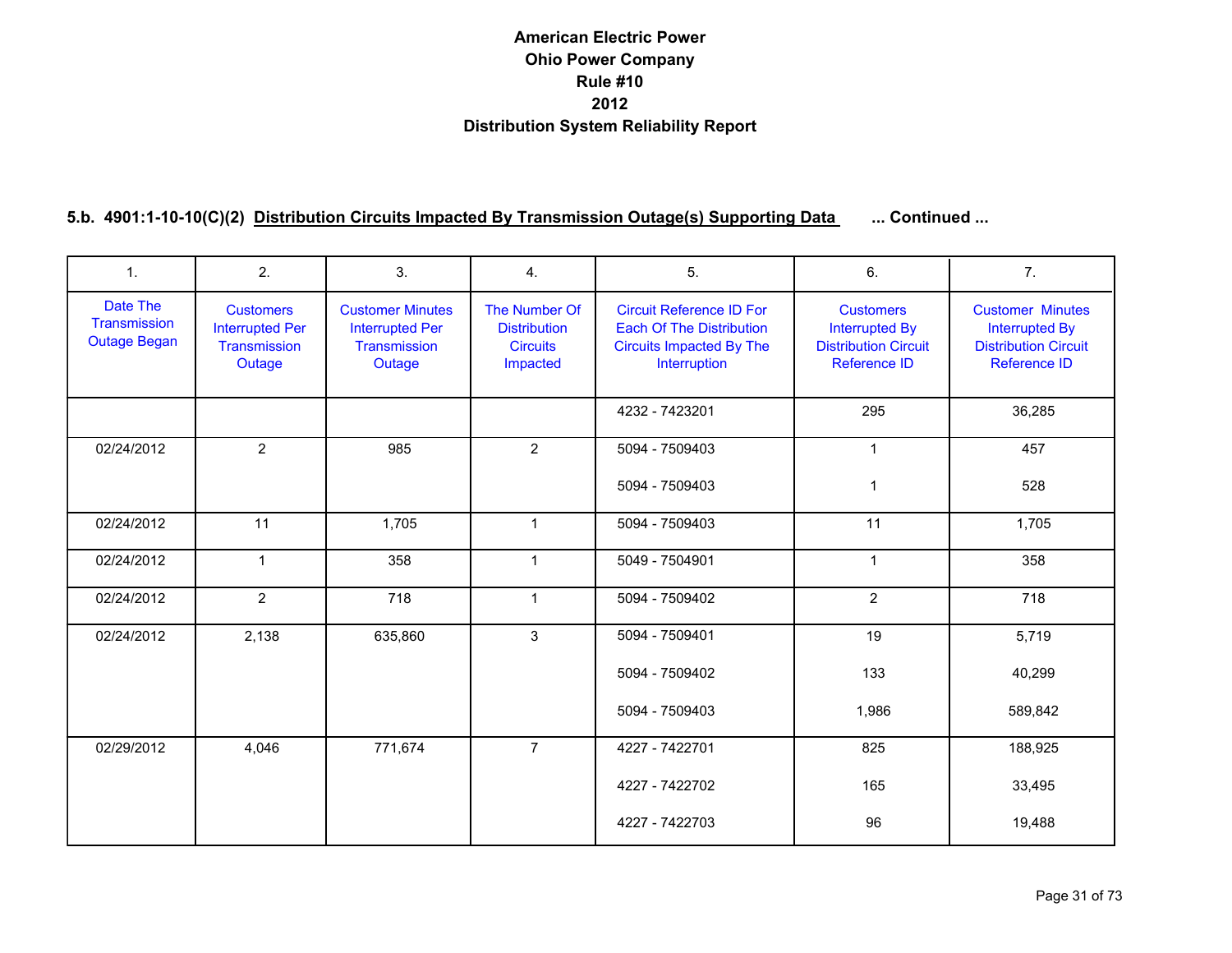| $\mathbf{1}$ .                                  | 2.                                                                   | 3.                                                                          | 4.                                                                  | 5.                                                                                                                    | 6.                                                                                              | 7 <sub>1</sub>                                                                                         |
|-------------------------------------------------|----------------------------------------------------------------------|-----------------------------------------------------------------------------|---------------------------------------------------------------------|-----------------------------------------------------------------------------------------------------------------------|-------------------------------------------------------------------------------------------------|--------------------------------------------------------------------------------------------------------|
| Date The<br>Transmission<br><b>Outage Began</b> | <b>Customers</b><br><b>Interrupted Per</b><br>Transmission<br>Outage | <b>Customer Minutes</b><br><b>Interrupted Per</b><br>Transmission<br>Outage | The Number Of<br><b>Distribution</b><br><b>Circuits</b><br>Impacted | <b>Circuit Reference ID For</b><br><b>Each Of The Distribution</b><br><b>Circuits Impacted By The</b><br>Interruption | <b>Customers</b><br><b>Interrupted By</b><br><b>Distribution Circuit</b><br><b>Reference ID</b> | <b>Customer Minutes</b><br><b>Interrupted By</b><br><b>Distribution Circuit</b><br><b>Reference ID</b> |
|                                                 |                                                                      |                                                                             |                                                                     | 4227 - 7422704                                                                                                        | 666                                                                                             | 135,198                                                                                                |
|                                                 |                                                                      |                                                                             |                                                                     | 4255 - 7425501                                                                                                        | 1,002                                                                                           | 172,344                                                                                                |
|                                                 |                                                                      |                                                                             |                                                                     | 4255 - 7425502                                                                                                        | 831                                                                                             | 142,932                                                                                                |
|                                                 |                                                                      |                                                                             |                                                                     | 4255 - 7425503                                                                                                        | 461                                                                                             | 79,292                                                                                                 |
| 03/02/2012                                      | 2,229                                                                | 140,874                                                                     | $\overline{4}$                                                      | 4009 - 7400901                                                                                                        | 339                                                                                             | 23,391                                                                                                 |
|                                                 |                                                                      |                                                                             |                                                                     | 4009 - 7400902                                                                                                        | 577                                                                                             | 39,813                                                                                                 |
|                                                 |                                                                      |                                                                             |                                                                     | 4009 - 7400903                                                                                                        | 712                                                                                             | 35,600                                                                                                 |
|                                                 |                                                                      |                                                                             |                                                                     | 4009 - 7400904                                                                                                        | 601                                                                                             | 42,070                                                                                                 |
| 03/07/2012                                      | 987                                                                  | 60,207                                                                      | $\mathbf{1}$                                                        | 5007 - 7500702                                                                                                        | 987                                                                                             | 60,207                                                                                                 |
| 03/08/2012                                      | 34                                                                   | 7,412                                                                       | $\mathbf{1}$                                                        | 2023 - 7202301                                                                                                        | 34                                                                                              | 7,412                                                                                                  |
| 03/08/2012                                      | 21                                                                   | 2,142                                                                       | $\mathbf{1}$                                                        | 2023 - 7202301                                                                                                        | 21                                                                                              | 2,142                                                                                                  |
| 03/11/2012                                      | 32                                                                   | 7,650                                                                       | $\mathbf{1}$                                                        | 5092 - 7509202                                                                                                        | 32                                                                                              | 7,650                                                                                                  |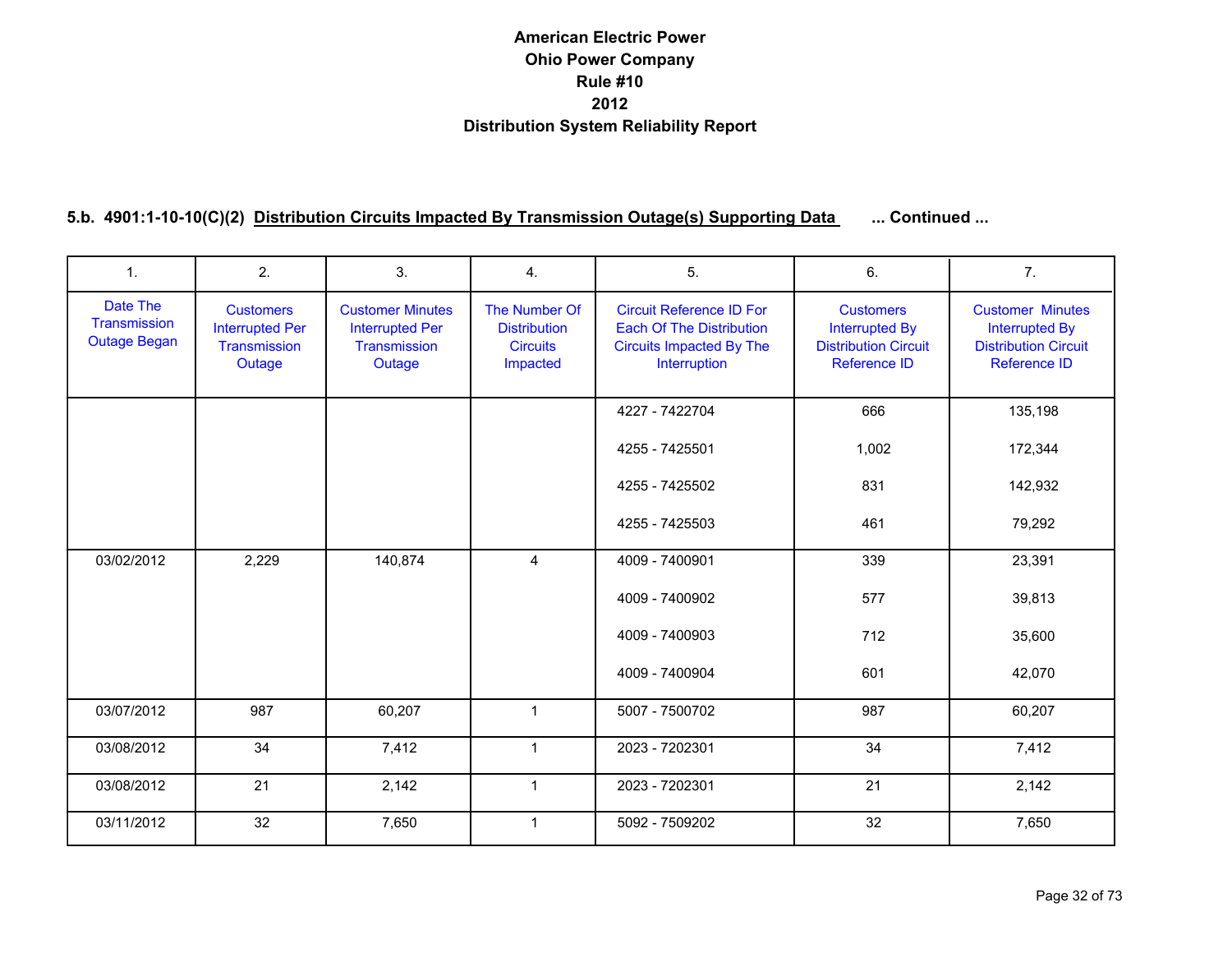| $\mathbf{1}$ .                                  | 2.                                                                   | 3.                                                                          | 4.                                                                  | 5.                                                                                                                    | 6.                                                                                       | 7.                                                                                              |
|-------------------------------------------------|----------------------------------------------------------------------|-----------------------------------------------------------------------------|---------------------------------------------------------------------|-----------------------------------------------------------------------------------------------------------------------|------------------------------------------------------------------------------------------|-------------------------------------------------------------------------------------------------|
| Date The<br>Transmission<br><b>Outage Began</b> | <b>Customers</b><br><b>Interrupted Per</b><br>Transmission<br>Outage | <b>Customer Minutes</b><br><b>Interrupted Per</b><br>Transmission<br>Outage | The Number Of<br><b>Distribution</b><br><b>Circuits</b><br>Impacted | <b>Circuit Reference ID For</b><br><b>Each Of The Distribution</b><br><b>Circuits Impacted By The</b><br>Interruption | <b>Customers</b><br><b>Interrupted By</b><br><b>Distribution Circuit</b><br>Reference ID | <b>Customer Minutes</b><br><b>Interrupted By</b><br><b>Distribution Circuit</b><br>Reference ID |
| 03/12/2012                                      | $\mathbf{1}$                                                         | 32                                                                          | 1                                                                   | 4080 - 7408001                                                                                                        | $\mathbf 1$                                                                              | 32                                                                                              |
| 03/20/2012                                      | $\overline{2}$                                                       | 183                                                                         | $\overline{2}$                                                      | 2001 - 7200107                                                                                                        | $\mathbf 1$                                                                              | 92                                                                                              |
|                                                 |                                                                      |                                                                             |                                                                     | 2001 - 7200108                                                                                                        | 1                                                                                        | 91                                                                                              |
| 03/20/2012                                      | 987                                                                  | 110,544                                                                     | $\overline{2}$                                                      | 5007 - 7500701                                                                                                        | 464                                                                                      | 51,968                                                                                          |
|                                                 |                                                                      |                                                                             |                                                                     | 5007 - 7500702                                                                                                        | 523                                                                                      | 58,576                                                                                          |
| 03/30/2012                                      | 7,049                                                                | 1,426,146                                                                   | $\overline{7}$                                                      | 5076 - 7507601                                                                                                        | 843                                                                                      | 188,832                                                                                         |
|                                                 |                                                                      |                                                                             |                                                                     | 5076 - 7507602                                                                                                        | 1,971                                                                                    | 443,475                                                                                         |
|                                                 |                                                                      |                                                                             |                                                                     | 5077 - 7507701                                                                                                        | 218                                                                                      | 40,112                                                                                          |
|                                                 |                                                                      |                                                                             |                                                                     | 5077 - 7507702                                                                                                        | 2,331                                                                                    | 512,820                                                                                         |
|                                                 |                                                                      |                                                                             |                                                                     | 5077 - 7507703                                                                                                        | 247                                                                                      | 44,954                                                                                          |
|                                                 |                                                                      |                                                                             |                                                                     | 5178 - 7517801                                                                                                        | 650                                                                                      | 135,200                                                                                         |
|                                                 |                                                                      |                                                                             |                                                                     | 5178 - 7517802                                                                                                        | 789                                                                                      | 60,753                                                                                          |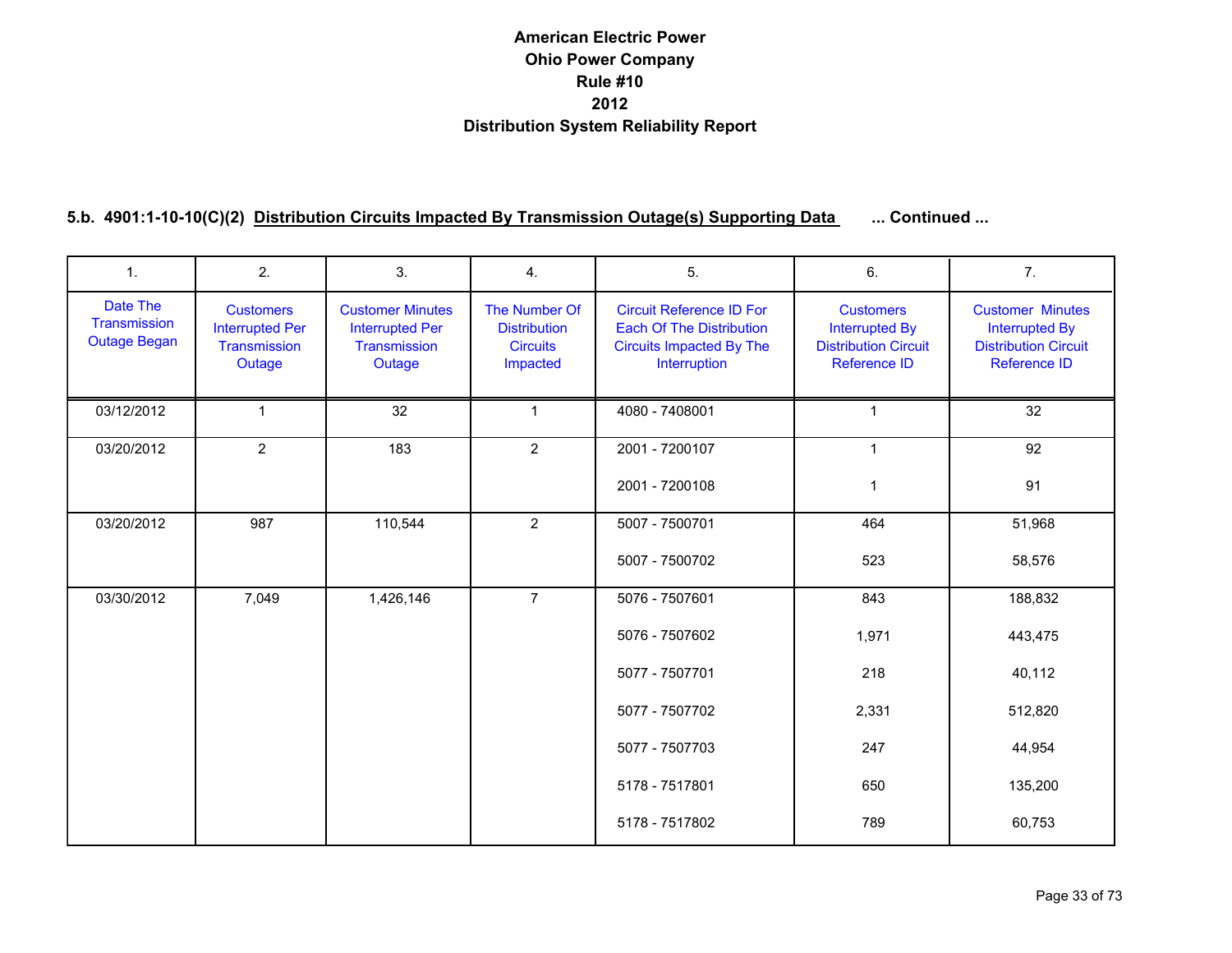| 1.                                              | 2.                                                                   | 3.                                                                          | 4.                                                                  | 5.                                                                                                                    | 6.                                                                                       | 7.                                                                                                     |
|-------------------------------------------------|----------------------------------------------------------------------|-----------------------------------------------------------------------------|---------------------------------------------------------------------|-----------------------------------------------------------------------------------------------------------------------|------------------------------------------------------------------------------------------|--------------------------------------------------------------------------------------------------------|
| Date The<br>Transmission<br><b>Outage Began</b> | <b>Customers</b><br><b>Interrupted Per</b><br>Transmission<br>Outage | <b>Customer Minutes</b><br><b>Interrupted Per</b><br>Transmission<br>Outage | The Number Of<br><b>Distribution</b><br><b>Circuits</b><br>Impacted | <b>Circuit Reference ID For</b><br><b>Each Of The Distribution</b><br><b>Circuits Impacted By The</b><br>Interruption | <b>Customers</b><br><b>Interrupted By</b><br><b>Distribution Circuit</b><br>Reference ID | <b>Customer Minutes</b><br><b>Interrupted By</b><br><b>Distribution Circuit</b><br><b>Reference ID</b> |
| 03/30/2012                                      | 12                                                                   | 2,220                                                                       | $\mathbf{1}$                                                        | 5092 - 7509201                                                                                                        | 12                                                                                       | 2,220                                                                                                  |
| 03/31/2012                                      |                                                                      | 888                                                                         | $\mathbf{1}$                                                        | 5092 - 7509201                                                                                                        | 12                                                                                       | 888                                                                                                    |
| 04/04/2012                                      | 2,481                                                                | 892,382                                                                     | $\overline{2}$                                                      | 4306 - 7430601                                                                                                        | 1,148                                                                                    | 409,836                                                                                                |
|                                                 |                                                                      |                                                                             |                                                                     | 5150 - 7515001                                                                                                        | 1,333                                                                                    | 482,546                                                                                                |
| 04/14/2012                                      | 1,886                                                                | 195,043                                                                     | 3                                                                   | 1069 - 7106901                                                                                                        | 736                                                                                      | 75,808                                                                                                 |
|                                                 |                                                                      |                                                                             |                                                                     | 1069 - 7106902                                                                                                        | 365                                                                                      | 37,595                                                                                                 |
|                                                 |                                                                      |                                                                             |                                                                     | 1069 - 7106903                                                                                                        | 785                                                                                      | 81,640                                                                                                 |
| 04/23/2012                                      | 2,013                                                                | 174,921                                                                     | $\overline{4}$                                                      | 5037 - 7503701                                                                                                        | 45                                                                                       | 4,905                                                                                                  |
|                                                 |                                                                      |                                                                             |                                                                     | 5037 - 7503702                                                                                                        | 320                                                                                      | 34,880                                                                                                 |
|                                                 |                                                                      |                                                                             |                                                                     | 5092 - 7509201                                                                                                        | 823                                                                                      | 67,486                                                                                                 |
|                                                 |                                                                      |                                                                             |                                                                     | 5092 - 7509202                                                                                                        | 825                                                                                      | 67,650                                                                                                 |
| 04/26/2012                                      | 159                                                                  | 24,327                                                                      | $\mathbf{1}$                                                        | 0037 - 3702                                                                                                           | 159                                                                                      | 24,327                                                                                                 |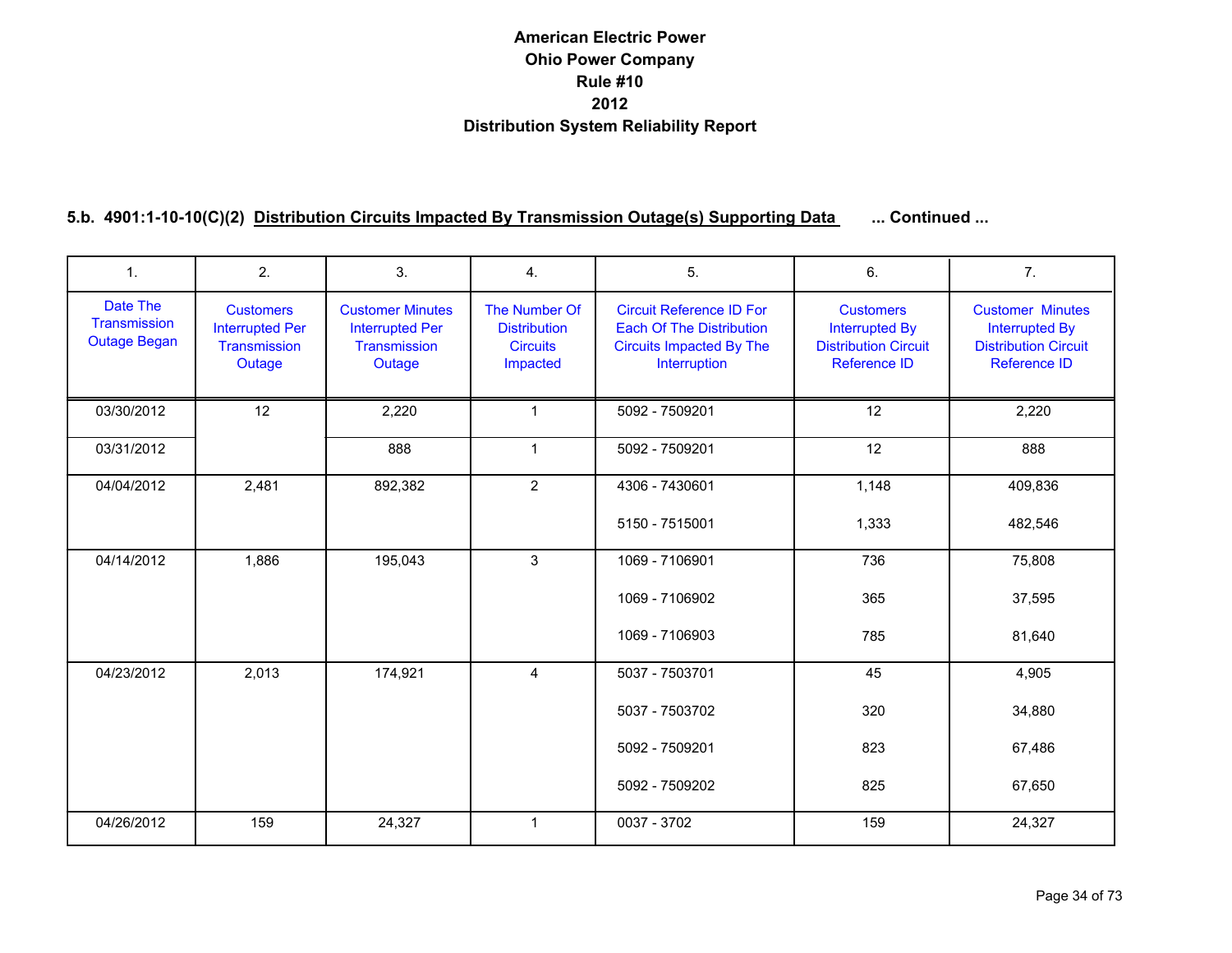| $\mathbf{1}$ .                                  | 2.                                                                   | 3.                                                                          | 4.                                                                  | 5.                                                                                                                    | 6.                                                                                              | 7 <sub>1</sub>                                                                                         |
|-------------------------------------------------|----------------------------------------------------------------------|-----------------------------------------------------------------------------|---------------------------------------------------------------------|-----------------------------------------------------------------------------------------------------------------------|-------------------------------------------------------------------------------------------------|--------------------------------------------------------------------------------------------------------|
| Date The<br>Transmission<br><b>Outage Began</b> | <b>Customers</b><br><b>Interrupted Per</b><br>Transmission<br>Outage | <b>Customer Minutes</b><br><b>Interrupted Per</b><br>Transmission<br>Outage | The Number Of<br><b>Distribution</b><br><b>Circuits</b><br>Impacted | <b>Circuit Reference ID For</b><br><b>Each Of The Distribution</b><br><b>Circuits Impacted By The</b><br>Interruption | <b>Customers</b><br><b>Interrupted By</b><br><b>Distribution Circuit</b><br><b>Reference ID</b> | <b>Customer Minutes</b><br><b>Interrupted By</b><br><b>Distribution Circuit</b><br><b>Reference ID</b> |
| 05/08/2012                                      | 1,061                                                                | 238,725                                                                     | $\overline{2}$                                                      | 4059 - 7405901                                                                                                        | 551                                                                                             | 123,975                                                                                                |
|                                                 |                                                                      |                                                                             |                                                                     | 4059 - 7405902                                                                                                        | 510                                                                                             | 114,750                                                                                                |
| 05/11/2012                                      | 1,471                                                                | 148,571                                                                     | $\overline{2}$                                                      | 1094 - 7109401                                                                                                        | 571                                                                                             | 57,671                                                                                                 |
|                                                 |                                                                      |                                                                             |                                                                     | 1094 - 7109402                                                                                                        | 900                                                                                             | 90,900                                                                                                 |
| 05/12/2012                                      | 267                                                                  | 114,276                                                                     | $\mathbf{1}$                                                        | 4232 - 7423201                                                                                                        | 267                                                                                             | 114,276                                                                                                |
| 05/15/2012                                      | 731                                                                  | 144,738                                                                     | $\mathbf{1}$                                                        | 4161 - 7416101                                                                                                        | 731                                                                                             | 144,738                                                                                                |
| 05/29/2012                                      | 610                                                                  | 43,920                                                                      | $\mathbf{1}$                                                        | 2162 - 7216201                                                                                                        | 610                                                                                             | 43,920                                                                                                 |
| 06/04/2012                                      | 374                                                                  | 66,572                                                                      | $\overline{2}$                                                      | 5102 - 7510201                                                                                                        | 178                                                                                             | 31,684                                                                                                 |
|                                                 |                                                                      |                                                                             |                                                                     | 5102 - 7510202                                                                                                        | 196                                                                                             | 34,888                                                                                                 |
| 06/29/2012                                      | 1,208                                                                | 3,316,272                                                                   | $\overline{2}$                                                      | 2015 - 7201501                                                                                                        | 1,130                                                                                           | 2,617,080                                                                                              |
|                                                 |                                                                      |                                                                             |                                                                     | 2068 - 7206802                                                                                                        | 78                                                                                              | 699,192                                                                                                |
| 06/29/2012                                      | 244                                                                  | 2,211,110                                                                   | $\mathbf{1}$                                                        | 2068 - 7206801                                                                                                        | 244                                                                                             | 2,211,110                                                                                              |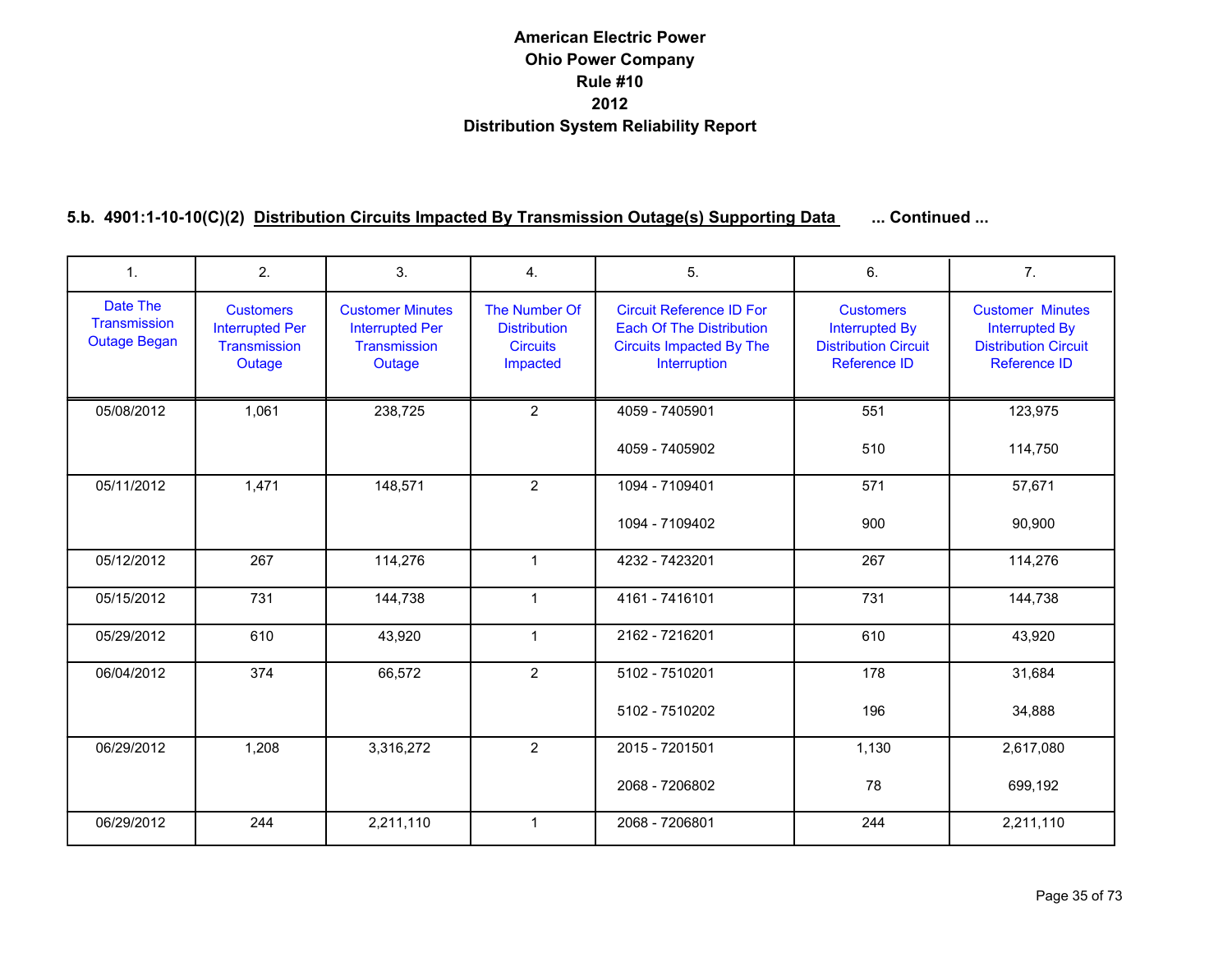| $\mathbf{1}$ .                                  | 2.                                                                   | 3.                                                                          | 4.                                                                  | 5.                                                                                                                    | 6.                                                                                              | 7 <sub>1</sub>                                                                                         |
|-------------------------------------------------|----------------------------------------------------------------------|-----------------------------------------------------------------------------|---------------------------------------------------------------------|-----------------------------------------------------------------------------------------------------------------------|-------------------------------------------------------------------------------------------------|--------------------------------------------------------------------------------------------------------|
| Date The<br>Transmission<br><b>Outage Began</b> | <b>Customers</b><br><b>Interrupted Per</b><br>Transmission<br>Outage | <b>Customer Minutes</b><br><b>Interrupted Per</b><br>Transmission<br>Outage | The Number Of<br><b>Distribution</b><br><b>Circuits</b><br>Impacted | <b>Circuit Reference ID For</b><br><b>Each Of The Distribution</b><br><b>Circuits Impacted By The</b><br>Interruption | <b>Customers</b><br><b>Interrupted By</b><br><b>Distribution Circuit</b><br><b>Reference ID</b> | <b>Customer Minutes</b><br><b>Interrupted By</b><br><b>Distribution Circuit</b><br><b>Reference ID</b> |
| 06/29/2012                                      | 2,943                                                                | 2,918,470                                                                   | $\overline{2}$                                                      | 2043 - 7204301                                                                                                        | 1,682                                                                                           | 1,667,558                                                                                              |
|                                                 |                                                                      |                                                                             |                                                                     | 2043 - 7204302                                                                                                        | 1,261                                                                                           | 1,250,912                                                                                              |
| 06/29/2012                                      | $\mathbf{1}$                                                         | 11,399                                                                      | $\mathbf{1}$                                                        | 2262 - 7226203                                                                                                        | $\mathbf{1}$                                                                                    | 11,399                                                                                                 |
| 06/29/2012                                      | 1,107                                                                | 5,170,490                                                                   | 3                                                                   | 2076 - 7207601                                                                                                        | 31                                                                                              | 142,724                                                                                                |
|                                                 |                                                                      |                                                                             |                                                                     | 2076 - 7207602                                                                                                        | 450                                                                                             | 2,075,850                                                                                              |
|                                                 |                                                                      |                                                                             |                                                                     | 2076 - 7207603                                                                                                        | 626                                                                                             | 2,951,916                                                                                              |
| 06/29/2012                                      | 1,973                                                                | 9,756,980                                                                   | $\overline{2}$                                                      | 2281 - 7228101                                                                                                        | 700                                                                                             | 3,798,410                                                                                              |
|                                                 |                                                                      |                                                                             |                                                                     | 2281 - 7228102                                                                                                        | 1,273                                                                                           | 5,958,570                                                                                              |
| 06/29/2012                                      | 373                                                                  | 2,390,557                                                                   | $\mathbf{1}$                                                        | 2274 - 7227402                                                                                                        | 373                                                                                             | 2,390,557                                                                                              |
| 06/29/2012                                      | 604                                                                  | 581,048                                                                     | $\mathbf{1}$                                                        | 2043 - 7204303                                                                                                        | 604                                                                                             | 581,048                                                                                                |
| 06/29/2012                                      | 451                                                                  | 1,292,115                                                                   | $\mathbf{1}$                                                        | 2073 - 7207305                                                                                                        | 451                                                                                             | 1,292,115                                                                                              |
| 06/29/2012                                      | 201                                                                  | 601,995                                                                     | $\mathbf{1}$                                                        | 2179 - 7217903                                                                                                        | 201                                                                                             | 601,995                                                                                                |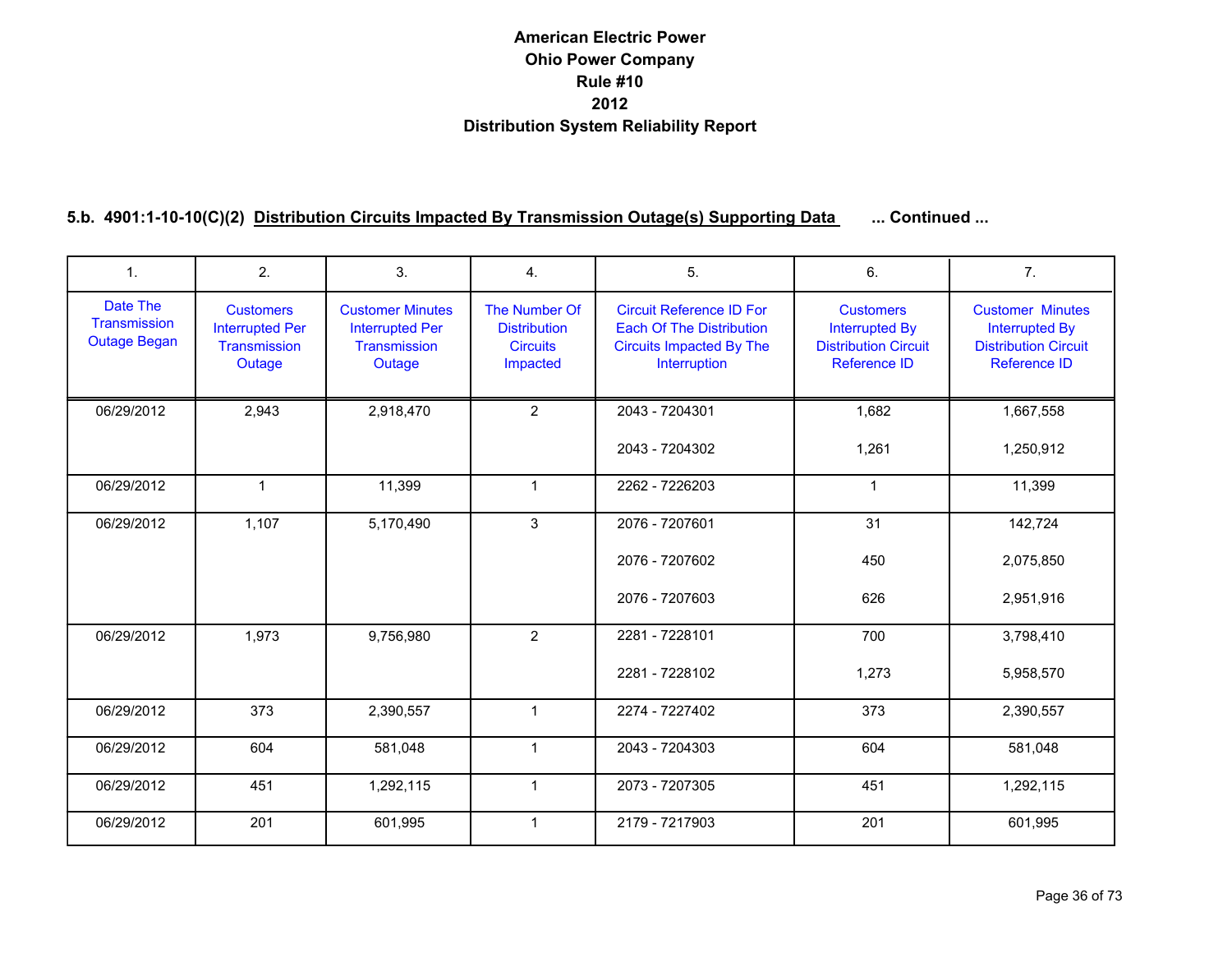| 1.                                              | 2.                                                                   | 3.                                                                          | $\overline{4}$ .                                                    | 5.                                                                                                                    | 6.                                                                                              | 7.                                                                                                     |
|-------------------------------------------------|----------------------------------------------------------------------|-----------------------------------------------------------------------------|---------------------------------------------------------------------|-----------------------------------------------------------------------------------------------------------------------|-------------------------------------------------------------------------------------------------|--------------------------------------------------------------------------------------------------------|
| Date The<br>Transmission<br><b>Outage Began</b> | <b>Customers</b><br><b>Interrupted Per</b><br>Transmission<br>Outage | <b>Customer Minutes</b><br><b>Interrupted Per</b><br>Transmission<br>Outage | The Number Of<br><b>Distribution</b><br><b>Circuits</b><br>Impacted | <b>Circuit Reference ID For</b><br><b>Each Of The Distribution</b><br><b>Circuits Impacted By The</b><br>Interruption | <b>Customers</b><br><b>Interrupted By</b><br><b>Distribution Circuit</b><br><b>Reference ID</b> | <b>Customer Minutes</b><br><b>Interrupted By</b><br><b>Distribution Circuit</b><br><b>Reference ID</b> |
| 06/29/2012                                      | 1,364                                                                | 6,988,558                                                                   | $\overline{2}$                                                      | 2027 - 7202702                                                                                                        | 782                                                                                             | 4,992,626                                                                                              |
|                                                 |                                                                      |                                                                             |                                                                     | 2073 - 7207302                                                                                                        | 582                                                                                             | 1,995,932                                                                                              |
| 06/29/2012                                      | 486                                                                  | 3,495,258                                                                   | $\mathbf{1}$                                                        | 2345 - 7234501                                                                                                        | 486                                                                                             | 3,495,258                                                                                              |
| 06/29/2012                                      | 390                                                                  | 2,513,710                                                                   | $\mathbf{1}$                                                        | 2027 - 7202701                                                                                                        | 390                                                                                             | 2,513,710                                                                                              |
| 06/29/2012                                      | 137                                                                  | 404,287                                                                     | $\mathbf{1}$                                                        | 2179 - 7217901                                                                                                        | 137                                                                                             | 404,287                                                                                                |
| 06/29/2012                                      | $\mathbf{1}$                                                         | 9,784                                                                       | $\mathbf{1}$                                                        | 2093 - 7209303                                                                                                        | $\mathbf{1}$                                                                                    | 9,784                                                                                                  |
| 06/29/2012                                      | 1,253                                                                | 4,657,330                                                                   | $\overline{2}$                                                      | 2177 - 7217701                                                                                                        | 466                                                                                             | 1,784,780                                                                                              |
|                                                 |                                                                      |                                                                             |                                                                     | 2177 - 7217702                                                                                                        | 787                                                                                             | 2,872,550                                                                                              |
| 06/29/2012                                      | 2,270                                                                | 8,912,692                                                                   | $\overline{2}$                                                      | 4204 - 7420401                                                                                                        | 1,109                                                                                           | 4,456,423                                                                                              |
|                                                 |                                                                      |                                                                             |                                                                     | 4204 - 7420403                                                                                                        | 1,161                                                                                           | 4,456,269                                                                                              |
| 06/29/2012                                      | 1,889                                                                | 8,000,782                                                                   | 3                                                                   | 4021 - 7402101                                                                                                        | 1,199                                                                                           | 5,086,158                                                                                              |
|                                                 |                                                                      |                                                                             |                                                                     | 4021 - 7402102                                                                                                        | $\overline{2}$                                                                                  | 8,512                                                                                                  |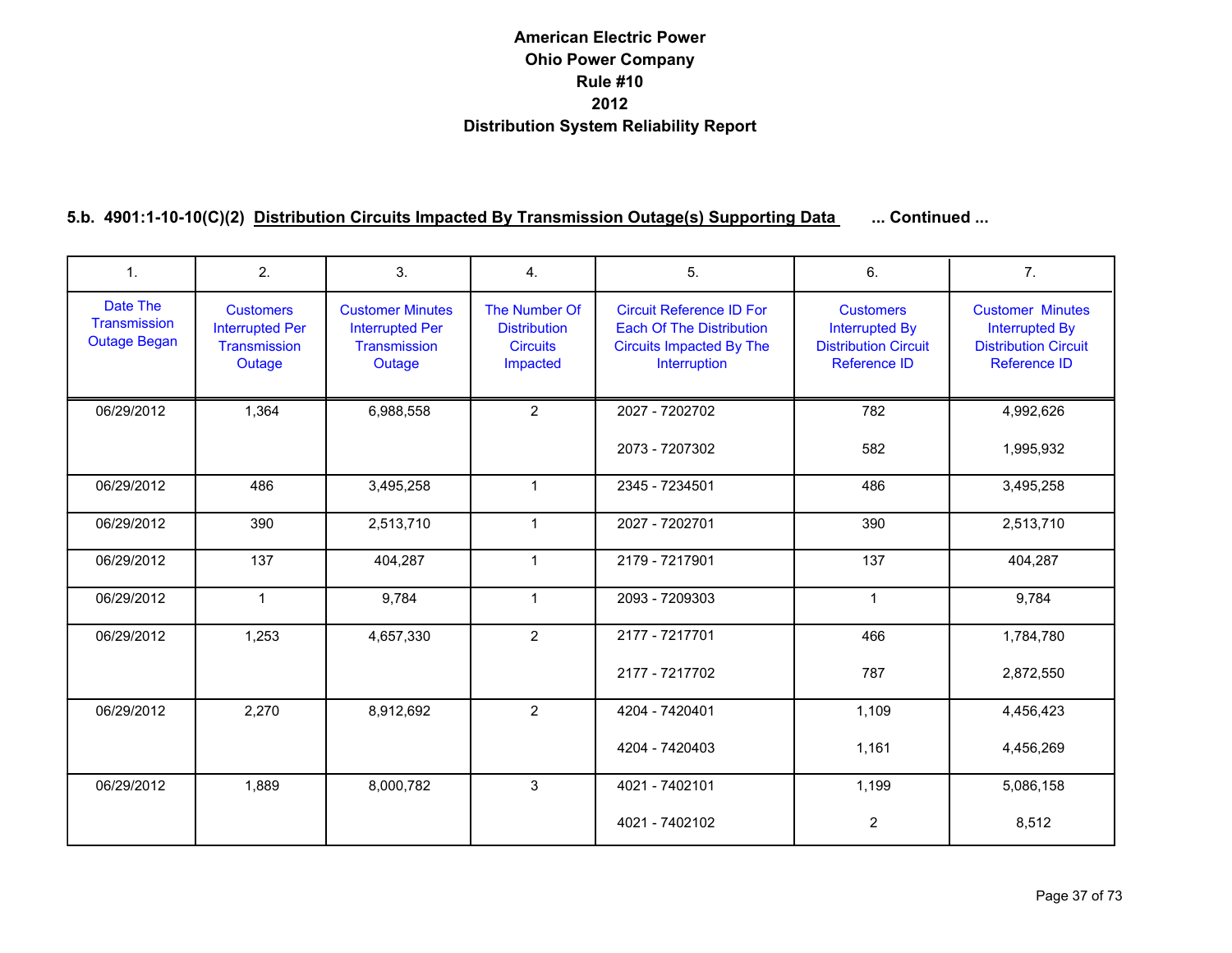| $\mathbf{1}$ .                                  | 2.                                                                   | 3.                                                                          | 4.                                                                  | 5.                                                                                                                    | 6.                                                                                              | 7.                                                                                                     |
|-------------------------------------------------|----------------------------------------------------------------------|-----------------------------------------------------------------------------|---------------------------------------------------------------------|-----------------------------------------------------------------------------------------------------------------------|-------------------------------------------------------------------------------------------------|--------------------------------------------------------------------------------------------------------|
| Date The<br>Transmission<br><b>Outage Began</b> | <b>Customers</b><br><b>Interrupted Per</b><br>Transmission<br>Outage | <b>Customer Minutes</b><br><b>Interrupted Per</b><br>Transmission<br>Outage | The Number Of<br><b>Distribution</b><br><b>Circuits</b><br>Impacted | <b>Circuit Reference ID For</b><br><b>Each Of The Distribution</b><br><b>Circuits Impacted By The</b><br>Interruption | <b>Customers</b><br><b>Interrupted By</b><br><b>Distribution Circuit</b><br><b>Reference ID</b> | <b>Customer Minutes</b><br><b>Interrupted By</b><br><b>Distribution Circuit</b><br><b>Reference ID</b> |
|                                                 |                                                                      |                                                                             |                                                                     | 4021 - 7402103                                                                                                        | 688                                                                                             | 2,906,112                                                                                              |
| 06/29/2012                                      | 2,582                                                                | 8,893,704                                                                   | 3                                                                   | 4188 - 7418801                                                                                                        | 901                                                                                             | 3,435,051                                                                                              |
|                                                 |                                                                      |                                                                             |                                                                     | 4188 - 7418802                                                                                                        | 848                                                                                             | 2,878,852                                                                                              |
|                                                 |                                                                      |                                                                             |                                                                     | 4188 - 7418803                                                                                                        | 833                                                                                             | 2,579,801                                                                                              |
| 06/29/2012                                      | 625                                                                  | 3,516,651                                                                   | $\mathbf{1}$                                                        | 4016 - 7401606                                                                                                        | 625                                                                                             | 3,516,651                                                                                              |
| 06/29/2012                                      | 918                                                                  | 5,835,522                                                                   | $\mathbf{1}$                                                        | 4188 - 7418804                                                                                                        | 918                                                                                             | 5,835,522                                                                                              |
| 06/29/2012                                      | 1,801                                                                | 15,497,650                                                                  | $\overline{2}$                                                      | 4016 - 7401604                                                                                                        | 1,117                                                                                           | 11,761,390                                                                                             |
|                                                 |                                                                      |                                                                             |                                                                     | 4016 - 7401605                                                                                                        | 684                                                                                             | 3,736,260                                                                                              |
| 06/29/2012                                      | 1,216                                                                | 6,544,512                                                                   | $\mathbf{1}$                                                        | 4044 - 7404401                                                                                                        | 1,216                                                                                           | 6,544,512                                                                                              |
| 06/29/2012                                      | 1,052                                                                | 6,304,788                                                                   | 3                                                                   | 4044 - 7404402                                                                                                        | 753                                                                                             | 3,999,936                                                                                              |
|                                                 |                                                                      |                                                                             |                                                                     | 4044 - 7404404                                                                                                        | 291                                                                                             | 2,262,780                                                                                              |
|                                                 |                                                                      |                                                                             |                                                                     | 4044 - 7404405                                                                                                        | 8                                                                                               | 42,072                                                                                                 |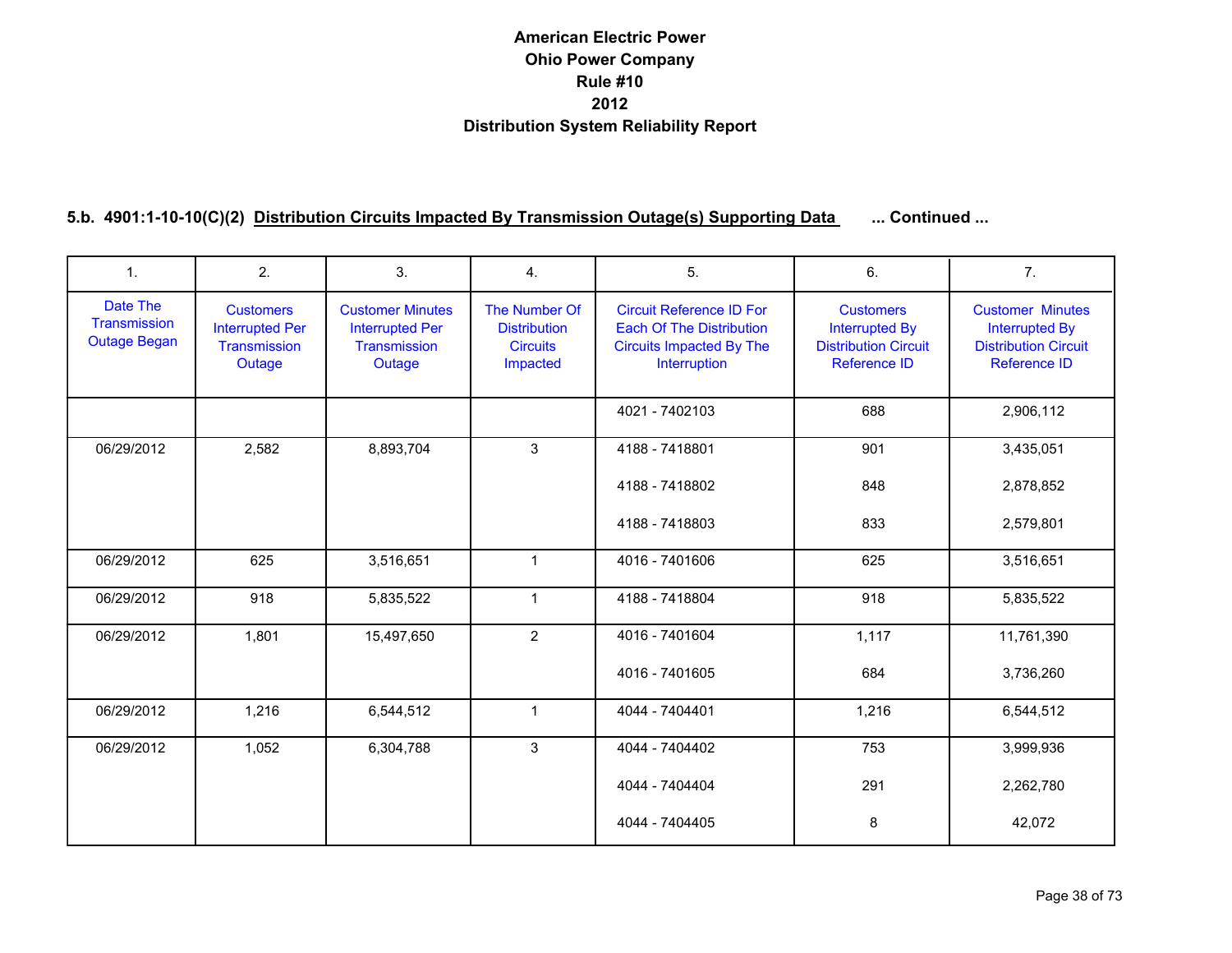| $\mathbf{1}$ .                                  | 2.                                                                          | 3.                                                                          | 4.                                                                  | 5.                                                                                                                    | 6.                                                                                              | 7 <sub>1</sub>                                                                                         |
|-------------------------------------------------|-----------------------------------------------------------------------------|-----------------------------------------------------------------------------|---------------------------------------------------------------------|-----------------------------------------------------------------------------------------------------------------------|-------------------------------------------------------------------------------------------------|--------------------------------------------------------------------------------------------------------|
| Date The<br>Transmission<br><b>Outage Began</b> | <b>Customers</b><br><b>Interrupted Per</b><br><b>Transmission</b><br>Outage | <b>Customer Minutes</b><br><b>Interrupted Per</b><br>Transmission<br>Outage | The Number Of<br><b>Distribution</b><br><b>Circuits</b><br>Impacted | <b>Circuit Reference ID For</b><br><b>Each Of The Distribution</b><br><b>Circuits Impacted By The</b><br>Interruption | <b>Customers</b><br><b>Interrupted By</b><br><b>Distribution Circuit</b><br><b>Reference ID</b> | <b>Customer Minutes</b><br><b>Interrupted By</b><br><b>Distribution Circuit</b><br><b>Reference ID</b> |
| 06/29/2012                                      | 5,670                                                                       | 19,090,486                                                                  | $\overline{4}$                                                      | 4051 - 7405102                                                                                                        | 1,152                                                                                           | 4,321,576                                                                                              |
|                                                 |                                                                             |                                                                             |                                                                     | 4051 - 7405103                                                                                                        | 253                                                                                             | 721,556                                                                                                |
|                                                 |                                                                             |                                                                             |                                                                     | 4051 - 7405104                                                                                                        | 2,615                                                                                           | 8,615,767                                                                                              |
|                                                 |                                                                             |                                                                             |                                                                     | 4051 - 7405105                                                                                                        | 1,650                                                                                           | 5,431,587                                                                                              |
| 06/29/2012                                      | 626                                                                         | 3,562,566                                                                   | $\mathbf{1}$                                                        | 4016 - 7401603                                                                                                        | 626                                                                                             | 3,562,566                                                                                              |
| 06/29/2012                                      | 31                                                                          | 128,544                                                                     | $\overline{2}$                                                      | 4368 - 7436801                                                                                                        | 13                                                                                              | 53,898                                                                                                 |
|                                                 |                                                                             |                                                                             |                                                                     | 4368 - 7436802                                                                                                        | 18                                                                                              | 74,646                                                                                                 |
| 06/29/2012                                      | 180                                                                         | 602,820                                                                     | $\mathbf{1}$                                                        | 4204 - 7420402                                                                                                        | 180                                                                                             | 602,820                                                                                                |
| 06/29/2012                                      | 945                                                                         | 5,683,550                                                                   | $\mathbf{1}$                                                        | 4329 - 7432902                                                                                                        | 945                                                                                             | 5,683,550                                                                                              |
| 06/29/2012                                      | 962                                                                         | 3,055,529                                                                   | $\mathbf{1}$                                                        | 4123 - 7412301                                                                                                        | 962                                                                                             | 3,055,529                                                                                              |
| 06/29/2012                                      | 312                                                                         | 1,369,992                                                                   | $\mathbf{1}$                                                        | 4329 - 7432903                                                                                                        | 312                                                                                             | 1,369,992                                                                                              |
| 06/29/2012                                      | 2,409                                                                       | 12,978,299                                                                  | $\overline{2}$                                                      | 4005 - 7400501                                                                                                        | 1,470                                                                                           | 7,588,005                                                                                              |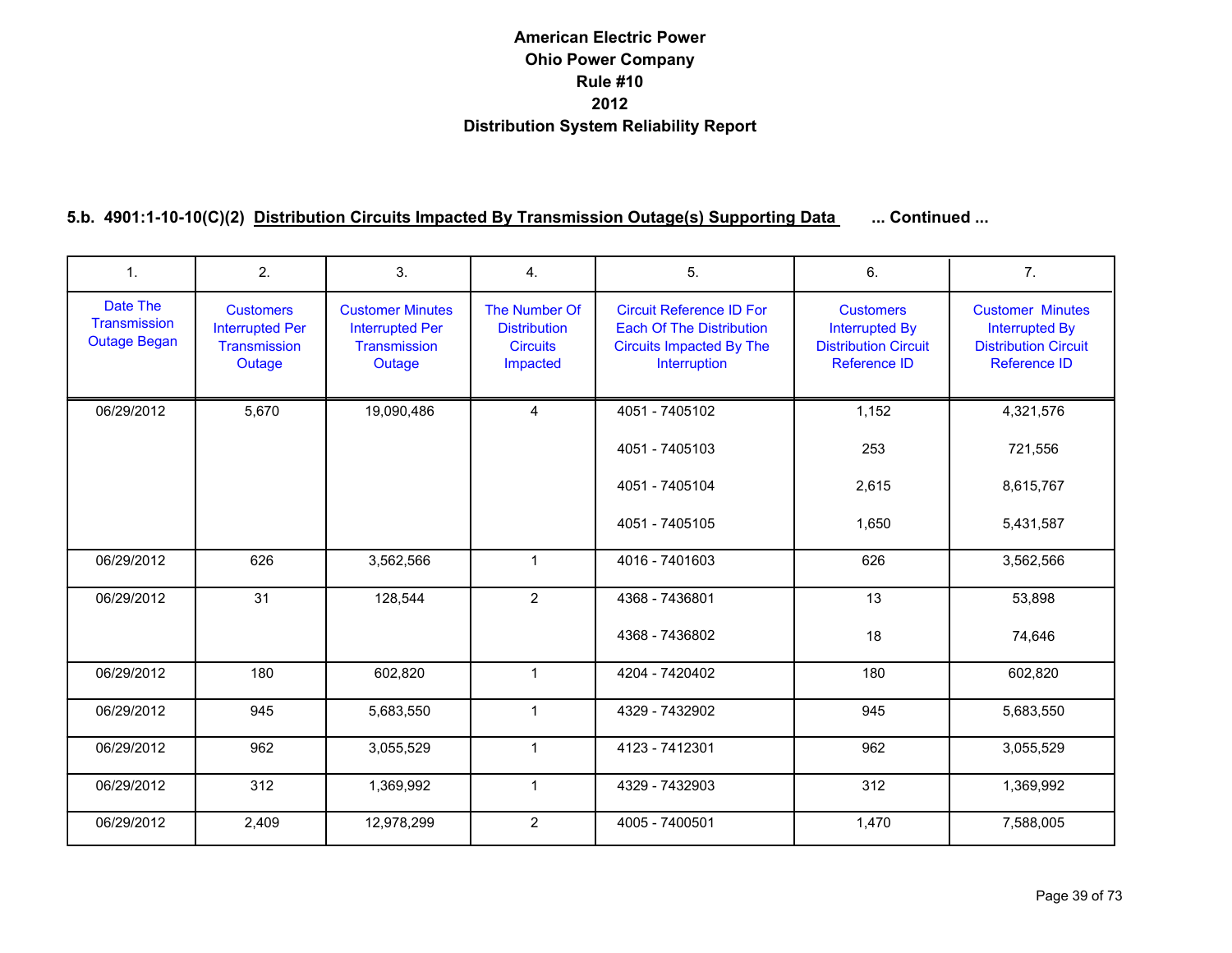| 1.                                              | 2.                                                                   | 3.                                                                          | 4.                                                                  | 5.                                                                                                                    | 6.                                                                                              | 7 <sub>1</sub>                                                                                         |
|-------------------------------------------------|----------------------------------------------------------------------|-----------------------------------------------------------------------------|---------------------------------------------------------------------|-----------------------------------------------------------------------------------------------------------------------|-------------------------------------------------------------------------------------------------|--------------------------------------------------------------------------------------------------------|
| Date The<br>Transmission<br><b>Outage Began</b> | <b>Customers</b><br><b>Interrupted Per</b><br>Transmission<br>Outage | <b>Customer Minutes</b><br><b>Interrupted Per</b><br>Transmission<br>Outage | The Number Of<br><b>Distribution</b><br><b>Circuits</b><br>Impacted | <b>Circuit Reference ID For</b><br><b>Each Of The Distribution</b><br><b>Circuits Impacted By The</b><br>Interruption | <b>Customers</b><br><b>Interrupted By</b><br><b>Distribution Circuit</b><br><b>Reference ID</b> | <b>Customer Minutes</b><br><b>Interrupted By</b><br><b>Distribution Circuit</b><br><b>Reference ID</b> |
|                                                 |                                                                      |                                                                             |                                                                     | 4005 - 7400503                                                                                                        | 939                                                                                             | 5,390,294                                                                                              |
| 06/29/2012                                      | 1,771                                                                | 3,713,374                                                                   | $\overline{2}$                                                      | 4031 - 7403101                                                                                                        | 577                                                                                             | 1,623,874                                                                                              |
|                                                 |                                                                      |                                                                             |                                                                     | 4031 - 7403103                                                                                                        | 1,194                                                                                           | 2,089,500                                                                                              |
| 06/29/2012                                      | 1,164                                                                | 6,992,700                                                                   | $\mathbf{1}$                                                        | 4005 - 7400502                                                                                                        | 1,164                                                                                           | 6,992,700                                                                                              |
| 06/29/2012                                      | 287                                                                  | 746,774                                                                     | $\mathbf{1}$                                                        | 2073 - 7207306                                                                                                        | 287                                                                                             | 746,774                                                                                                |
| 06/29/2012                                      | 82                                                                   | 493,968                                                                     | $\mathbf{1}$                                                        | 4329 - 7432901                                                                                                        | 82                                                                                              | 493,968                                                                                                |
| 06/29/2012                                      | 222                                                                  | 150,786                                                                     | $\mathbf{1}$                                                        | 1049 - 7104901                                                                                                        | 222                                                                                             | 150,786                                                                                                |
| 06/29/2012                                      | 74                                                                   | 87,542                                                                      | $\mathbf{1}$                                                        | 4112 - 7411201                                                                                                        | 74                                                                                              | 87,542                                                                                                 |
| 06/29/2012                                      | 730                                                                  | 752,932                                                                     | $\mathbf{1}$                                                        | 1069 - 7106901                                                                                                        | 730                                                                                             | 752,932                                                                                                |
| 06/29/2012                                      | 5                                                                    | 4.175                                                                       | $\mathbf{1}$                                                        | 1218 - 7121801                                                                                                        | 5                                                                                               | 4,175                                                                                                  |
| 06/29/2012                                      | 1,762                                                                | 5,451,698                                                                   | $\overline{2}$                                                      | 4217 - 7421701                                                                                                        | 306                                                                                             | 1,142,536                                                                                              |
|                                                 |                                                                      |                                                                             |                                                                     | 4217 - 7421702                                                                                                        | 1,456                                                                                           | 4,309,162                                                                                              |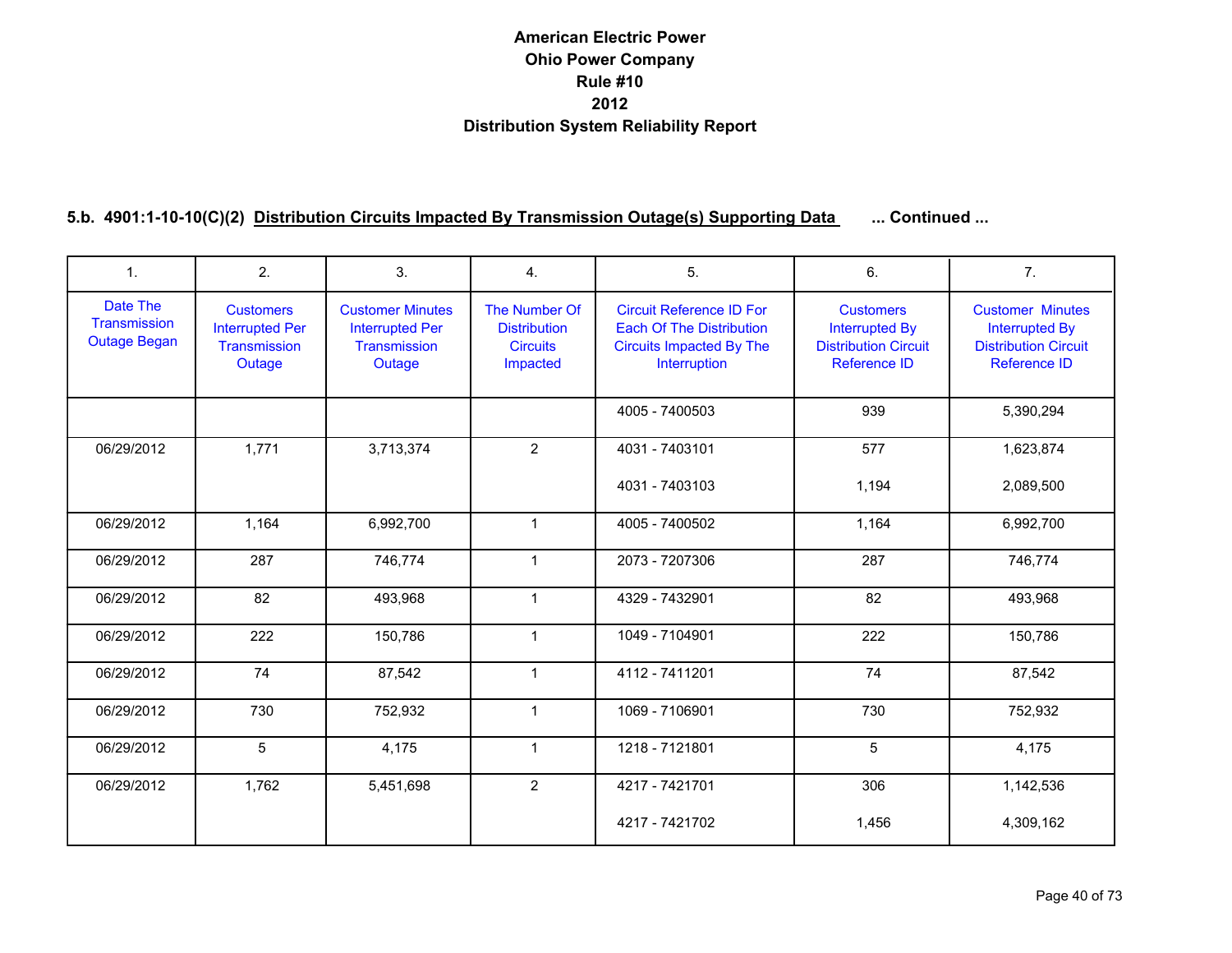| $\mathbf{1}$ .                                  | 2.                                                                   | 3.                                                                          | 4.                                                                  | 5.                                                                                                                    | 6.                                                                                              | 7 <sub>1</sub>                                                                                         |
|-------------------------------------------------|----------------------------------------------------------------------|-----------------------------------------------------------------------------|---------------------------------------------------------------------|-----------------------------------------------------------------------------------------------------------------------|-------------------------------------------------------------------------------------------------|--------------------------------------------------------------------------------------------------------|
| Date The<br>Transmission<br><b>Outage Began</b> | <b>Customers</b><br><b>Interrupted Per</b><br>Transmission<br>Outage | <b>Customer Minutes</b><br><b>Interrupted Per</b><br>Transmission<br>Outage | The Number Of<br><b>Distribution</b><br><b>Circuits</b><br>Impacted | <b>Circuit Reference ID For</b><br><b>Each Of The Distribution</b><br><b>Circuits Impacted By The</b><br>Interruption | <b>Customers</b><br><b>Interrupted By</b><br><b>Distribution Circuit</b><br><b>Reference ID</b> | <b>Customer Minutes</b><br><b>Interrupted By</b><br><b>Distribution Circuit</b><br><b>Reference ID</b> |
| 06/29/2012                                      | 744                                                                  | 348,192                                                                     | $\mathbf{1}$                                                        | 1060 - 7106001                                                                                                        | 744                                                                                             | 348,192                                                                                                |
| 06/29/2012                                      | 955                                                                  | 1,115,440                                                                   | $\mathbf{1}$                                                        | 4112 - 7411202                                                                                                        | 955                                                                                             | 1,115,440                                                                                              |
| 06/29/2012                                      | 183                                                                  | 150,243                                                                     | $\mathbf{1}$                                                        | 1218 - 7121801                                                                                                        | 183                                                                                             | 150,243                                                                                                |
| 06/29/2012                                      | 127                                                                  | 656,717                                                                     | $\mathbf{1}$                                                        | 4016 - 7401601                                                                                                        | 127                                                                                             | 656,717                                                                                                |
| 06/29/2012                                      | 1,715                                                                | 4,526,592                                                                   | 3                                                                   | 4096 - 7409601<br>4096 - 7409602                                                                                      | 460<br>1,043                                                                                    | 708,400<br>2,998,098                                                                                   |
|                                                 |                                                                      |                                                                             |                                                                     | 4096 - 7409603                                                                                                        | 212                                                                                             | 820,094                                                                                                |
| 06/29/2012                                      | 1,019                                                                | 2,781,549                                                                   | $\overline{2}$                                                      | 2073 - 7207303                                                                                                        | 677                                                                                             | 1,846,179                                                                                              |
|                                                 |                                                                      |                                                                             |                                                                     | 2073 - 7207304                                                                                                        | 342                                                                                             | 935,370                                                                                                |
| 06/29/2012                                      | $\mathbf{1}$                                                         | 423                                                                         | $\mathbf 1$                                                         | 1234 - 7123402                                                                                                        | $\mathbf{1}$                                                                                    | 423                                                                                                    |
| 06/29/2012                                      | 485                                                                  | 2,298,569                                                                   | $\mathbf{1}$                                                        | 4075 - 7407501                                                                                                        | 485                                                                                             | 2,298,569                                                                                              |
| 06/29/2012                                      | 1,161                                                                | 8,136,259                                                                   | $\mathbf{1}$                                                        | 4012 - 7401203                                                                                                        | 1,161                                                                                           | 8,136,259                                                                                              |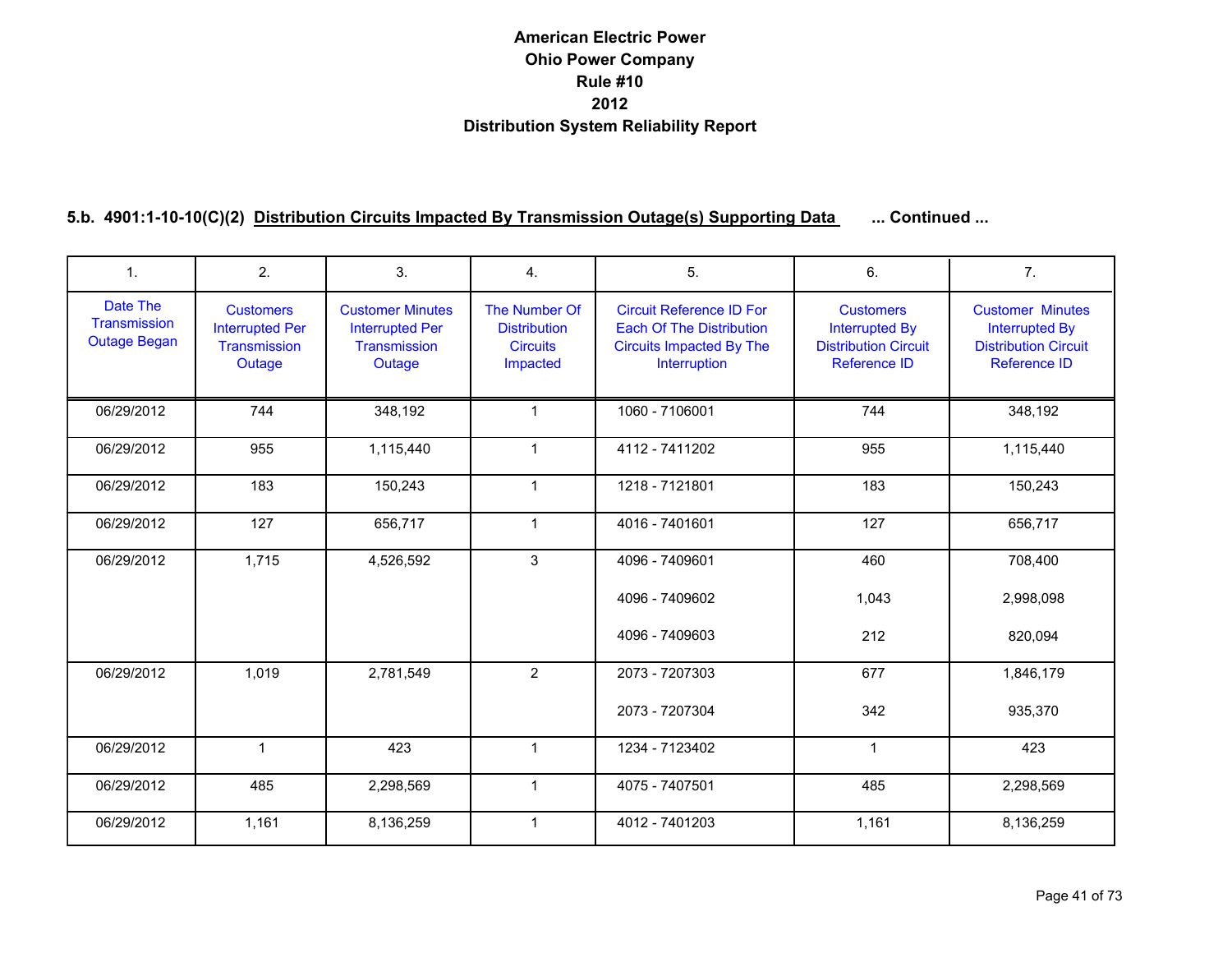| $\mathbf{1}$ .                                  | 2.                                                                   | 3.                                                                          | 4.                                                                  | 5.                                                                                                                    | 6.                                                                                              | 7 <sub>1</sub>                                                                                  |
|-------------------------------------------------|----------------------------------------------------------------------|-----------------------------------------------------------------------------|---------------------------------------------------------------------|-----------------------------------------------------------------------------------------------------------------------|-------------------------------------------------------------------------------------------------|-------------------------------------------------------------------------------------------------|
| Date The<br>Transmission<br><b>Outage Began</b> | <b>Customers</b><br><b>Interrupted Per</b><br>Transmission<br>Outage | <b>Customer Minutes</b><br><b>Interrupted Per</b><br>Transmission<br>Outage | The Number Of<br><b>Distribution</b><br><b>Circuits</b><br>Impacted | <b>Circuit Reference ID For</b><br><b>Each Of The Distribution</b><br><b>Circuits Impacted By The</b><br>Interruption | <b>Customers</b><br><b>Interrupted By</b><br><b>Distribution Circuit</b><br><b>Reference ID</b> | <b>Customer Minutes</b><br><b>Interrupted By</b><br><b>Distribution Circuit</b><br>Reference ID |
| 06/30/2012                                      | 100                                                                  | 414,600                                                                     | $\mathbf{1}$                                                        | 4016 - 7401602                                                                                                        | 100                                                                                             | 414,600                                                                                         |
| 07/01/2012                                      | 4,953                                                                | 6,148,305                                                                   | 6                                                                   | 4015 - 7401501                                                                                                        | 853                                                                                             | 882,002                                                                                         |
|                                                 |                                                                      |                                                                             |                                                                     | 4015 - 7401502                                                                                                        | 1,940                                                                                           | 3,024,421                                                                                       |
|                                                 |                                                                      |                                                                             |                                                                     | 4015 - 7401504                                                                                                        | 754                                                                                             | 781,898                                                                                         |
|                                                 |                                                                      |                                                                             |                                                                     | 4015 - 7401505                                                                                                        | 903                                                                                             | 937,314                                                                                         |
|                                                 |                                                                      |                                                                             |                                                                     | 4015 - 7401506                                                                                                        | 54                                                                                              | 57,506                                                                                          |
|                                                 |                                                                      |                                                                             |                                                                     | 4015 - 7401507                                                                                                        | 449                                                                                             | 465,164                                                                                         |
| 07/01/2012                                      | 389                                                                  | 1,614,782                                                                   | $\overline{2}$                                                      | 4066 - 7406601                                                                                                        | 135                                                                                             | 432,810                                                                                         |
|                                                 |                                                                      |                                                                             |                                                                     | 4066 - 7406602                                                                                                        | 254                                                                                             | 1,181,972                                                                                       |
| 07/01/2012                                      | $\mathbf{1}$                                                         | 4.504                                                                       | $\mathbf{1}$                                                        | 2320 - 7232001                                                                                                        | $\mathbf{1}$                                                                                    | 4,504                                                                                           |
| 07/01/2012                                      | 420                                                                  | 603,666                                                                     | $\mathbf{1}$                                                        | 1088 - 7108801                                                                                                        | 420                                                                                             | 603,666                                                                                         |
| 07/01/2012                                      | 1,281                                                                | 1,947,684                                                                   | $\mathbf{1}$                                                        | 1088 - 7108802                                                                                                        | 1,281                                                                                           | 1,947,684                                                                                       |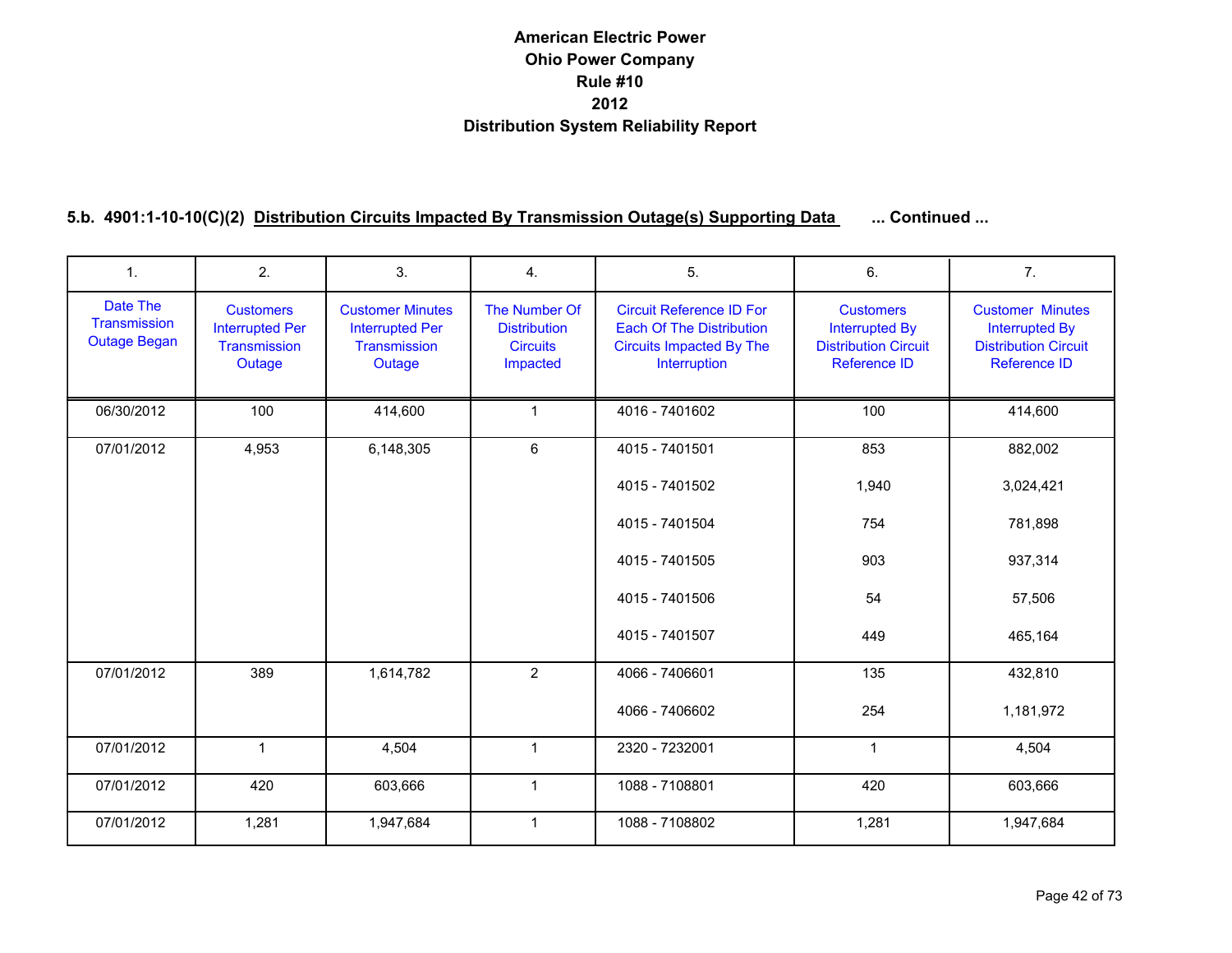| 1.                                              | 2.                                                                   | 3.                                                                          | 4.                                                                  | 5.                                                                                                                    | 6.                                                                                              | 7 <sub>1</sub>                                                                                         |
|-------------------------------------------------|----------------------------------------------------------------------|-----------------------------------------------------------------------------|---------------------------------------------------------------------|-----------------------------------------------------------------------------------------------------------------------|-------------------------------------------------------------------------------------------------|--------------------------------------------------------------------------------------------------------|
| Date The<br>Transmission<br><b>Outage Began</b> | <b>Customers</b><br><b>Interrupted Per</b><br>Transmission<br>Outage | <b>Customer Minutes</b><br><b>Interrupted Per</b><br>Transmission<br>Outage | The Number Of<br><b>Distribution</b><br><b>Circuits</b><br>Impacted | <b>Circuit Reference ID For</b><br><b>Each Of The Distribution</b><br><b>Circuits Impacted By The</b><br>Interruption | <b>Customers</b><br><b>Interrupted By</b><br><b>Distribution Circuit</b><br><b>Reference ID</b> | <b>Customer Minutes</b><br><b>Interrupted By</b><br><b>Distribution Circuit</b><br><b>Reference ID</b> |
| 07/03/2012                                      | 1,549                                                                | 24,784                                                                      | $\overline{2}$                                                      | 1085 - 7108501                                                                                                        | 444                                                                                             | 7,104                                                                                                  |
|                                                 |                                                                      |                                                                             |                                                                     | 1085 - 7108502                                                                                                        | 1,105                                                                                           | 17,680                                                                                                 |
| 07/04/2012                                      | 993                                                                  | 202,572                                                                     | $\mathbf{1}$                                                        | 4038 - 7403801                                                                                                        | 993                                                                                             | 202,572                                                                                                |
| 07/04/2012                                      | 2,045                                                                | 331,681                                                                     | $\overline{2}$                                                      | 4038 - 7403802                                                                                                        | 258                                                                                             | 54,696                                                                                                 |
|                                                 |                                                                      |                                                                             |                                                                     | 4085 - 7408501                                                                                                        | 1,787                                                                                           | 276,985                                                                                                |
| 07/05/2012                                      | 166                                                                  | 1,162                                                                       | $\mathbf{1}$                                                        | 4038 - 7403802                                                                                                        | 166                                                                                             | 1,162                                                                                                  |
| 07/05/2012                                      | 1,998                                                                | 529,470                                                                     | $\overline{2}$                                                      | 4329 - 7432901                                                                                                        | 82                                                                                              | 21,730                                                                                                 |
|                                                 |                                                                      |                                                                             |                                                                     | 4329 - 7432903                                                                                                        | 1,916                                                                                           | 507,740                                                                                                |
| 07/05/2012                                      | 928                                                                  | 232,000                                                                     | $\mathbf{1}$                                                        | 4329 - 7432902                                                                                                        | 928                                                                                             | 232,000                                                                                                |
| 07/06/2012                                      | $\mathbf{1}$                                                         | 2.400                                                                       | $\mathbf{1}$                                                        | 2101 - 7210102                                                                                                        | $\mathbf{1}$                                                                                    | 2,400                                                                                                  |
| 07/06/2012                                      | 1,094                                                                | 125,810                                                                     | $\mathbf{1}$                                                        | 2101 - 7210101                                                                                                        | 1,094                                                                                           | 125,810                                                                                                |
| 07/06/2012                                      | $\mathbf{1}$                                                         | 1,537                                                                       | $\mathbf{1}$                                                        | 2093 - 7209303                                                                                                        | $\mathbf{1}$                                                                                    | 1,537                                                                                                  |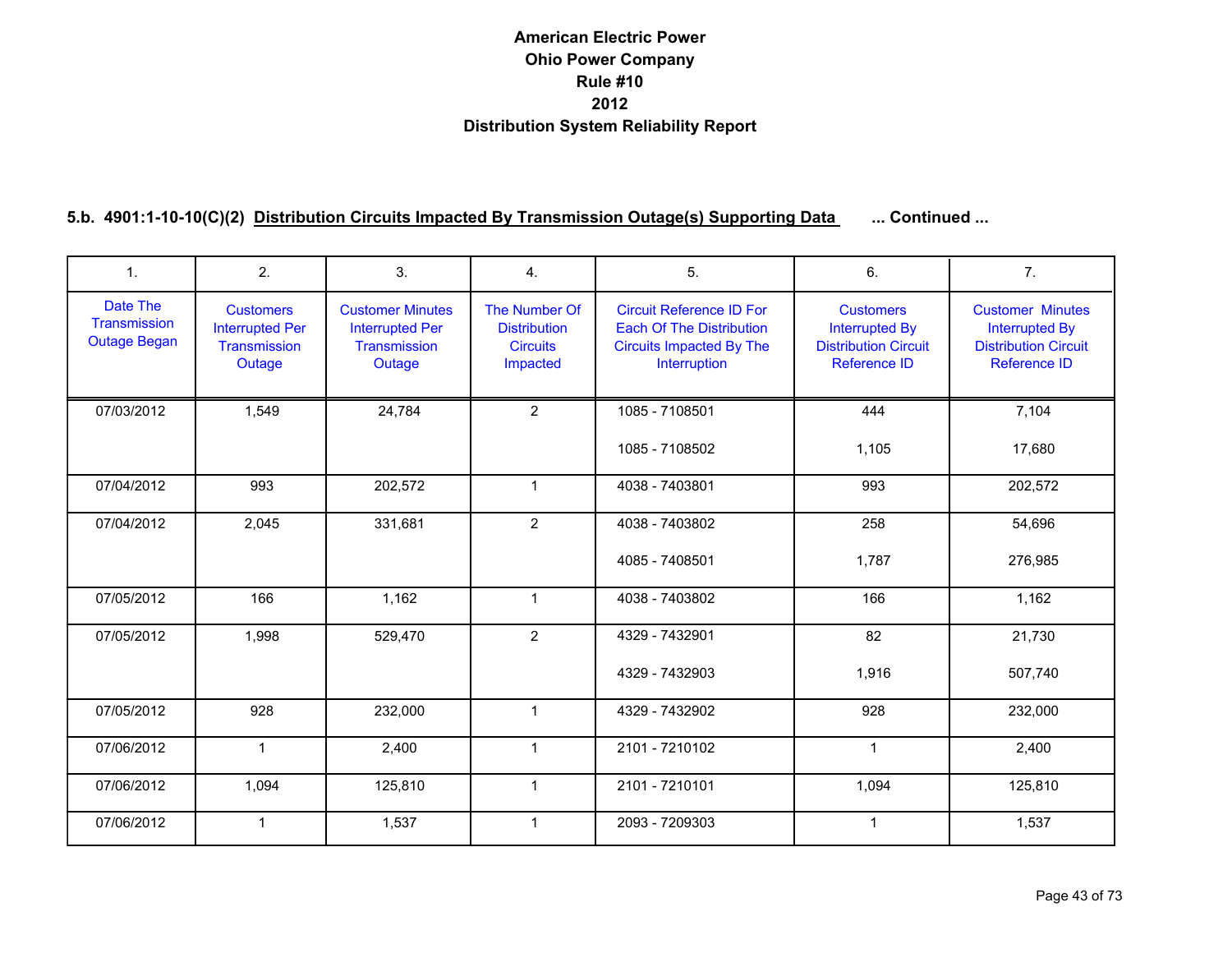| 1.                                              | 2.                                                                   | 3.                                                                          | 4.                                                                  | 5.                                                                                                                    | 6.                                                                                       | 7.                                                                                                     |
|-------------------------------------------------|----------------------------------------------------------------------|-----------------------------------------------------------------------------|---------------------------------------------------------------------|-----------------------------------------------------------------------------------------------------------------------|------------------------------------------------------------------------------------------|--------------------------------------------------------------------------------------------------------|
| Date The<br>Transmission<br><b>Outage Began</b> | <b>Customers</b><br><b>Interrupted Per</b><br>Transmission<br>Outage | <b>Customer Minutes</b><br><b>Interrupted Per</b><br>Transmission<br>Outage | The Number Of<br><b>Distribution</b><br><b>Circuits</b><br>Impacted | <b>Circuit Reference ID For</b><br><b>Each Of The Distribution</b><br><b>Circuits Impacted By The</b><br>Interruption | <b>Customers</b><br><b>Interrupted By</b><br><b>Distribution Circuit</b><br>Reference ID | <b>Customer Minutes</b><br><b>Interrupted By</b><br><b>Distribution Circuit</b><br><b>Reference ID</b> |
| 07/18/2012                                      | 3,398                                                                | 151,476                                                                     | $\overline{4}$                                                      | 1041 - 7104101                                                                                                        | 701                                                                                      | 32,246                                                                                                 |
|                                                 |                                                                      |                                                                             |                                                                     | 1041 - 7104102                                                                                                        | 562                                                                                      | 25,290                                                                                                 |
|                                                 |                                                                      |                                                                             |                                                                     | 1041 - 7104104                                                                                                        | 262                                                                                      | 11,528                                                                                                 |
|                                                 |                                                                      |                                                                             |                                                                     | 1041 - 7104105                                                                                                        | 1,873                                                                                    | 82,412                                                                                                 |
| 07/18/2012                                      | 2,005                                                                | 1,476,838                                                                   | $\overline{4}$                                                      | 5037 - 7503701                                                                                                        | 45                                                                                       | 31,185                                                                                                 |
|                                                 |                                                                      |                                                                             |                                                                     | 5037 - 7503702                                                                                                        | 321                                                                                      | 222,132                                                                                                |
|                                                 |                                                                      |                                                                             |                                                                     | 5092 - 7509201                                                                                                        | 827                                                                                      | 617,769                                                                                                |
|                                                 |                                                                      |                                                                             |                                                                     | 5092 - 7509202                                                                                                        | 812                                                                                      | 605,752                                                                                                |
| 07/18/2012                                      | 2,555                                                                | 296,380                                                                     | 3                                                                   | 4204 - 7420401                                                                                                        | 1,108                                                                                    | 128,528                                                                                                |
|                                                 |                                                                      |                                                                             |                                                                     | 4204 - 7420402                                                                                                        | 183                                                                                      | 21,228                                                                                                 |
|                                                 |                                                                      |                                                                             |                                                                     | 4204 - 7420403                                                                                                        | 1,264                                                                                    | 146,624                                                                                                |
| 07/18/2012                                      | 1,659                                                                | 477,339                                                                     | $\overline{2}$                                                      | 1085 - 7108501                                                                                                        | 453                                                                                      | 130,011                                                                                                |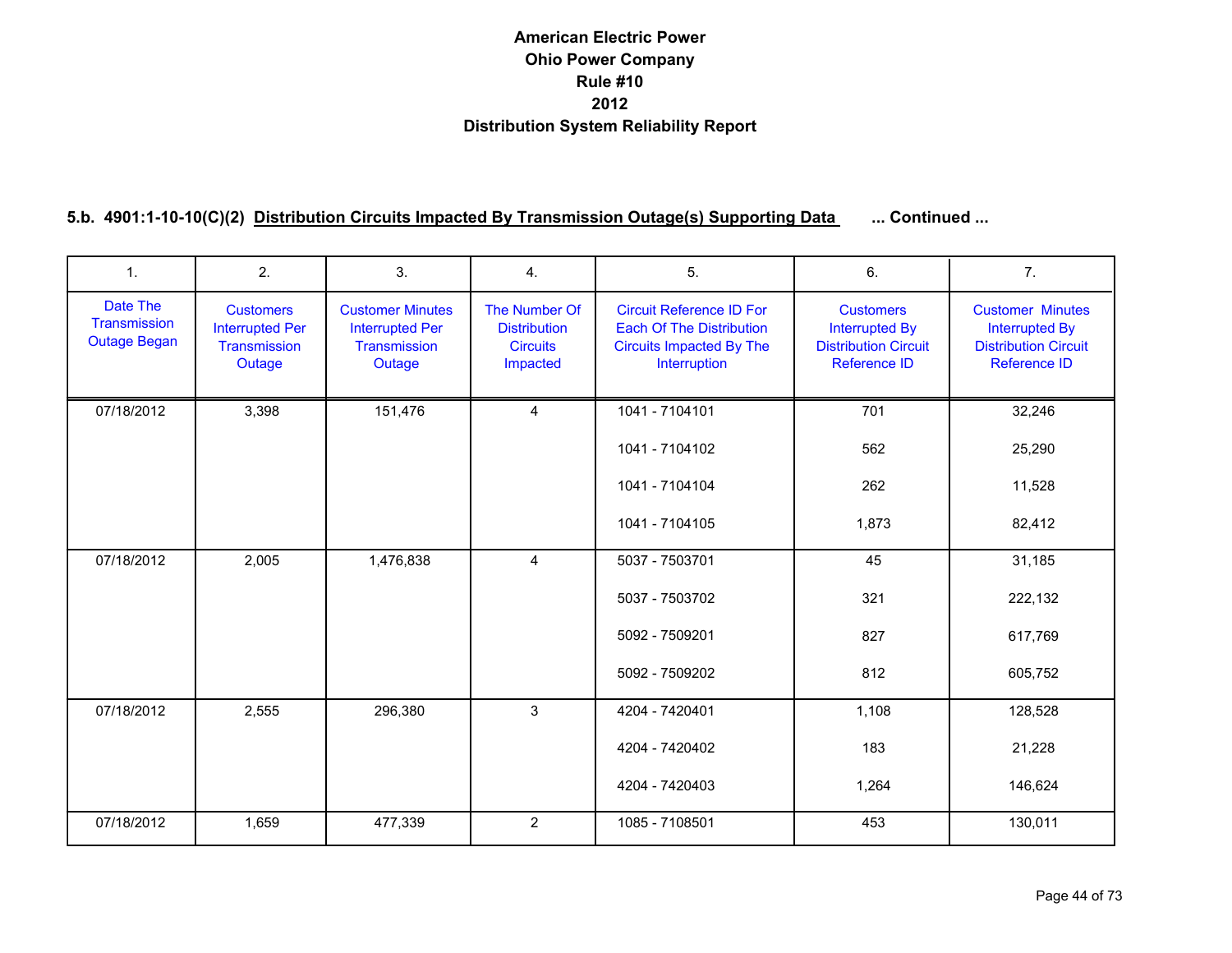| $\mathbf{1}$ .                                  | 2.                                                                   | 3.                                                                          | 4 <sub>1</sub>                                                      | 5.                                                                                                                    | 6.                                                                                       | 7 <sub>1</sub>                                                                                  |
|-------------------------------------------------|----------------------------------------------------------------------|-----------------------------------------------------------------------------|---------------------------------------------------------------------|-----------------------------------------------------------------------------------------------------------------------|------------------------------------------------------------------------------------------|-------------------------------------------------------------------------------------------------|
| Date The<br>Transmission<br><b>Outage Began</b> | <b>Customers</b><br><b>Interrupted Per</b><br>Transmission<br>Outage | <b>Customer Minutes</b><br><b>Interrupted Per</b><br>Transmission<br>Outage | The Number Of<br><b>Distribution</b><br><b>Circuits</b><br>Impacted | <b>Circuit Reference ID For</b><br><b>Each Of The Distribution</b><br><b>Circuits Impacted By The</b><br>Interruption | <b>Customers</b><br><b>Interrupted By</b><br><b>Distribution Circuit</b><br>Reference ID | <b>Customer Minutes</b><br><b>Interrupted By</b><br><b>Distribution Circuit</b><br>Reference ID |
|                                                 |                                                                      |                                                                             |                                                                     | 1085 - 7108502                                                                                                        | 1,206                                                                                    | 347,328                                                                                         |
| 07/18/2012                                      | 1,236                                                                | 173,575                                                                     | $\overline{4}$                                                      | 2179 - 7217901                                                                                                        | 143                                                                                      | 20,306                                                                                          |
|                                                 |                                                                      |                                                                             |                                                                     | 2179 - 7217902                                                                                                        | 23                                                                                       | 3,266                                                                                           |
|                                                 |                                                                      |                                                                             |                                                                     | 2179 - 7217903                                                                                                        | 203                                                                                      | 28,623                                                                                          |
|                                                 |                                                                      |                                                                             |                                                                     | 2179 - 7217904                                                                                                        | 867                                                                                      | 121,380                                                                                         |
| 07/18/2012                                      | 1,529                                                                | 418,150                                                                     | $\overline{2}$                                                      | 5181 - 7518101                                                                                                        | 796                                                                                      | 217,308                                                                                         |
|                                                 |                                                                      |                                                                             |                                                                     | 5181 - 7518102                                                                                                        | 733                                                                                      | 200,842                                                                                         |
| 07/18/2012                                      | 912                                                                  | 5,472                                                                       | $\overline{2}$                                                      | 4252 - 7425201                                                                                                        | 748                                                                                      | 4,488                                                                                           |
|                                                 |                                                                      |                                                                             |                                                                     | 4252 - 7425202                                                                                                        | 164                                                                                      | 984                                                                                             |
| 07/18/2012                                      |                                                                      | 162,336                                                                     | $\overline{2}$                                                      | 4252 - 7425201                                                                                                        | 748                                                                                      | 133,144                                                                                         |
|                                                 |                                                                      |                                                                             |                                                                     | 4252 - 7425202                                                                                                        | 164                                                                                      | 29,192                                                                                          |
| 07/18/2012                                      | 60                                                                   | 1,380                                                                       | $\mathbf{1}$                                                        | 5102 - 7510202                                                                                                        | 60                                                                                       | 1,380                                                                                           |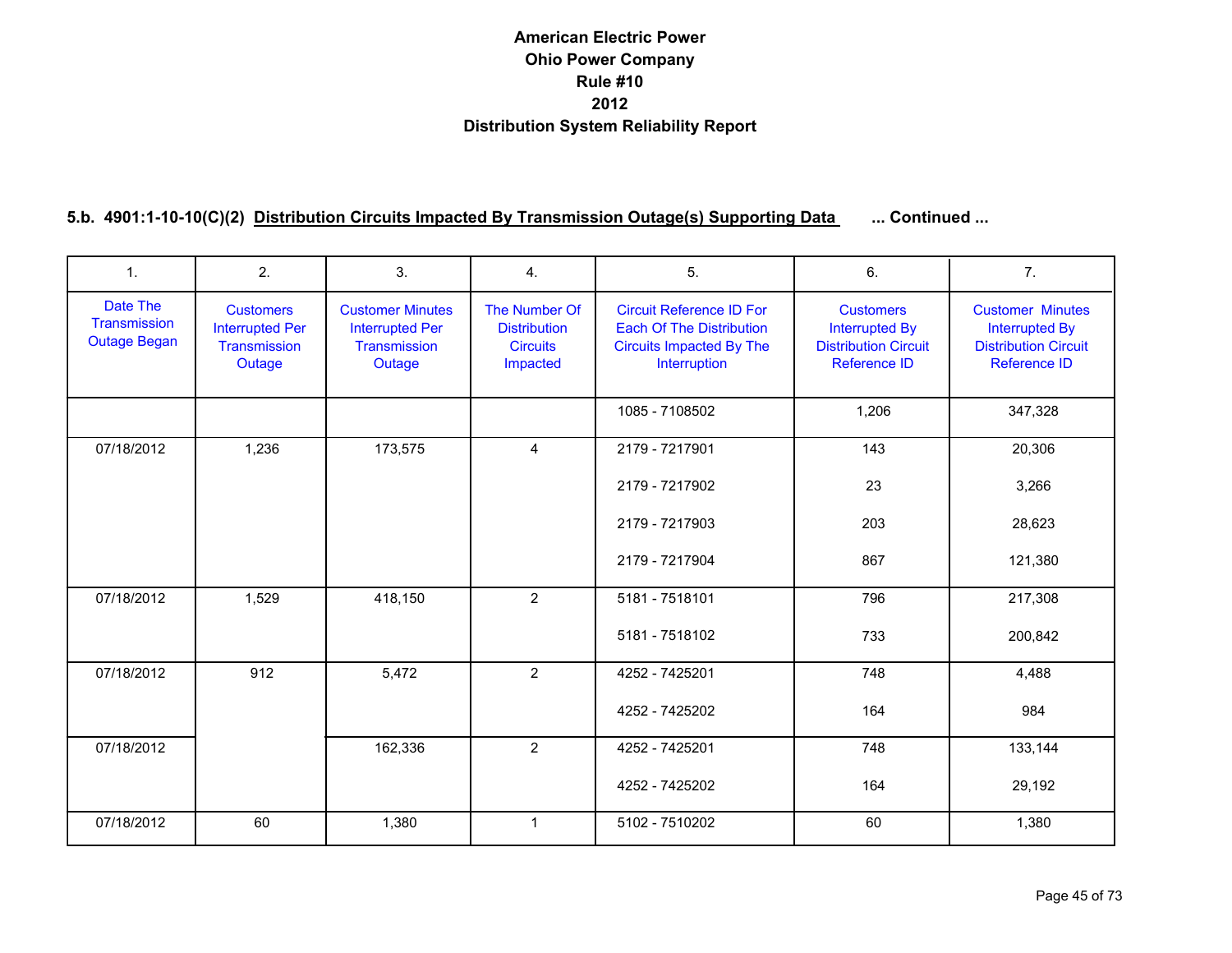| $\mathbf{1}$ .                                  | 2.                                                                   | 3.                                                                          | 4.                                                                  | 5.                                                                                                                    | 6.                                                                                              | 7.                                                                                                     |
|-------------------------------------------------|----------------------------------------------------------------------|-----------------------------------------------------------------------------|---------------------------------------------------------------------|-----------------------------------------------------------------------------------------------------------------------|-------------------------------------------------------------------------------------------------|--------------------------------------------------------------------------------------------------------|
| Date The<br>Transmission<br><b>Outage Began</b> | <b>Customers</b><br><b>Interrupted Per</b><br>Transmission<br>Outage | <b>Customer Minutes</b><br><b>Interrupted Per</b><br>Transmission<br>Outage | The Number Of<br><b>Distribution</b><br><b>Circuits</b><br>Impacted | <b>Circuit Reference ID For</b><br><b>Each Of The Distribution</b><br><b>Circuits Impacted By The</b><br>Interruption | <b>Customers</b><br><b>Interrupted By</b><br><b>Distribution Circuit</b><br><b>Reference ID</b> | <b>Customer Minutes</b><br><b>Interrupted By</b><br><b>Distribution Circuit</b><br><b>Reference ID</b> |
| 07/19/2012                                      | 550                                                                  | 89,650                                                                      | $\mathbf{1}$                                                        | 4224 - 7422401                                                                                                        | 550                                                                                             | 89,650                                                                                                 |
| 07/20/2012                                      | 1,235                                                                | 109,915                                                                     | $\mathbf{1}$                                                        | 4161 - 7416101                                                                                                        | 1,235                                                                                           | 109,915                                                                                                |
| 07/24/2012                                      | 4,950                                                                | 218,961                                                                     | $\overline{7}$                                                      | 5018 - 7501801                                                                                                        | 568                                                                                             | 20,448                                                                                                 |
|                                                 |                                                                      |                                                                             |                                                                     | 5018 - 7501802                                                                                                        | 257                                                                                             | 9,252                                                                                                  |
|                                                 |                                                                      |                                                                             |                                                                     | 5031 - 7503101                                                                                                        | 647                                                                                             | 64,053                                                                                                 |
|                                                 |                                                                      |                                                                             |                                                                     | 5067 - 7506701                                                                                                        | 402                                                                                             | 14,472                                                                                                 |
|                                                 |                                                                      |                                                                             |                                                                     | 5139 - 7513901                                                                                                        | 576                                                                                             | 20,736                                                                                                 |
|                                                 |                                                                      |                                                                             |                                                                     | 5139 - 7513902                                                                                                        | 1,261                                                                                           | 45,396                                                                                                 |
|                                                 |                                                                      |                                                                             |                                                                     | 5171 - 7517101                                                                                                        | 1,239                                                                                           | 44,604                                                                                                 |
| 07/26/2012                                      | 5,057                                                                | 398,385                                                                     | 6                                                                   | 1041 - 7104101                                                                                                        | 701                                                                                             | 25,937                                                                                                 |
|                                                 |                                                                      |                                                                             |                                                                     | 1041 - 7104102                                                                                                        | 562                                                                                             | 16,298                                                                                                 |
|                                                 |                                                                      |                                                                             |                                                                     | 1041 - 7104104                                                                                                        | 262                                                                                             | 7,598                                                                                                  |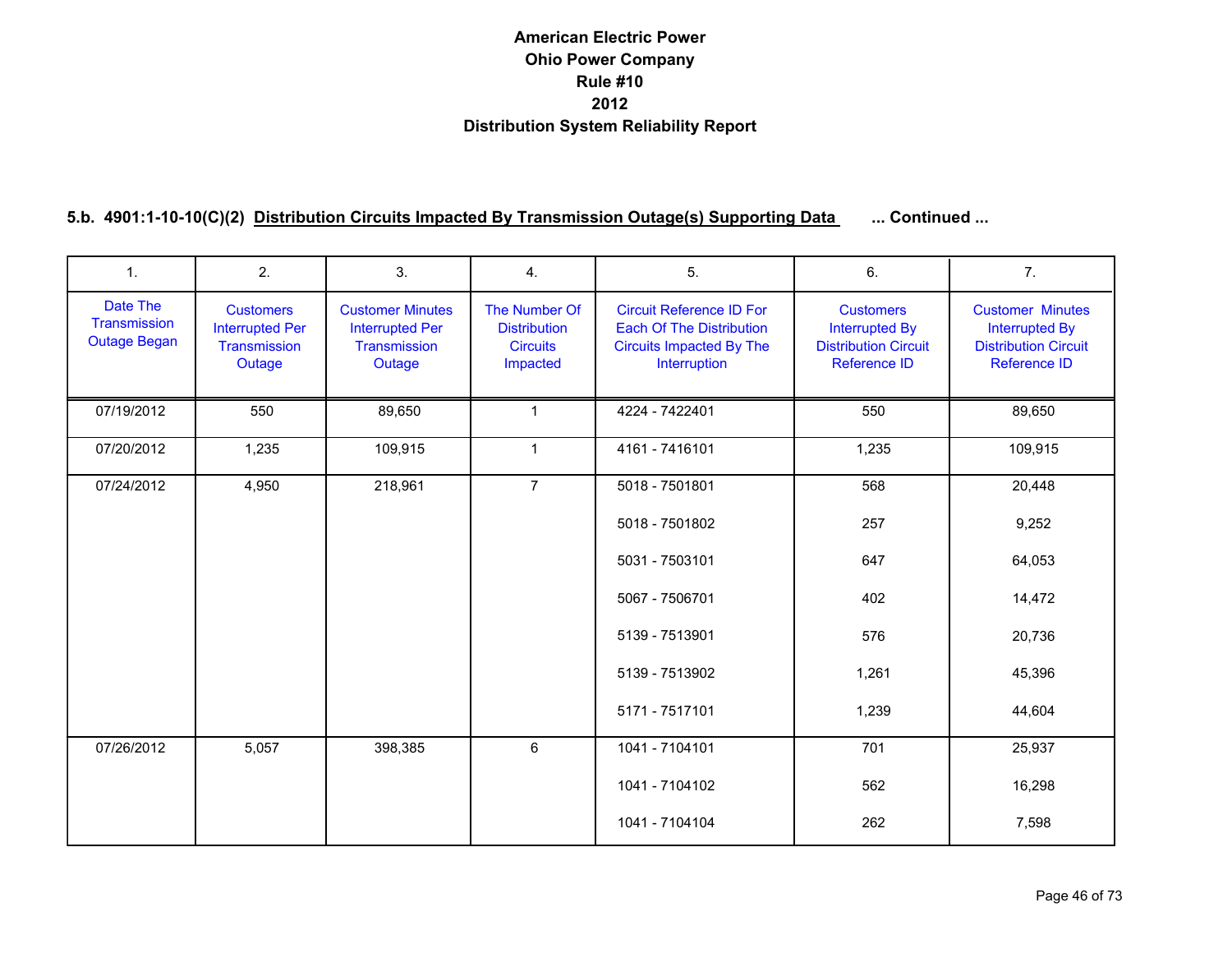| 1.                                              | 2.                                                                   | 3.                                                                          | 4.                                                                  | 5.                                                                                                                    | 6.                                                                                              | 7 <sub>1</sub>                                                                                         |
|-------------------------------------------------|----------------------------------------------------------------------|-----------------------------------------------------------------------------|---------------------------------------------------------------------|-----------------------------------------------------------------------------------------------------------------------|-------------------------------------------------------------------------------------------------|--------------------------------------------------------------------------------------------------------|
| Date The<br>Transmission<br><b>Outage Began</b> | <b>Customers</b><br><b>Interrupted Per</b><br>Transmission<br>Outage | <b>Customer Minutes</b><br><b>Interrupted Per</b><br>Transmission<br>Outage | The Number Of<br><b>Distribution</b><br><b>Circuits</b><br>Impacted | <b>Circuit Reference ID For</b><br><b>Each Of The Distribution</b><br><b>Circuits Impacted By The</b><br>Interruption | <b>Customers</b><br><b>Interrupted By</b><br><b>Distribution Circuit</b><br><b>Reference ID</b> | <b>Customer Minutes</b><br><b>Interrupted By</b><br><b>Distribution Circuit</b><br><b>Reference ID</b> |
|                                                 |                                                                      |                                                                             |                                                                     | 1041 - 7104105                                                                                                        | 1,873                                                                                           | 67,428                                                                                                 |
|                                                 |                                                                      |                                                                             |                                                                     | 1085 - 7108501                                                                                                        | 453                                                                                             | 76,104                                                                                                 |
|                                                 |                                                                      |                                                                             |                                                                     | 1085 - 7108502                                                                                                        | 1,206                                                                                           | 205,020                                                                                                |
| 07/26/2012                                      | 177                                                                  | 16,815                                                                      | $\overline{2}$                                                      | 1054 - 7105401                                                                                                        | 139                                                                                             | 13,205                                                                                                 |
|                                                 |                                                                      |                                                                             |                                                                     | 1054 - 7105402                                                                                                        | 38                                                                                              | 3,610                                                                                                  |
| 07/26/2012                                      | 1,523                                                                | 90,696                                                                      | 3                                                                   | 1041 - 7104101                                                                                                        | 700                                                                                             | 42,700                                                                                                 |
|                                                 |                                                                      |                                                                             |                                                                     | 1041 - 7104102                                                                                                        | 561                                                                                             | 32,538                                                                                                 |
|                                                 |                                                                      |                                                                             |                                                                     | 1041 - 7104104                                                                                                        | 262                                                                                             | 15,458                                                                                                 |
| 07/26/2012                                      | 532                                                                  | 167,877                                                                     | $\mathbf{1}$                                                        | 4217 - 7421701                                                                                                        | 532                                                                                             | 167,877                                                                                                |
| 07/26/2012                                      | 463                                                                  | 151,805                                                                     | $\overline{2}$                                                      | 5077 - 7507701                                                                                                        | 216                                                                                             | 83,880                                                                                                 |
|                                                 |                                                                      |                                                                             |                                                                     | 5077 - 7507703                                                                                                        | 247                                                                                             | 67,925                                                                                                 |
| 07/27/2012                                      | 3,131                                                                | 186,321                                                                     | $\overline{2}$                                                      | 4326 - 7432601                                                                                                        | 1,592                                                                                           | 95,520                                                                                                 |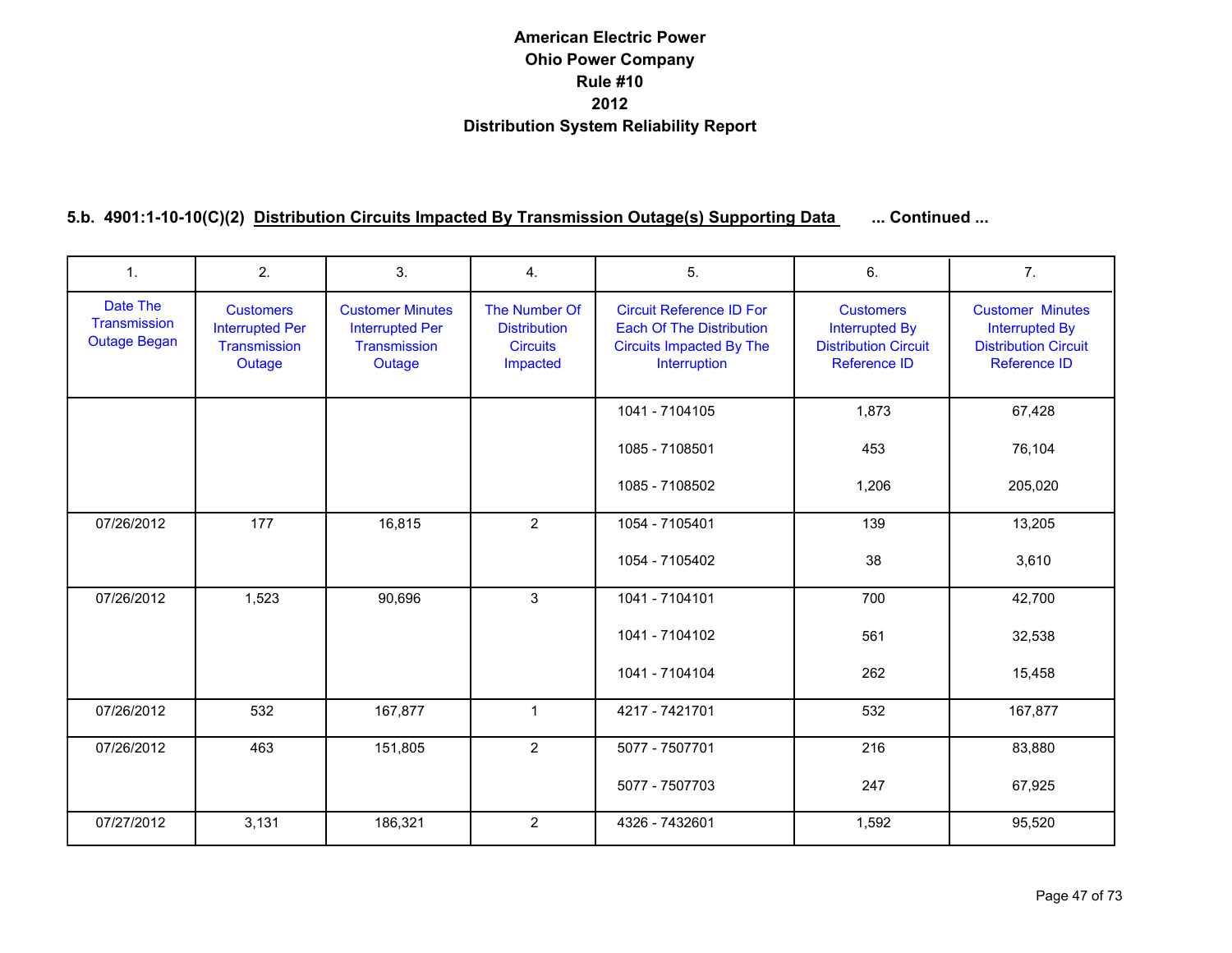| $\mathbf{1}$ .                                  | 2.                                                                   | 3.                                                                          | 4.                                                                  | 5.                                                                                                                    | 6.                                                                                              | 7 <sub>1</sub>                                                                                         |
|-------------------------------------------------|----------------------------------------------------------------------|-----------------------------------------------------------------------------|---------------------------------------------------------------------|-----------------------------------------------------------------------------------------------------------------------|-------------------------------------------------------------------------------------------------|--------------------------------------------------------------------------------------------------------|
| Date The<br>Transmission<br><b>Outage Began</b> | <b>Customers</b><br><b>Interrupted Per</b><br>Transmission<br>Outage | <b>Customer Minutes</b><br><b>Interrupted Per</b><br>Transmission<br>Outage | The Number Of<br><b>Distribution</b><br><b>Circuits</b><br>Impacted | <b>Circuit Reference ID For</b><br><b>Each Of The Distribution</b><br><b>Circuits Impacted By The</b><br>Interruption | <b>Customers</b><br><b>Interrupted By</b><br><b>Distribution Circuit</b><br><b>Reference ID</b> | <b>Customer Minutes</b><br><b>Interrupted By</b><br><b>Distribution Circuit</b><br><b>Reference ID</b> |
|                                                 |                                                                      |                                                                             |                                                                     | 4326 - 7432602                                                                                                        | 1,539                                                                                           | 90,801                                                                                                 |
| 08/04/2012                                      | 590                                                                  | 535,339                                                                     | $\mathbf{1}$                                                        | 2069 - 7206901                                                                                                        | 590                                                                                             | 535,339                                                                                                |
| 08/14/2012                                      | 5,193                                                                | 517,059                                                                     | 6                                                                   | 5021 - 7502101                                                                                                        | 171                                                                                             | 21,375                                                                                                 |
|                                                 |                                                                      |                                                                             |                                                                     | 5026 - 7502601                                                                                                        | 1,510                                                                                           | 188,750                                                                                                |
|                                                 |                                                                      |                                                                             |                                                                     | 5026 - 7502602                                                                                                        | 641                                                                                             | 80,125                                                                                                 |
|                                                 |                                                                      |                                                                             |                                                                     | 5111 - 7511101                                                                                                        | 1,192                                                                                           | 94,168                                                                                                 |
|                                                 |                                                                      |                                                                             |                                                                     | 5111 - 7511102                                                                                                        | 983                                                                                             | 77,657                                                                                                 |
|                                                 |                                                                      |                                                                             |                                                                     | 5111 - 7511103                                                                                                        | 696                                                                                             | 54,984                                                                                                 |
| 08/14/2012                                      | 517                                                                  | 48,081                                                                      | $\mathbf{1}$                                                        | 4500 - 6450001                                                                                                        | 517                                                                                             | 48,081                                                                                                 |
| 08/15/2012                                      | 1,670                                                                | 881,206                                                                     | 2                                                                   | 4500 - 6450001                                                                                                        | 517                                                                                             | 282,799                                                                                                |
|                                                 |                                                                      |                                                                             |                                                                     | 5019 - 7501901                                                                                                        | 1,153                                                                                           | 598,407                                                                                                |
| 09/03/2012                                      | 3,270                                                                | 1,049,252                                                                   | 3                                                                   | 5061 - 7506102                                                                                                        | 84                                                                                              | 30,828                                                                                                 |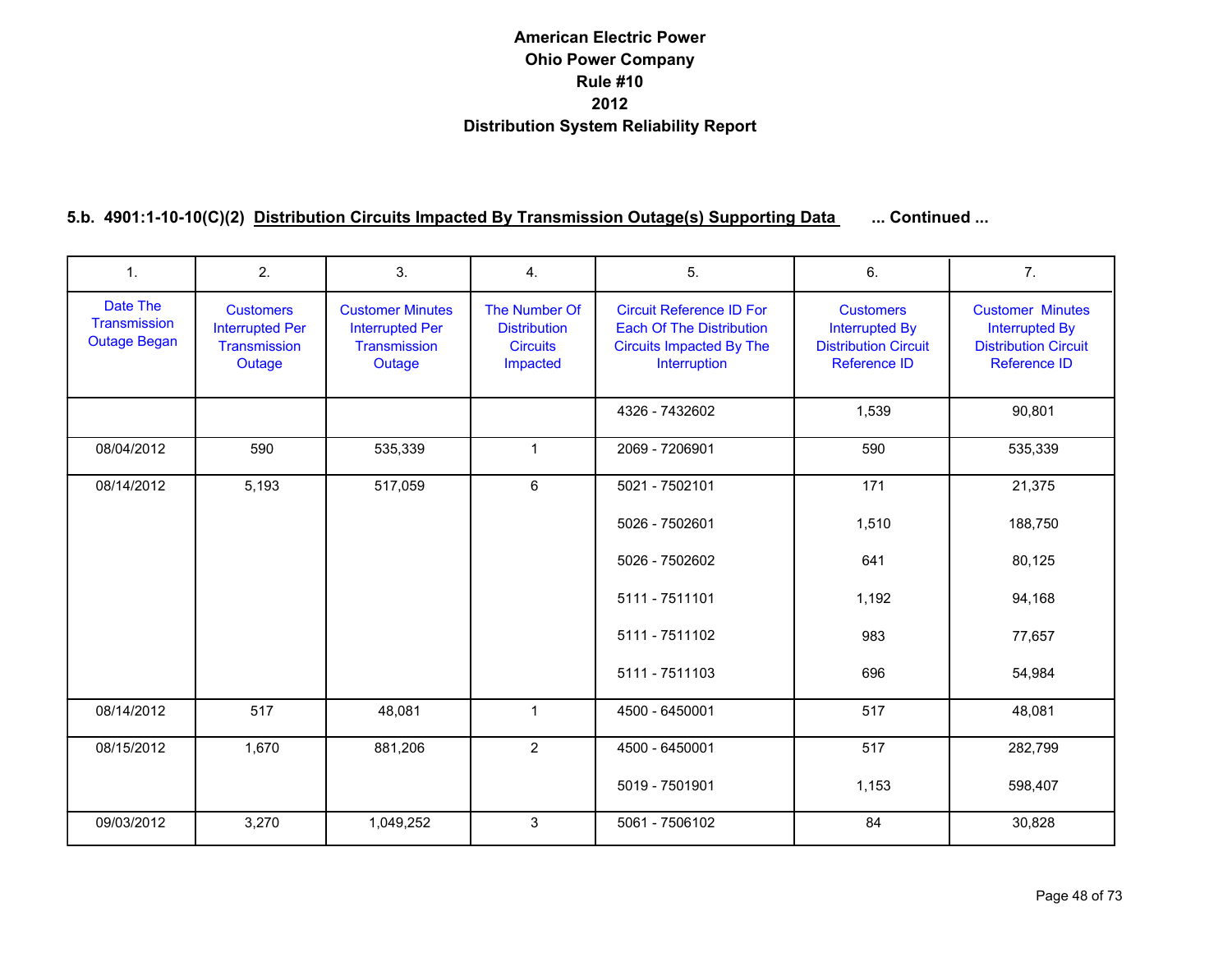| $\mathbf{1}$ .                                  | 2.                                                                   | 3.                                                                          | 4.                                                                  | 5.                                                                                                                    | 6.                                                                                              | 7 <sub>1</sub>                                                                                         |
|-------------------------------------------------|----------------------------------------------------------------------|-----------------------------------------------------------------------------|---------------------------------------------------------------------|-----------------------------------------------------------------------------------------------------------------------|-------------------------------------------------------------------------------------------------|--------------------------------------------------------------------------------------------------------|
| Date The<br>Transmission<br><b>Outage Began</b> | <b>Customers</b><br><b>Interrupted Per</b><br>Transmission<br>Outage | <b>Customer Minutes</b><br><b>Interrupted Per</b><br>Transmission<br>Outage | The Number Of<br><b>Distribution</b><br><b>Circuits</b><br>Impacted | <b>Circuit Reference ID For</b><br><b>Each Of The Distribution</b><br><b>Circuits Impacted By The</b><br>Interruption | <b>Customers</b><br><b>Interrupted By</b><br><b>Distribution Circuit</b><br><b>Reference ID</b> | <b>Customer Minutes</b><br><b>Interrupted By</b><br><b>Distribution Circuit</b><br><b>Reference ID</b> |
|                                                 |                                                                      |                                                                             |                                                                     | 5064 - 7506401                                                                                                        | 469                                                                                             | 102,795                                                                                                |
|                                                 |                                                                      |                                                                             |                                                                     | 5064 - 7506402                                                                                                        | 2,717                                                                                           | 915,629                                                                                                |
| 09/08/2012                                      | 914                                                                  | 85,002                                                                      | $\mathbf{1}$                                                        | 5005 - 7500501                                                                                                        | 914                                                                                             | 85,002                                                                                                 |
| 09/22/2012                                      | 2,272                                                                | 488,480                                                                     | $\overline{2}$                                                      | 2262 - 7226201                                                                                                        | 1,669                                                                                           | 358,835                                                                                                |
|                                                 |                                                                      |                                                                             |                                                                     | 2262 - 7226203                                                                                                        | 603                                                                                             | 129,645                                                                                                |
| 09/22/2012                                      | 408                                                                  | 75,072                                                                      | $\mathbf{1}$                                                        | 4056 - 7405601                                                                                                        | 408                                                                                             | 75,072                                                                                                 |
| 10/10/2012                                      | 1,765                                                                | 81,190                                                                      | $\overline{2}$                                                      | 2163 - 7216301                                                                                                        | 1,184                                                                                           | 54,464                                                                                                 |
|                                                 |                                                                      |                                                                             |                                                                     | 2163 - 7216302                                                                                                        | 581                                                                                             | 26,726                                                                                                 |
| 10/10/2012                                      | $\overline{2}$                                                       | 330                                                                         | $\mathbf{1}$                                                        | 2308 - 7230801                                                                                                        | $\overline{2}$                                                                                  | 330                                                                                                    |
| 10/28/2012                                      | 704                                                                  | 235,136                                                                     | $\mathbf{1}$                                                        | 0542 - 4054221                                                                                                        | 704                                                                                             | 235,136                                                                                                |
| 10/30/2012                                      | 2,980                                                                | 439,299                                                                     | $\overline{2}$                                                      | 4095 - 7409501                                                                                                        | 1,489                                                                                           | 406,497                                                                                                |
|                                                 |                                                                      |                                                                             |                                                                     | 4095 - 7409501                                                                                                        | 1,491                                                                                           | 32,802                                                                                                 |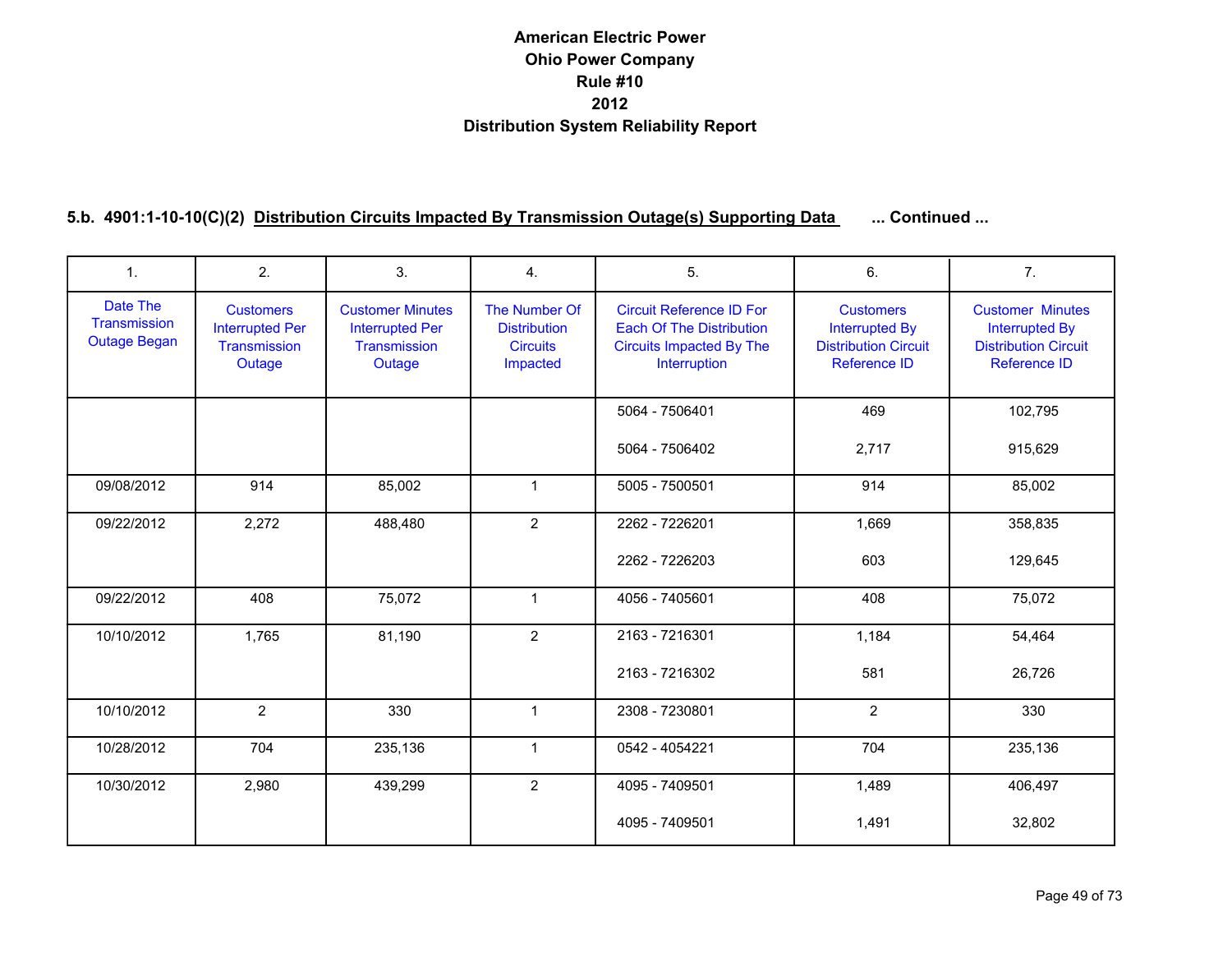| 1.                                              | 2.                                                                   | 3.                                                                          | 4.                                                                  | 5.                                                                                                                    | 6.                                                                                              | 7 <sub>1</sub>                                                                                         |
|-------------------------------------------------|----------------------------------------------------------------------|-----------------------------------------------------------------------------|---------------------------------------------------------------------|-----------------------------------------------------------------------------------------------------------------------|-------------------------------------------------------------------------------------------------|--------------------------------------------------------------------------------------------------------|
| Date The<br>Transmission<br><b>Outage Began</b> | <b>Customers</b><br><b>Interrupted Per</b><br>Transmission<br>Outage | <b>Customer Minutes</b><br><b>Interrupted Per</b><br>Transmission<br>Outage | The Number Of<br><b>Distribution</b><br><b>Circuits</b><br>Impacted | <b>Circuit Reference ID For</b><br><b>Each Of The Distribution</b><br><b>Circuits Impacted By The</b><br>Interruption | <b>Customers</b><br><b>Interrupted By</b><br><b>Distribution Circuit</b><br><b>Reference ID</b> | <b>Customer Minutes</b><br><b>Interrupted By</b><br><b>Distribution Circuit</b><br><b>Reference ID</b> |
| 11/12/2012                                      | $\mathbf{1}$                                                         | 200                                                                         | $\mathbf{1}$                                                        | 2167 - 7216701                                                                                                        | 1                                                                                               | 200                                                                                                    |
| 11/13/2012                                      | 2,451                                                                | 629,907                                                                     | $\overline{2}$                                                      | 4306 - 7430601                                                                                                        | 1,144                                                                                           | 294,008                                                                                                |
|                                                 |                                                                      |                                                                             |                                                                     | 5150 - 7515001                                                                                                        | 1,307                                                                                           | 335,899                                                                                                |
| 11/26/2012                                      | $\mathbf{1}$                                                         | 289                                                                         | $\mathbf{1}$                                                        | 2167 - 7216701                                                                                                        | $\mathbf{1}$                                                                                    | 289                                                                                                    |
| 12/04/2012                                      |                                                                      | 520                                                                         | $\mathbf{1}$                                                        | 2167 - 7216701                                                                                                        | $\mathbf{1}$                                                                                    | 520                                                                                                    |
| 12/10/2012                                      | 1,357                                                                | 157,412                                                                     | $\overline{2}$                                                      | 4035 - 7403501                                                                                                        | 282                                                                                             | 32,712                                                                                                 |
|                                                 |                                                                      |                                                                             |                                                                     | 4325 - 7432501                                                                                                        | 1,075                                                                                           | 124,700                                                                                                |
| 12/10/2012                                      | 1,356                                                                | 86,784                                                                      | $\overline{2}$                                                      | 4035 - 7403501                                                                                                        | 281                                                                                             | 17,984                                                                                                 |
|                                                 |                                                                      |                                                                             |                                                                     | 4325 - 7432501                                                                                                        | 1,075                                                                                           | 68,800                                                                                                 |
| 12/15/2012                                      | 19                                                                   | 31,521                                                                      | $\mathbf{1}$                                                        | 5094 - 7509401                                                                                                        | 19                                                                                              | 31,521                                                                                                 |
| 12/18/2012                                      | 367                                                                  | 95,420                                                                      | $\mathbf{1}$                                                        | 5171 - 7517101                                                                                                        | 367                                                                                             | 95,420                                                                                                 |
| 12/19/2012                                      | 19                                                                   | 5,529                                                                       | $\mathbf{1}$                                                        | 5094 - 7509401                                                                                                        | 19                                                                                              | 5,529                                                                                                  |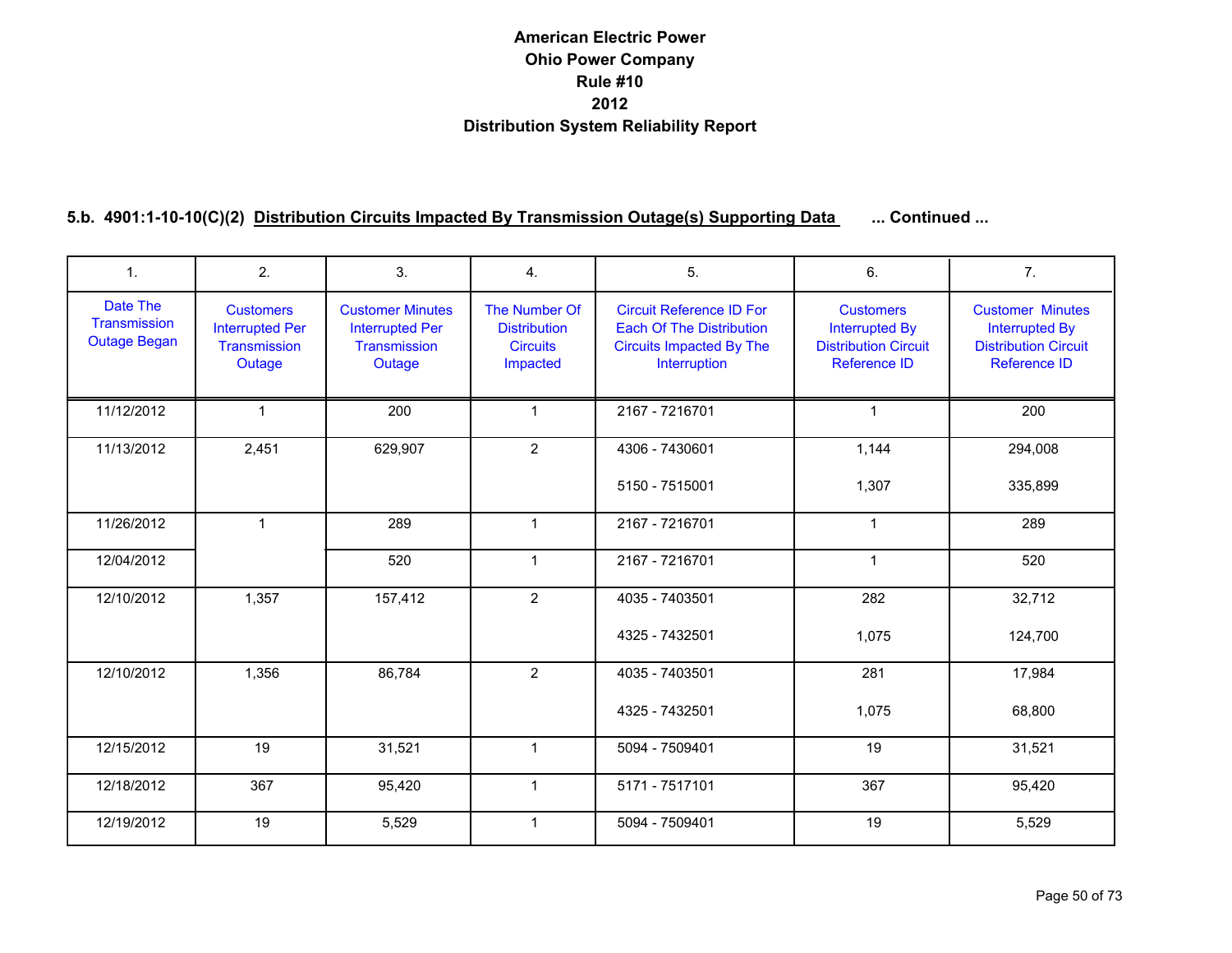|                                                        | 2.                                                                          |                                                                                    | 4.                                                                  | 5.                                                                                                                    | 6.                                                                                |                                                                                                 |
|--------------------------------------------------------|-----------------------------------------------------------------------------|------------------------------------------------------------------------------------|---------------------------------------------------------------------|-----------------------------------------------------------------------------------------------------------------------|-----------------------------------------------------------------------------------|-------------------------------------------------------------------------------------------------|
| Date The<br><b>Transmission</b><br><b>Outage Began</b> | <b>Customers</b><br><b>Interrupted Per</b><br><b>Transmission</b><br>Outage | <b>Customer Minutes</b><br><b>Interrupted Per</b><br><b>Transmission</b><br>Outage | The Number Of<br><b>Distribution</b><br><b>Circuits</b><br>Impacted | <b>Circuit Reference ID For</b><br><b>Each Of The Distribution</b><br><b>Circuits Impacted By The</b><br>Interruption | <b>Customers</b><br>Interrupted By<br><b>Distribution Circuit</b><br>Reference ID | <b>Customer Minutes</b><br><b>Interrupted By</b><br><b>Distribution Circuit</b><br>Reference ID |
| 12/20/2012                                             | 1,384                                                                       | 495,472                                                                            |                                                                     | 4254 - 7425401                                                                                                        | 1,384                                                                             | 495,472                                                                                         |
| 12/20/2012                                             |                                                                             | 226                                                                                |                                                                     | 2062 - 7206204                                                                                                        |                                                                                   | 226                                                                                             |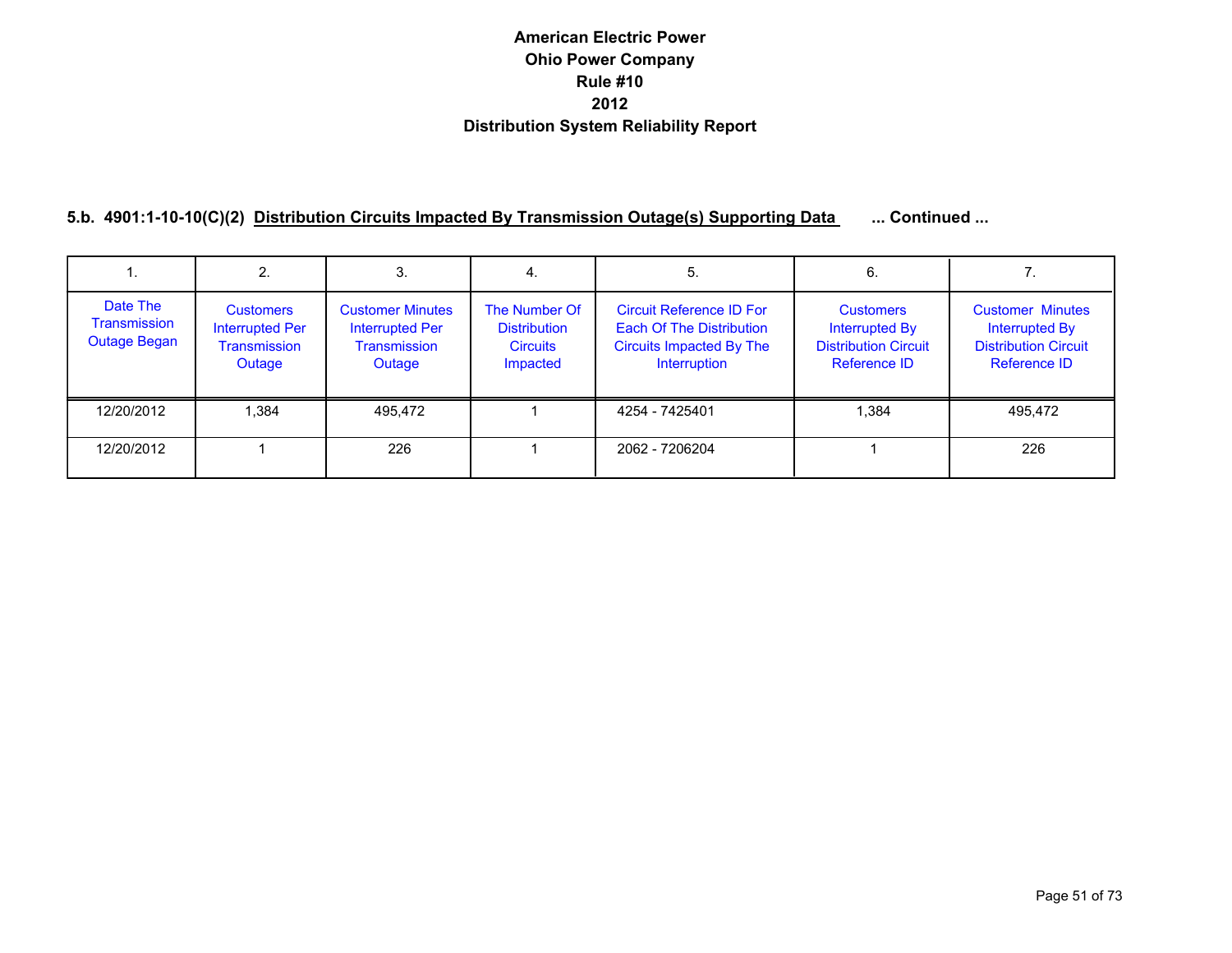### **5.c. 4901:1-10-10(C)(2) Index Values During Transmission Outage(s) Supporting Data**

| 1.                                              | 2.                                                    | 3.                                   |
|-------------------------------------------------|-------------------------------------------------------|--------------------------------------|
| <b>Date Transmission</b><br><b>Outage Began</b> | <b>CAIDI For Period Of</b><br><b>Outage (minutes)</b> | <b>SAIFI For Period Of</b><br>Outage |
| 01/11/2012                                      | 114                                                   | 0.00                                 |
| 01/17/2012                                      | 43                                                    | 0.00                                 |
| 01/17/2012                                      | 67                                                    | 0.00                                 |
| 02/14/2012                                      | 450                                                   | 0.00                                 |
| 02/21/2012                                      | 232                                                   | 0.00                                 |
| 02/21/2012                                      | 74                                                    | 0.00                                 |
| 02/23/2012                                      | 28                                                    | 0.01                                 |
| 02/24/2012                                      | 119                                                   | 0.00                                 |
| 02/24/2012                                      | 493                                                   | 0.00                                 |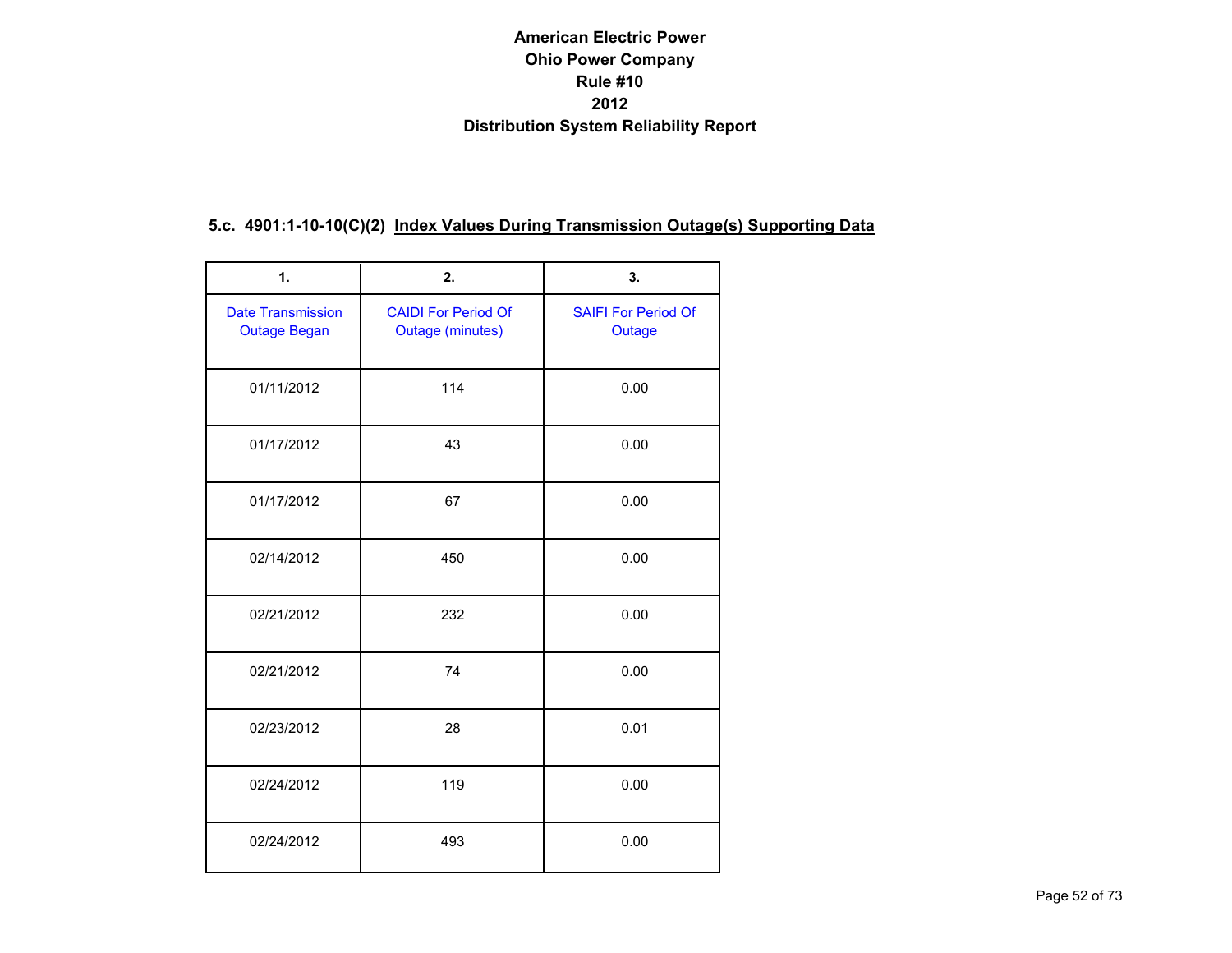| 1.                                              | 2.                                                    | 3.                                   |
|-------------------------------------------------|-------------------------------------------------------|--------------------------------------|
| <b>Date Transmission</b><br><b>Outage Began</b> | <b>CAIDI For Period Of</b><br><b>Outage (minutes)</b> | <b>SAIFI For Period Of</b><br>Outage |
| 02/24/2012                                      | 155                                                   | 0.00                                 |
| 02/24/2012                                      | 358                                                   | 0.00                                 |
| 02/24/2012                                      | 359                                                   | 0.00                                 |
| 02/24/2012                                      | 297                                                   | 0.00                                 |
| 02/29/2012                                      | 191                                                   | 0.01                                 |
| 03/02/2012                                      | 63                                                    | 0.00                                 |
| 03/07/2012                                      | 61                                                    | 0.00                                 |
| 03/08/2012                                      | 218                                                   | 0.00                                 |
| 03/08/2012                                      | 102                                                   | 0.00                                 |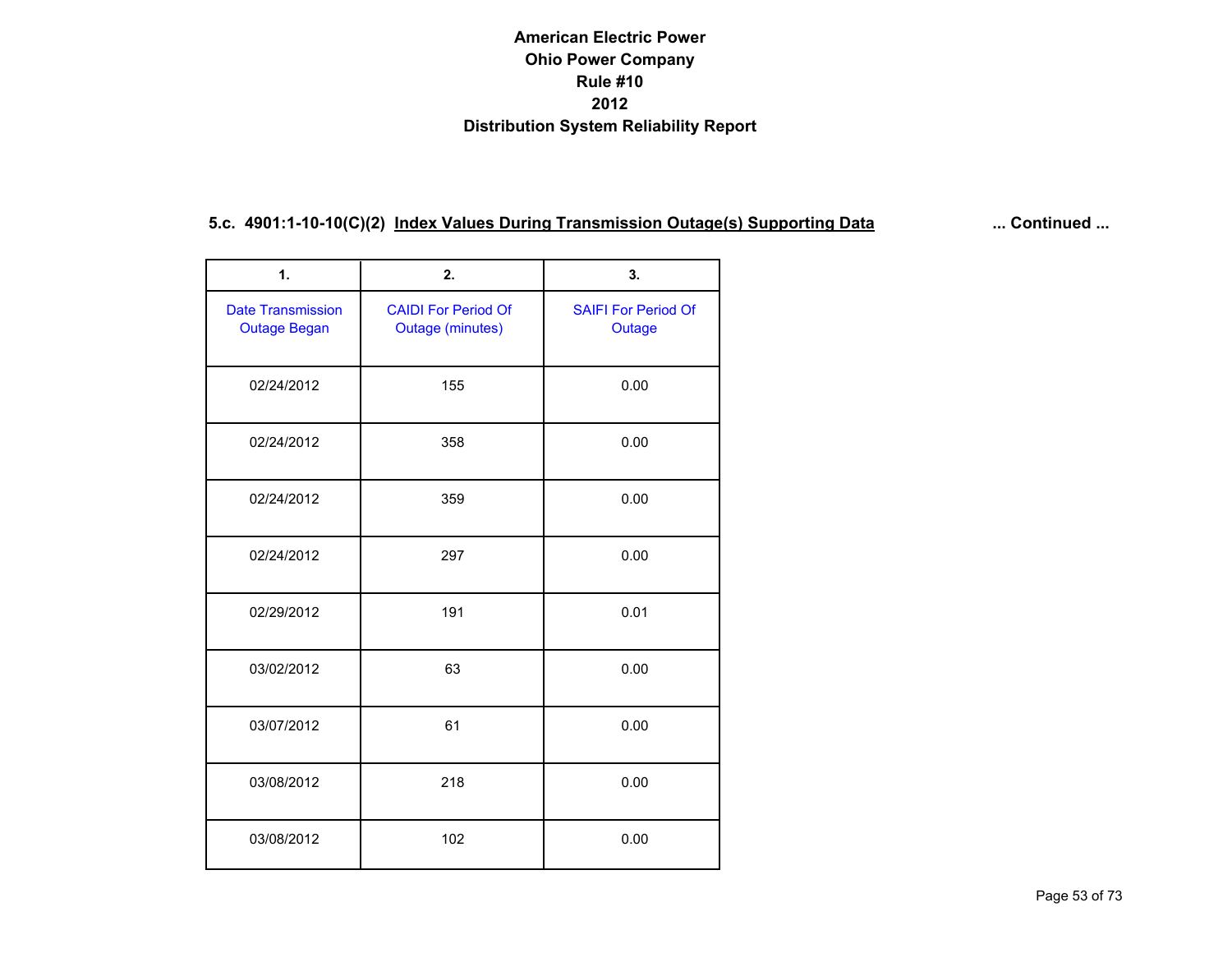| 1.                                              | 2.                                                    | 3.                                   |
|-------------------------------------------------|-------------------------------------------------------|--------------------------------------|
| <b>Date Transmission</b><br><b>Outage Began</b> | <b>CAIDI For Period Of</b><br><b>Outage (minutes)</b> | <b>SAIFI For Period Of</b><br>Outage |
| 03/11/2012                                      | 239                                                   | 0.00                                 |
| 03/12/2012                                      | 32                                                    | 0.00                                 |
| 03/20/2012                                      | 92                                                    | 0.00                                 |
| 03/20/2012                                      | 112                                                   | 0.00                                 |
| 03/30/2012                                      | 202                                                   | 0.01                                 |
| 03/30/2012                                      | 185                                                   | 0.00                                 |
| 03/31/2012                                      | 74                                                    | 0.00                                 |
| 04/04/2012                                      | 360                                                   | 0.00                                 |
| 04/14/2012                                      | 103                                                   | 0.00                                 |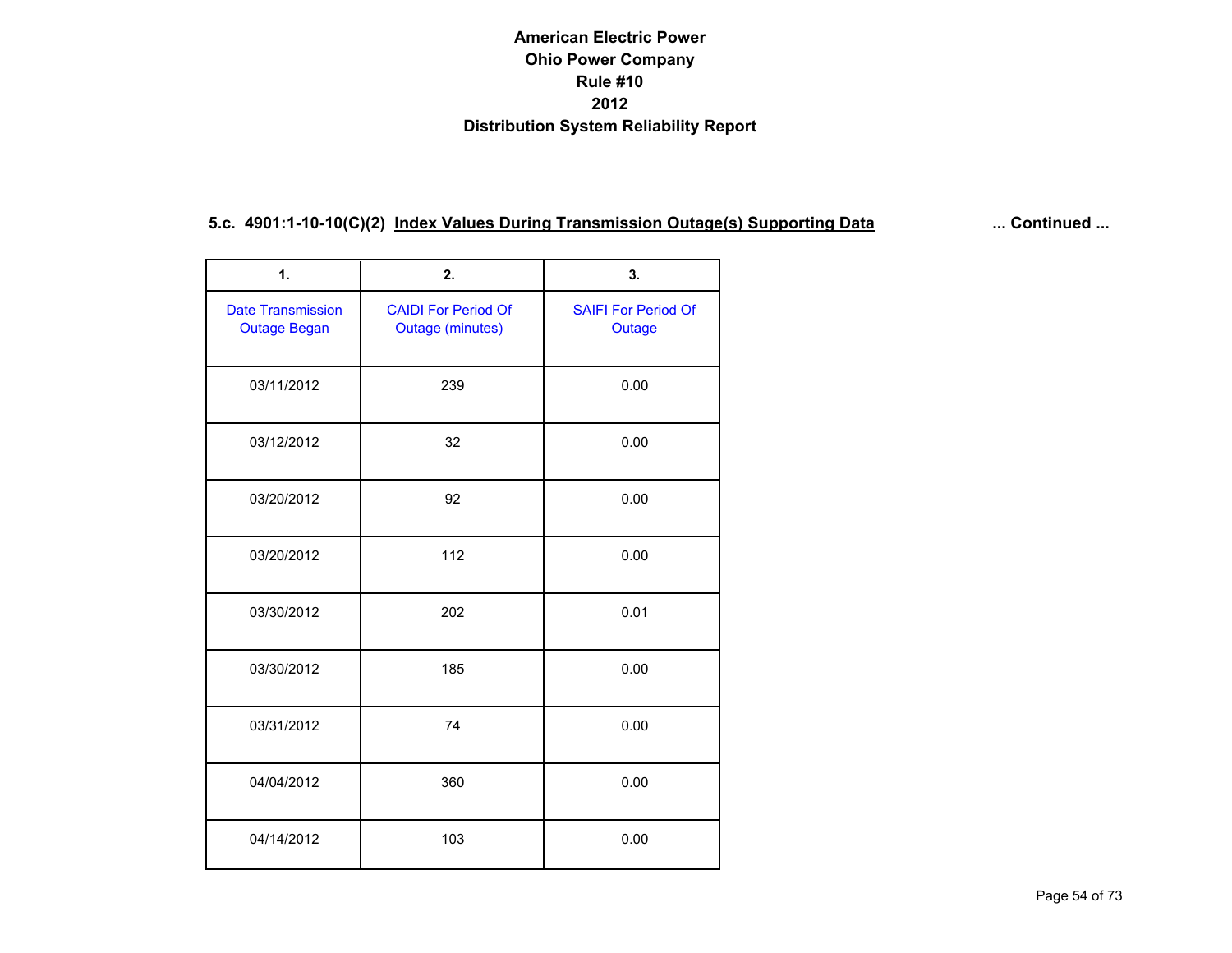| 1.                                              | 2.                                                    | 3.                                   |
|-------------------------------------------------|-------------------------------------------------------|--------------------------------------|
| <b>Date Transmission</b><br><b>Outage Began</b> | <b>CAIDI For Period Of</b><br><b>Outage (minutes)</b> | <b>SAIFI For Period Of</b><br>Outage |
| 04/23/2012                                      | 87                                                    | 0.00                                 |
| 04/26/2012                                      | 153                                                   | 0.00                                 |
| 05/08/2012                                      | 225                                                   | 0.00                                 |
| 05/11/2012                                      | 101                                                   | 0.00                                 |
| 05/12/2012                                      | 428                                                   | 0.00                                 |
| 05/15/2012                                      | 198                                                   | 0.00                                 |
| 05/29/2012                                      | 72                                                    | 0.00                                 |
| 06/04/2012                                      | 178                                                   | 0.00                                 |
| 06/29/2012                                      | 2,745                                                 | 0.00                                 |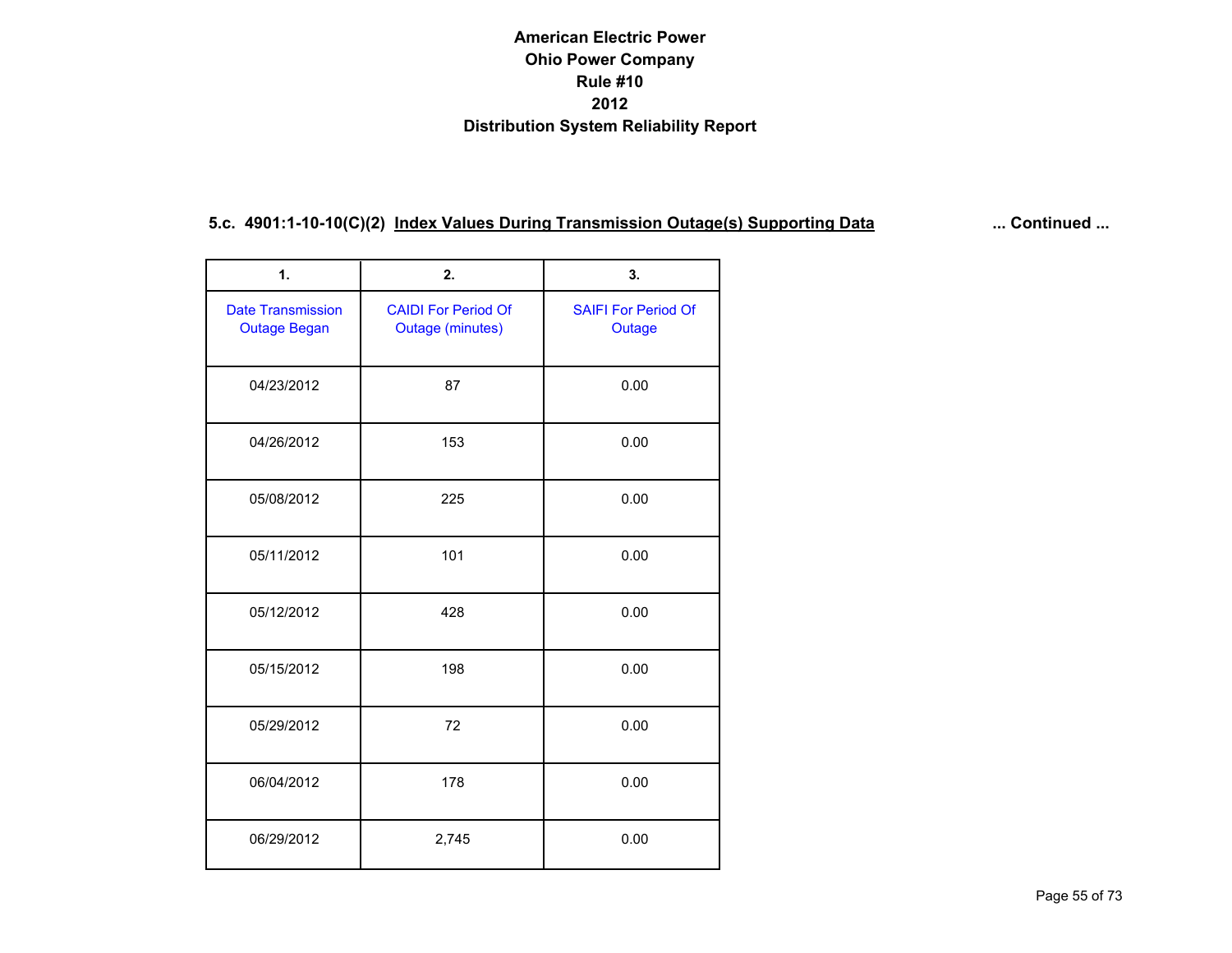| 1.                                              | 2.                                                    | 3.                                   |
|-------------------------------------------------|-------------------------------------------------------|--------------------------------------|
| <b>Date Transmission</b><br><b>Outage Began</b> | <b>CAIDI For Period Of</b><br><b>Outage (minutes)</b> | <b>SAIFI For Period Of</b><br>Outage |
| 06/29/2012                                      | 9,062                                                 | 0.00                                 |
| 06/29/2012                                      | 992                                                   | 0.00                                 |
| 06/29/2012                                      | 11,399                                                | 0.00                                 |
| 06/29/2012                                      | 4,671                                                 | 0.00                                 |
| 06/29/2012                                      | 4,945                                                 | 0.00                                 |
| 06/29/2012                                      | 6,409                                                 | 0.00                                 |
| 06/29/2012                                      | 962                                                   | 0.00                                 |
| 06/29/2012                                      | 2,865                                                 | 0.00                                 |
| 06/29/2012                                      | 2,995                                                 | 0.00                                 |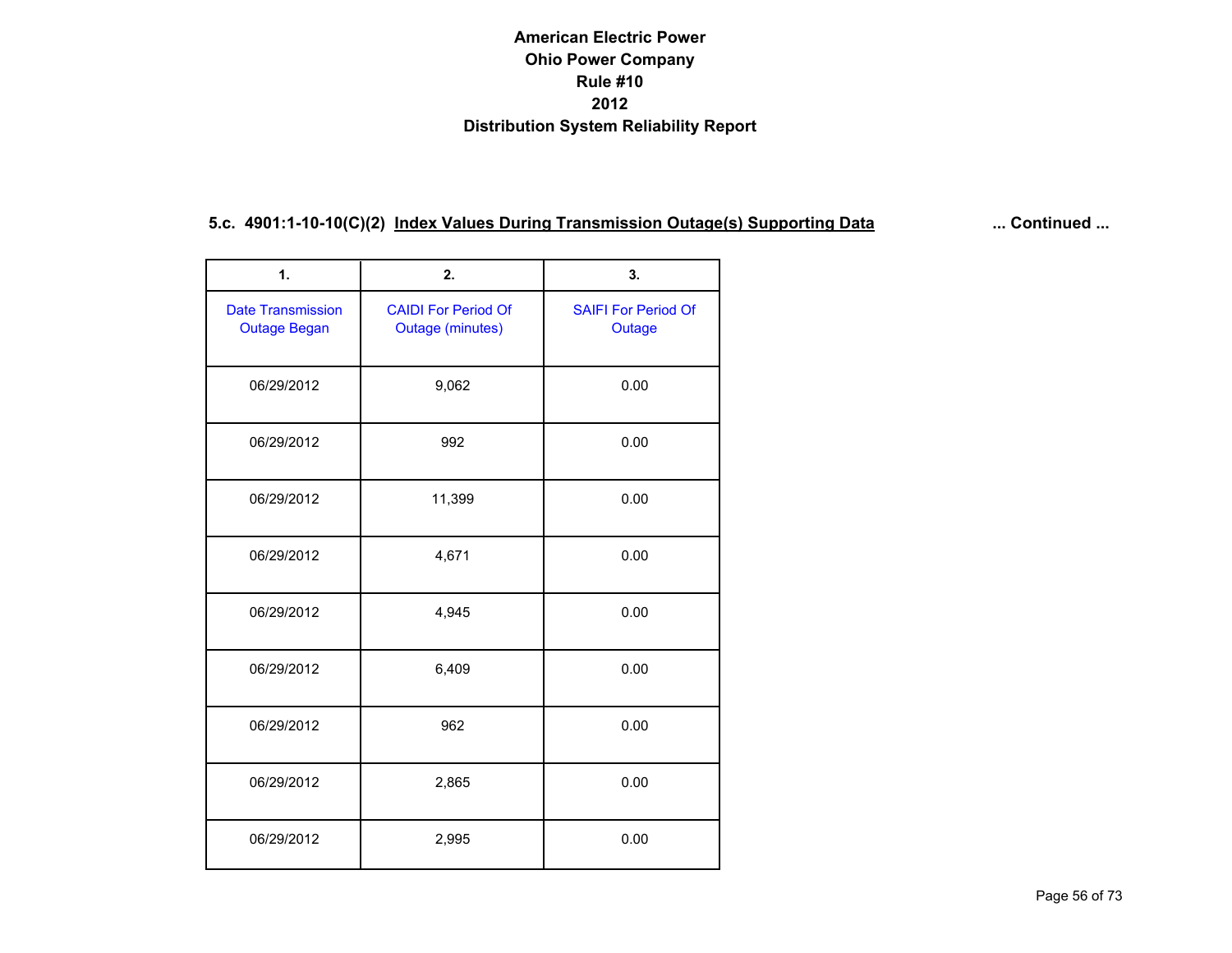| 1.                                              | 2.                                                    | 3.                                   |
|-------------------------------------------------|-------------------------------------------------------|--------------------------------------|
| <b>Date Transmission</b><br><b>Outage Began</b> | <b>CAIDI For Period Of</b><br><b>Outage (minutes)</b> | <b>SAIFI For Period Of</b><br>Outage |
| 06/29/2012                                      | 5,124                                                 | 0.00                                 |
| 06/29/2012                                      | 7,192                                                 | 0.00                                 |
| 06/29/2012                                      | 6,445                                                 | 0.00                                 |
| 06/29/2012                                      | 2,951                                                 | 0.00                                 |
| 06/29/2012                                      | 9,784                                                 | 0.00                                 |
| 06/29/2012                                      | 3,717                                                 | 0.00                                 |
| 06/29/2012                                      | 3,926                                                 | 0.00                                 |
| 06/29/2012                                      | 4,235                                                 | 0.00                                 |
| 06/29/2012                                      | 3,445                                                 | 0.00                                 |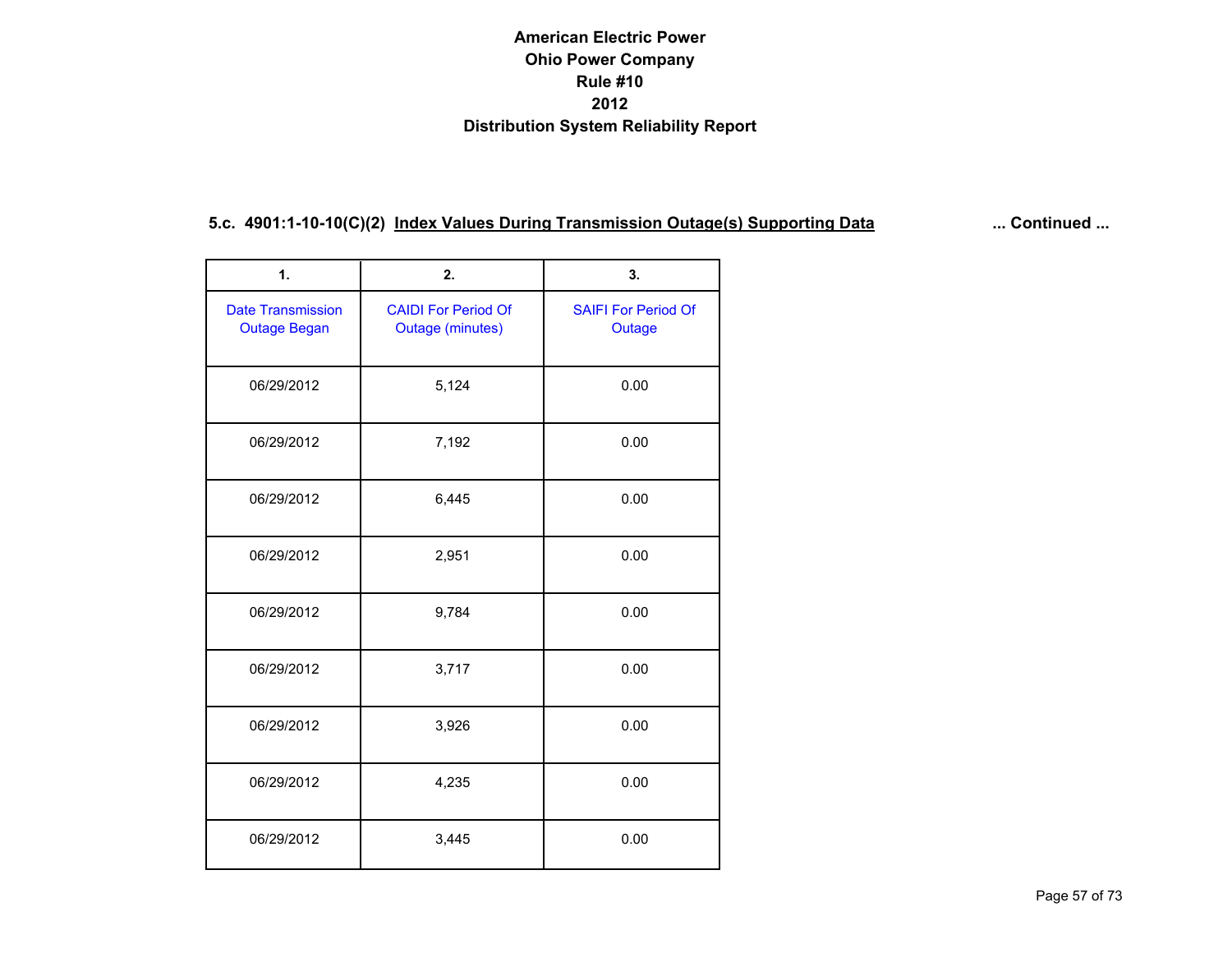| 1.                                              | 2.                                                    | 3.                                   |
|-------------------------------------------------|-------------------------------------------------------|--------------------------------------|
| <b>Date Transmission</b><br><b>Outage Began</b> | <b>CAIDI For Period Of</b><br><b>Outage (minutes)</b> | <b>SAIFI For Period Of</b><br>Outage |
| 06/29/2012                                      | 5,627                                                 | 0.00                                 |
| 06/29/2012                                      | 6,357                                                 | 0.00                                 |
| 06/29/2012                                      | 8,605                                                 | 0.00                                 |
| 06/29/2012                                      | 5,382                                                 | 0.00                                 |
| 06/29/2012                                      | 5,993                                                 | 0.00                                 |
| 06/29/2012                                      | 3,367                                                 | 0.01                                 |
| 06/29/2012                                      | 5,691                                                 | 0.00                                 |
| 06/29/2012                                      | 4,147                                                 | 0.00                                 |
| 06/29/2012                                      | 3,349                                                 | 0.00                                 |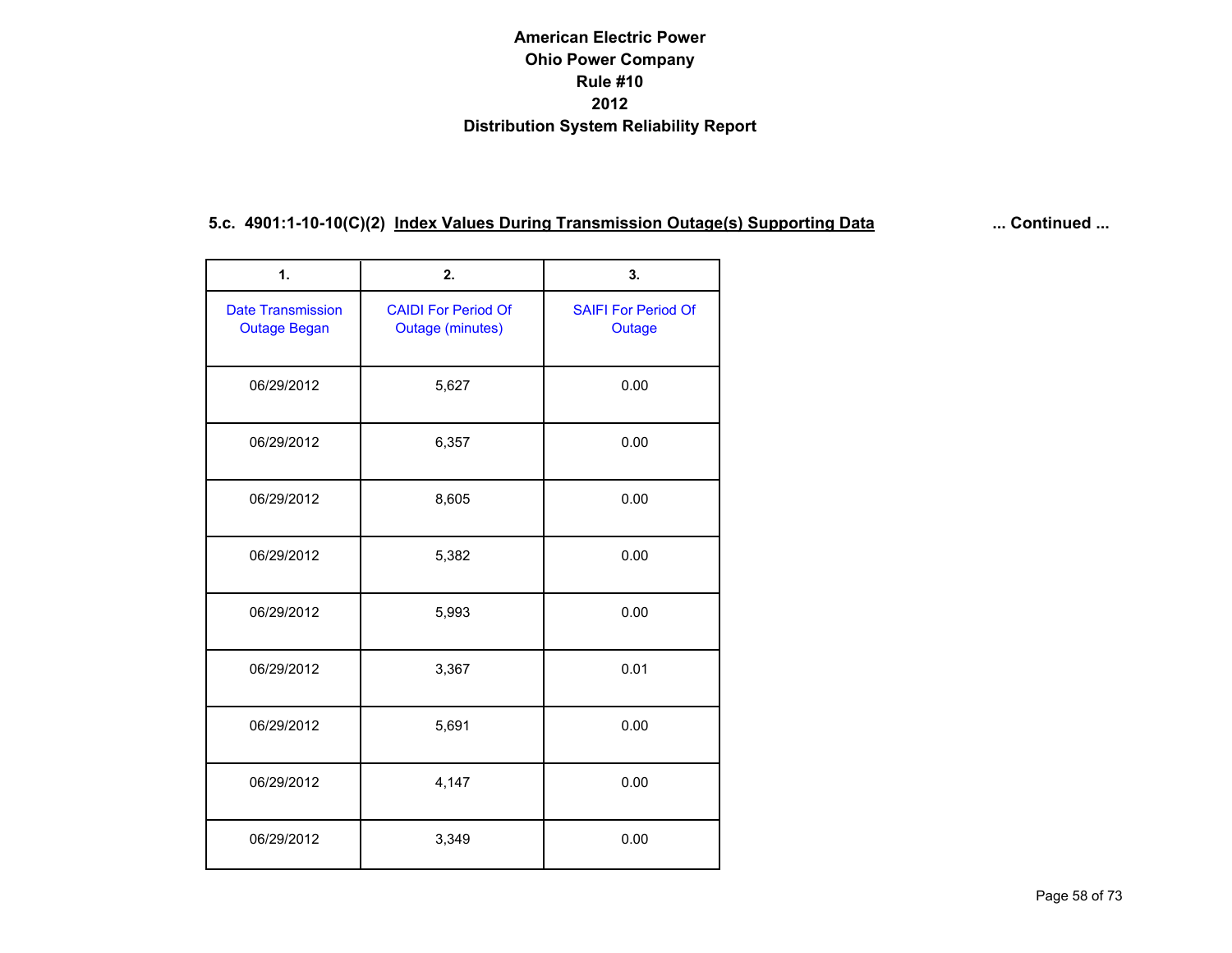| 1.                                              | 2.                                                    | 3.                                   |
|-------------------------------------------------|-------------------------------------------------------|--------------------------------------|
| <b>Date Transmission</b><br><b>Outage Began</b> | <b>CAIDI For Period Of</b><br><b>Outage (minutes)</b> | <b>SAIFI For Period Of</b><br>Outage |
| 06/29/2012                                      | 6,014                                                 | 0.00                                 |
| 06/29/2012                                      | 3,176                                                 | 0.00                                 |
| 06/29/2012                                      | 4,391                                                 | 0.00                                 |
| 06/29/2012                                      | 5,387                                                 | 0.00                                 |
| 06/29/2012                                      | 2,097                                                 | 0.00                                 |
| 06/29/2012                                      | 6,007                                                 | 0.00                                 |
| 06/29/2012                                      | 2,602                                                 | 0.00                                 |
| 06/29/2012                                      | 6,024                                                 | 0.00                                 |
| 06/29/2012                                      | 679                                                   | 0.00                                 |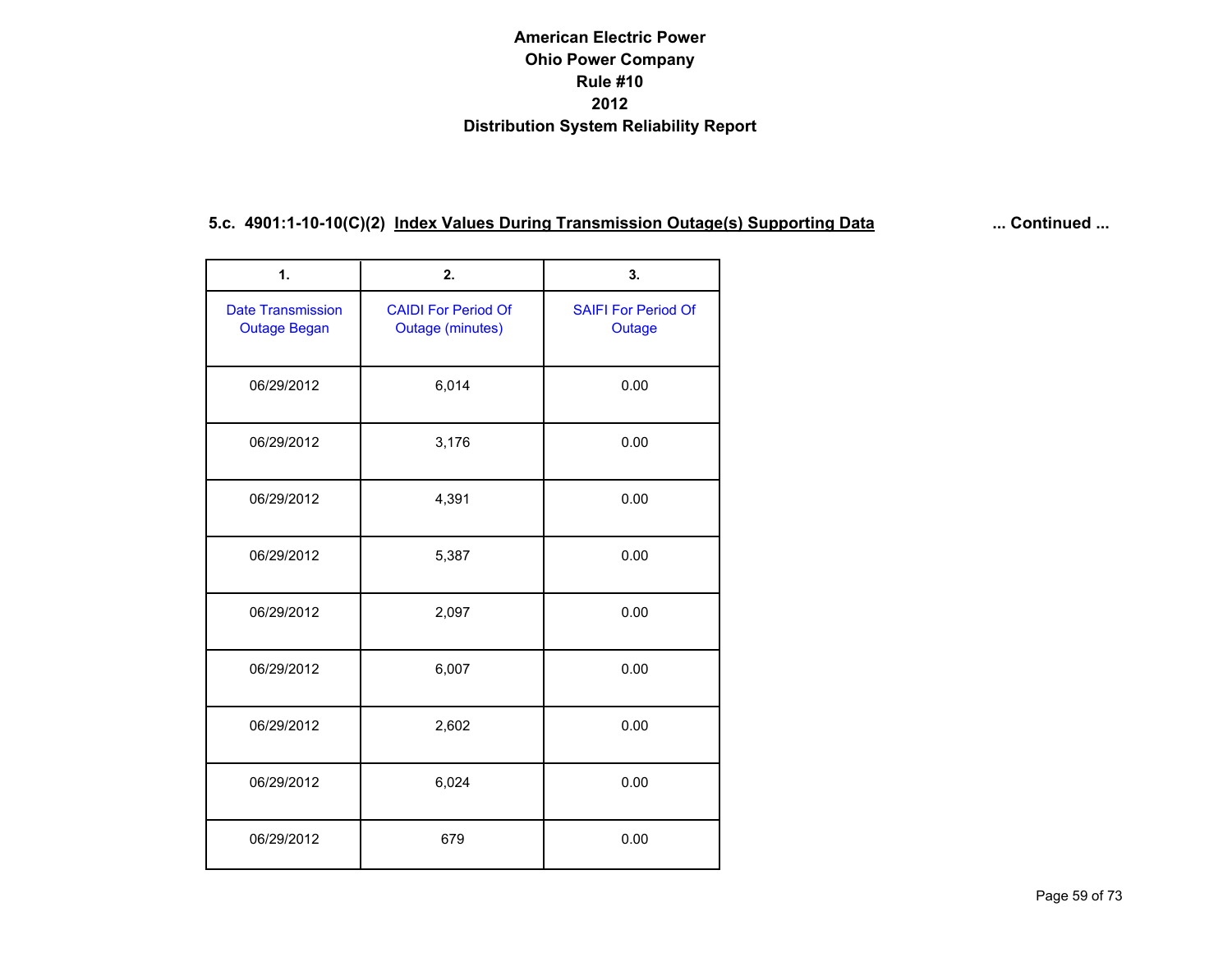| 1.                                              | 2.                                                    | 3.                                   |
|-------------------------------------------------|-------------------------------------------------------|--------------------------------------|
| <b>Date Transmission</b><br><b>Outage Began</b> | <b>CAIDI For Period Of</b><br><b>Outage (minutes)</b> | <b>SAIFI For Period Of</b><br>Outage |
| 06/29/2012                                      | 1,183                                                 | 0.00                                 |
| 06/29/2012                                      | 1,031                                                 | 0.00                                 |
| 06/29/2012                                      | 835                                                   | 0.00                                 |
| 06/29/2012                                      | 3,094                                                 | 0.00                                 |
| 06/29/2012                                      | 468                                                   | 0.00                                 |
| 06/29/2012                                      | 1,168                                                 | 0.00                                 |
| 06/29/2012                                      | 821                                                   | 0.00                                 |
| 06/29/2012                                      | 5,171                                                 | 0.00                                 |
| 06/29/2012                                      | 2,639                                                 | 0.00                                 |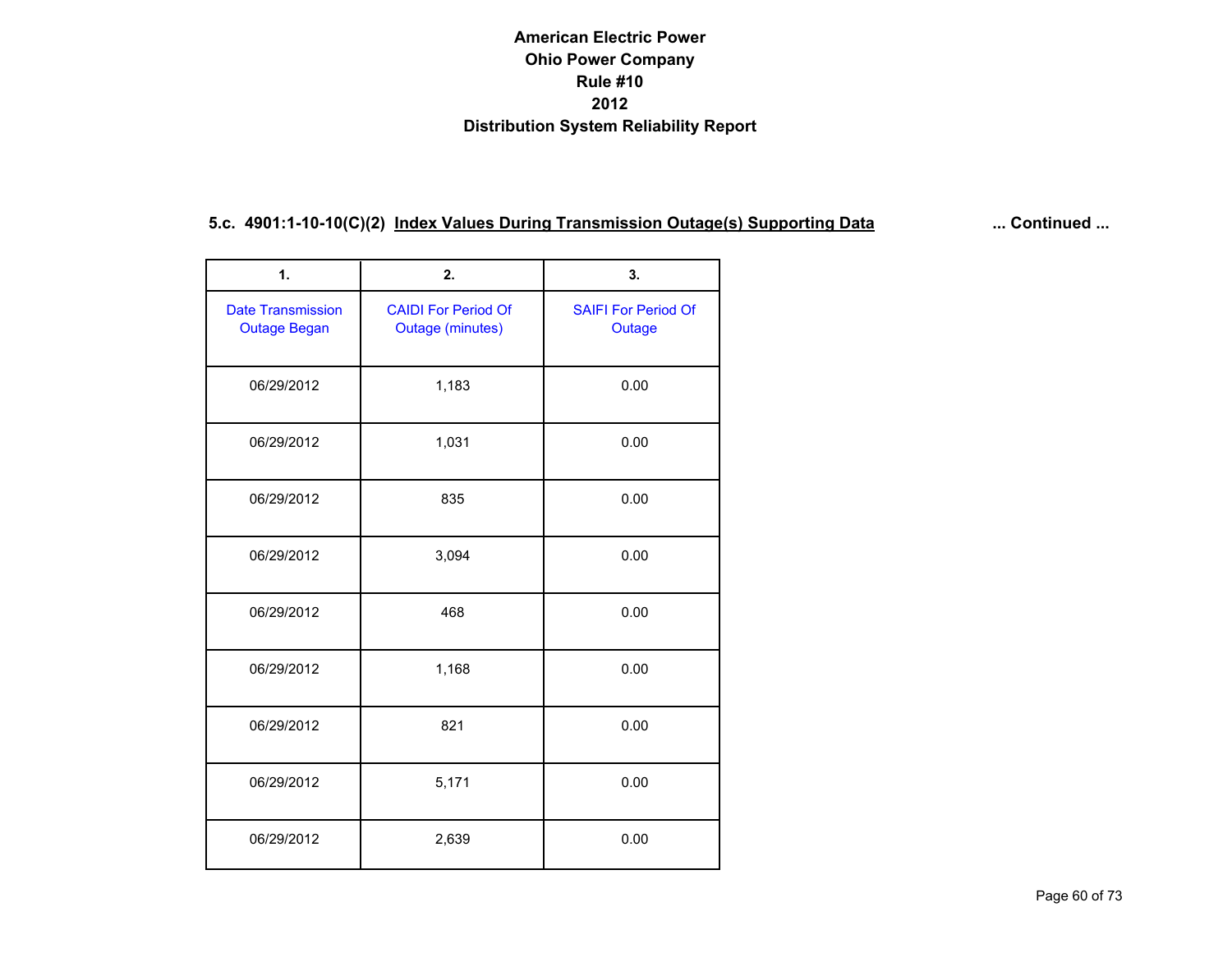| 1.                                              | 2.                                                    | 3.                                   |
|-------------------------------------------------|-------------------------------------------------------|--------------------------------------|
| <b>Date Transmission</b><br><b>Outage Began</b> | <b>CAIDI For Period Of</b><br><b>Outage (minutes)</b> | <b>SAIFI For Period Of</b><br>Outage |
| 06/29/2012                                      | 2,730                                                 | 0.00                                 |
| 06/29/2012                                      | 423                                                   | 0.00                                 |
| 06/29/2012                                      | 4,739                                                 | 0.00                                 |
| 06/29/2012                                      | 7,008                                                 | 0.00                                 |
| 06/30/2012                                      | 4,146                                                 | 0.00                                 |
| 07/01/2012                                      | 1,241                                                 | 0.01                                 |
| 07/01/2012                                      | 4,151                                                 | 0.00                                 |
| 07/01/2012                                      | 4,504                                                 | 0.00                                 |
| 07/01/2012                                      | 1,437                                                 | 0.00                                 |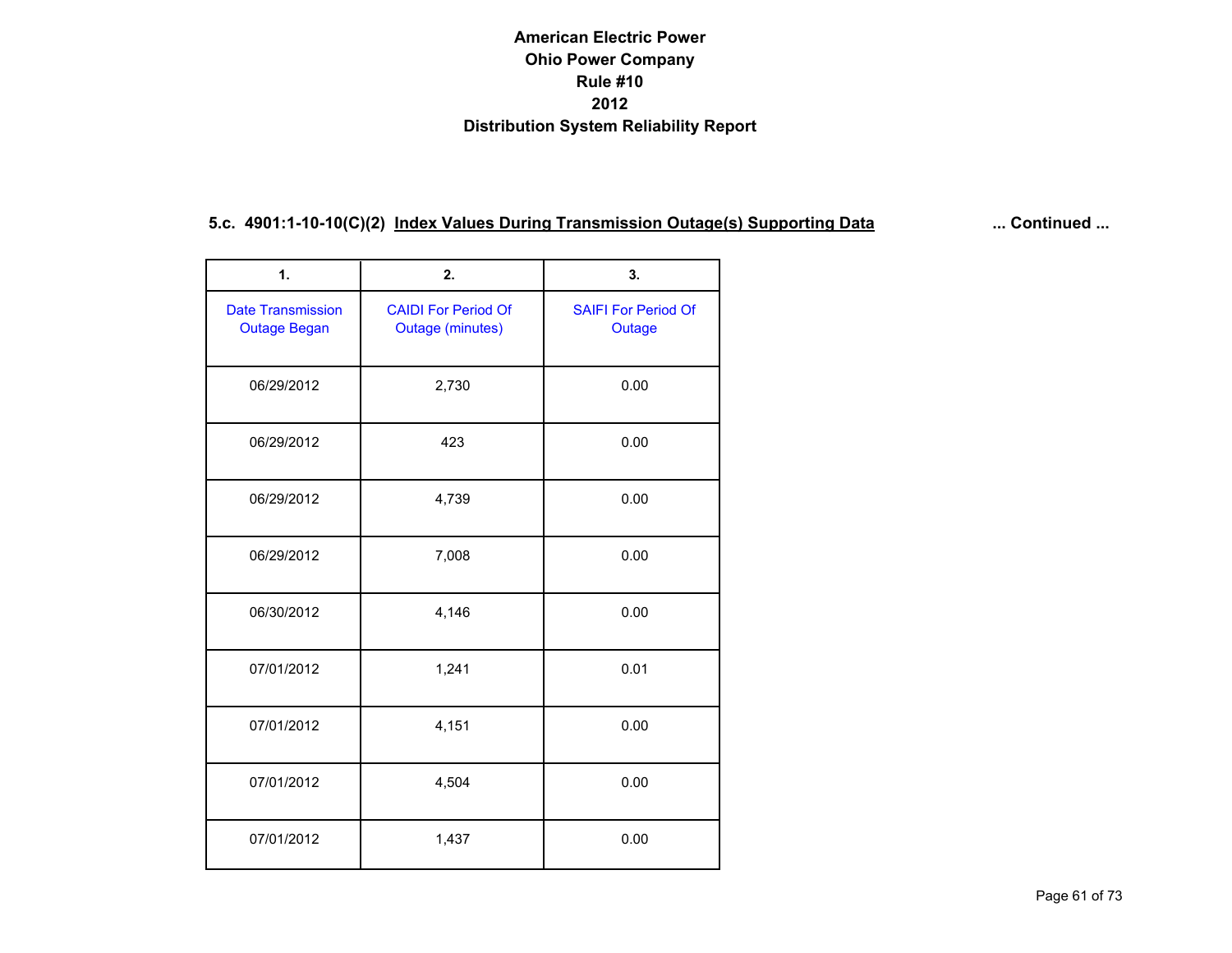| 1.                                              | 2.                                                    | 3.                                   |
|-------------------------------------------------|-------------------------------------------------------|--------------------------------------|
| <b>Date Transmission</b><br><b>Outage Began</b> | <b>CAIDI For Period Of</b><br><b>Outage (minutes)</b> | <b>SAIFI For Period Of</b><br>Outage |
| 07/01/2012                                      | 1,520                                                 | 0.00                                 |
| 07/03/2012                                      | 16                                                    | 0.00                                 |
| 07/04/2012                                      | 204                                                   | 0.00                                 |
| 07/04/2012                                      | 162                                                   | 0.00                                 |
| 07/05/2012                                      | $\overline{7}$                                        | 0.00                                 |
| 07/05/2012                                      | 265                                                   | 0.00                                 |
| 07/05/2012                                      | 250                                                   | 0.00                                 |
| 07/06/2012                                      | 2,400                                                 | 0.00                                 |
| 07/06/2012                                      | 115                                                   | 0.00                                 |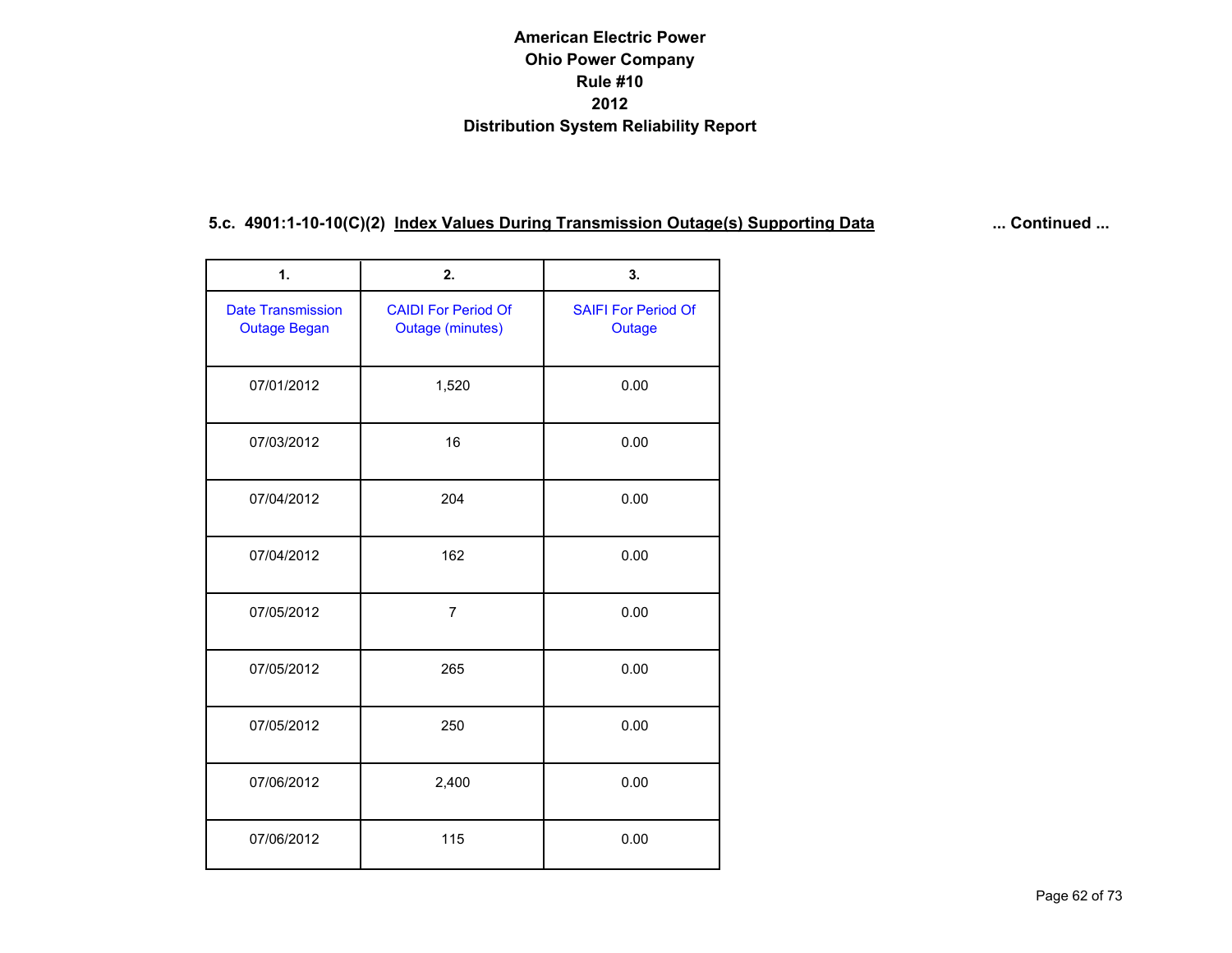| 1.                                              | 2.                                                    | 3.                                   |
|-------------------------------------------------|-------------------------------------------------------|--------------------------------------|
| <b>Date Transmission</b><br><b>Outage Began</b> | <b>CAIDI For Period Of</b><br><b>Outage (minutes)</b> | <b>SAIFI For Period Of</b><br>Outage |
| 07/06/2012                                      | 1,537                                                 | 0.00                                 |
| 07/18/2012                                      | 45                                                    | 0.00                                 |
| 07/18/2012                                      | 737                                                   | 0.00                                 |
| 07/18/2012                                      | 116                                                   | 0.00                                 |
| 07/18/2012                                      | 288                                                   | 0.00                                 |
| 07/18/2012                                      | 140                                                   | 0.00                                 |
| 07/18/2012                                      | 273                                                   | 0.00                                 |
| 07/18/2012                                      | 6                                                     | 0.00                                 |
| 07/18/2012                                      | 178                                                   | 0.00                                 |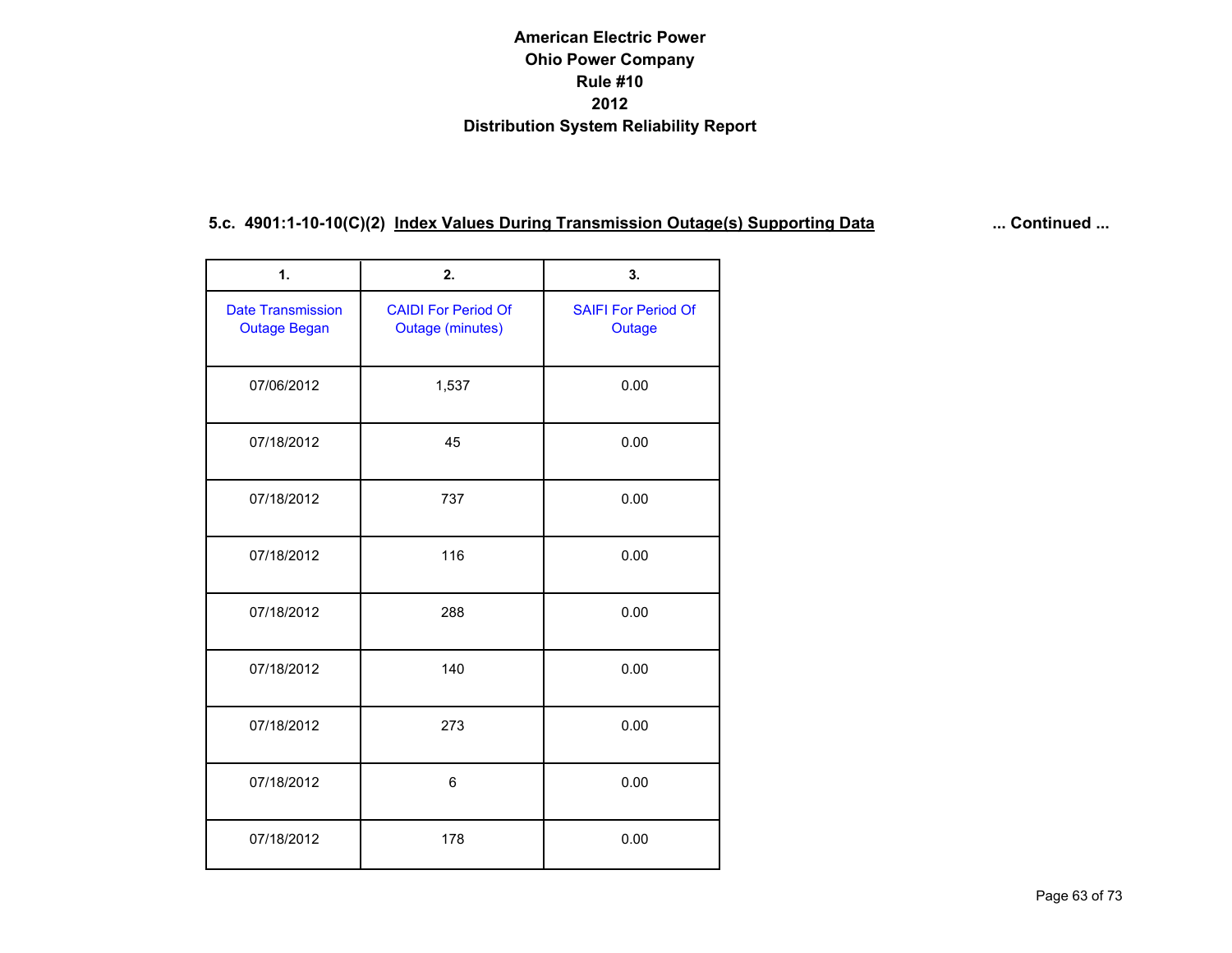| 1.                                              | 2.                                                    | 3.                                   |
|-------------------------------------------------|-------------------------------------------------------|--------------------------------------|
| <b>Date Transmission</b><br><b>Outage Began</b> | <b>CAIDI For Period Of</b><br><b>Outage (minutes)</b> | <b>SAIFI For Period Of</b><br>Outage |
| 07/18/2012                                      | 23                                                    | 0.00                                 |
| 07/19/2012                                      | 163                                                   | 0.00                                 |
| 07/20/2012                                      | 89                                                    | 0.00                                 |
| 07/24/2012                                      | 44                                                    | 0.01                                 |
| 07/26/2012                                      | 79                                                    | 0.01                                 |
| 07/26/2012                                      | 95                                                    | 0.00                                 |
| 07/26/2012                                      | 60                                                    | 0.00                                 |
| 07/26/2012                                      | 316                                                   | 0.00                                 |
| 07/26/2012                                      | 328                                                   | 0.00                                 |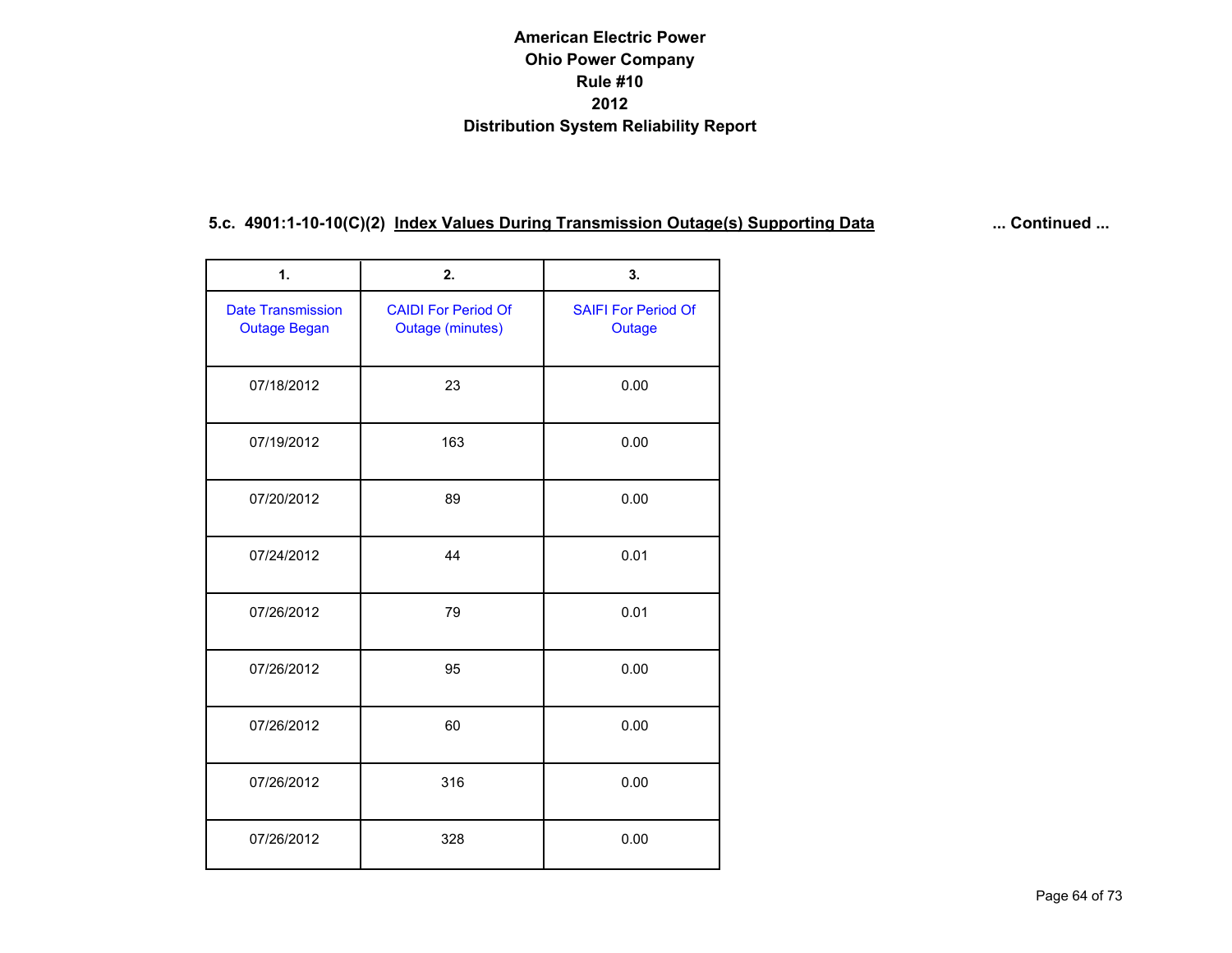| 1.                                              | 2.                                                    | 3.                                   |
|-------------------------------------------------|-------------------------------------------------------|--------------------------------------|
| <b>Date Transmission</b><br><b>Outage Began</b> | <b>CAIDI For Period Of</b><br><b>Outage (minutes)</b> | <b>SAIFI For Period Of</b><br>Outage |
| 07/27/2012                                      | 60                                                    | 0.00                                 |
| 08/04/2012                                      | 907                                                   | 0.00                                 |
| 08/14/2012                                      | 100                                                   | 0.01                                 |
| 08/14/2012                                      | 93                                                    | 0.00                                 |
| 08/15/2012                                      | 528                                                   | 0.00                                 |
| 09/03/2012                                      | 321                                                   | 0.00                                 |
| 09/08/2012                                      | 93                                                    | 0.00                                 |
| 09/22/2012                                      | 215                                                   | 0.00                                 |
| 09/22/2012                                      | 184                                                   | 0.00                                 |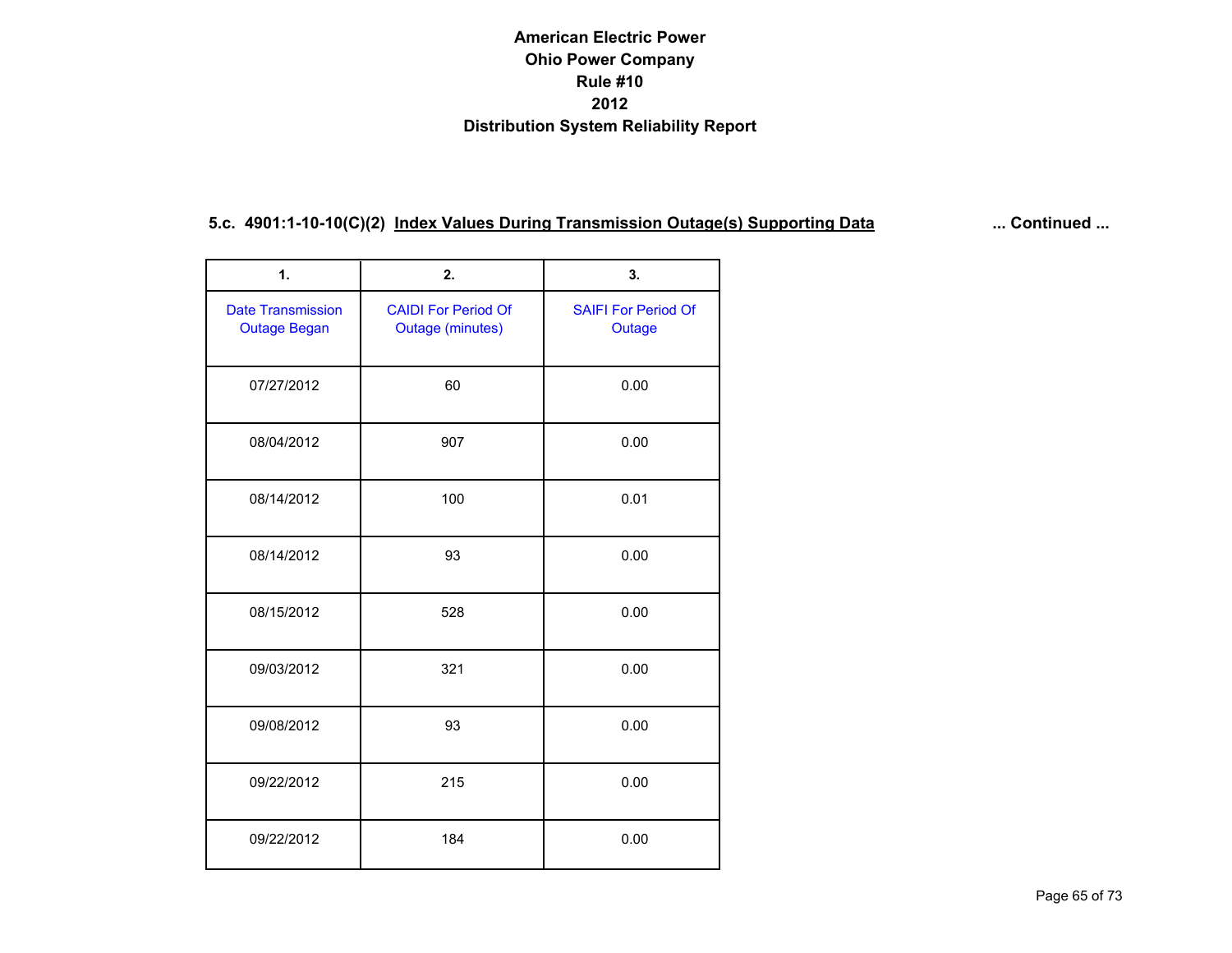| 1.                                              | 2.                                                    | 3.                                   |
|-------------------------------------------------|-------------------------------------------------------|--------------------------------------|
| <b>Date Transmission</b><br><b>Outage Began</b> | <b>CAIDI For Period Of</b><br><b>Outage (minutes)</b> | <b>SAIFI For Period Of</b><br>Outage |
| 10/10/2012                                      | 46                                                    | 0.00                                 |
| 10/10/2012                                      | 165                                                   | 0.00                                 |
| 10/28/2012                                      | 334                                                   | 0.00                                 |
| 10/30/2012                                      | 147                                                   | 0.00                                 |
| 11/12/2012                                      | 200                                                   | 0.00                                 |
| 11/13/2012                                      | 257                                                   | 0.00                                 |
| 11/26/2012                                      | 289                                                   | 0.00                                 |
| 12/04/2012                                      | 520                                                   | 0.00                                 |
| 12/10/2012                                      | 116                                                   | 0.00                                 |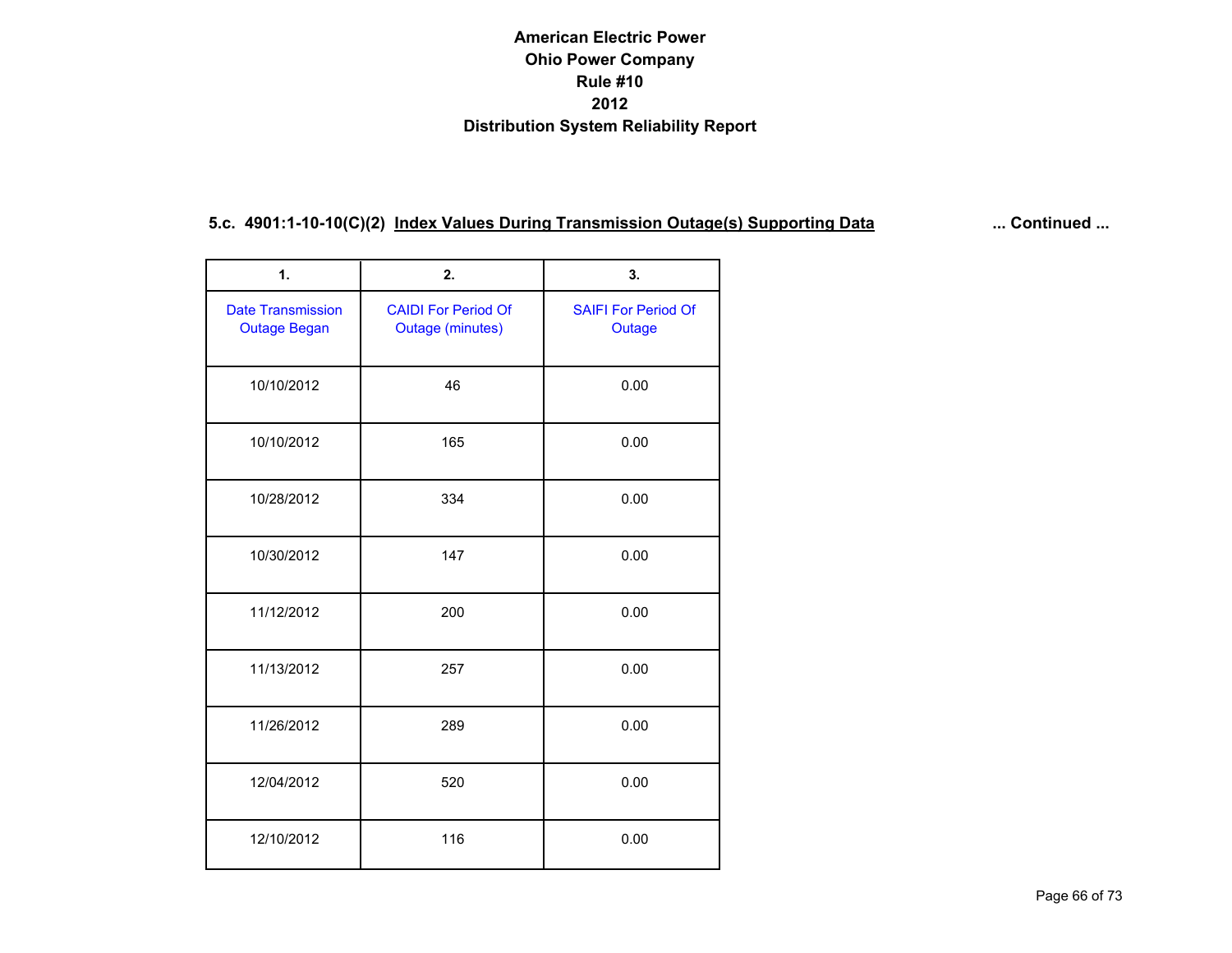| 1.                                              | 2.                                                    | 3.   |
|-------------------------------------------------|-------------------------------------------------------|------|
| <b>Date Transmission</b><br><b>Outage Began</b> | <b>CAIDI For Period Of</b><br><b>Outage (minutes)</b> |      |
| 12/10/2012                                      | 64                                                    | 0.00 |
| 12/15/2012                                      | 1,659                                                 | 0.00 |
| 12/18/2012                                      | 260                                                   | 0.00 |
| 12/19/2012                                      | 291                                                   | 0.00 |
| 12/20/2012                                      | 358                                                   | 0.00 |
| 12/20/2012                                      | 226                                                   | 0.00 |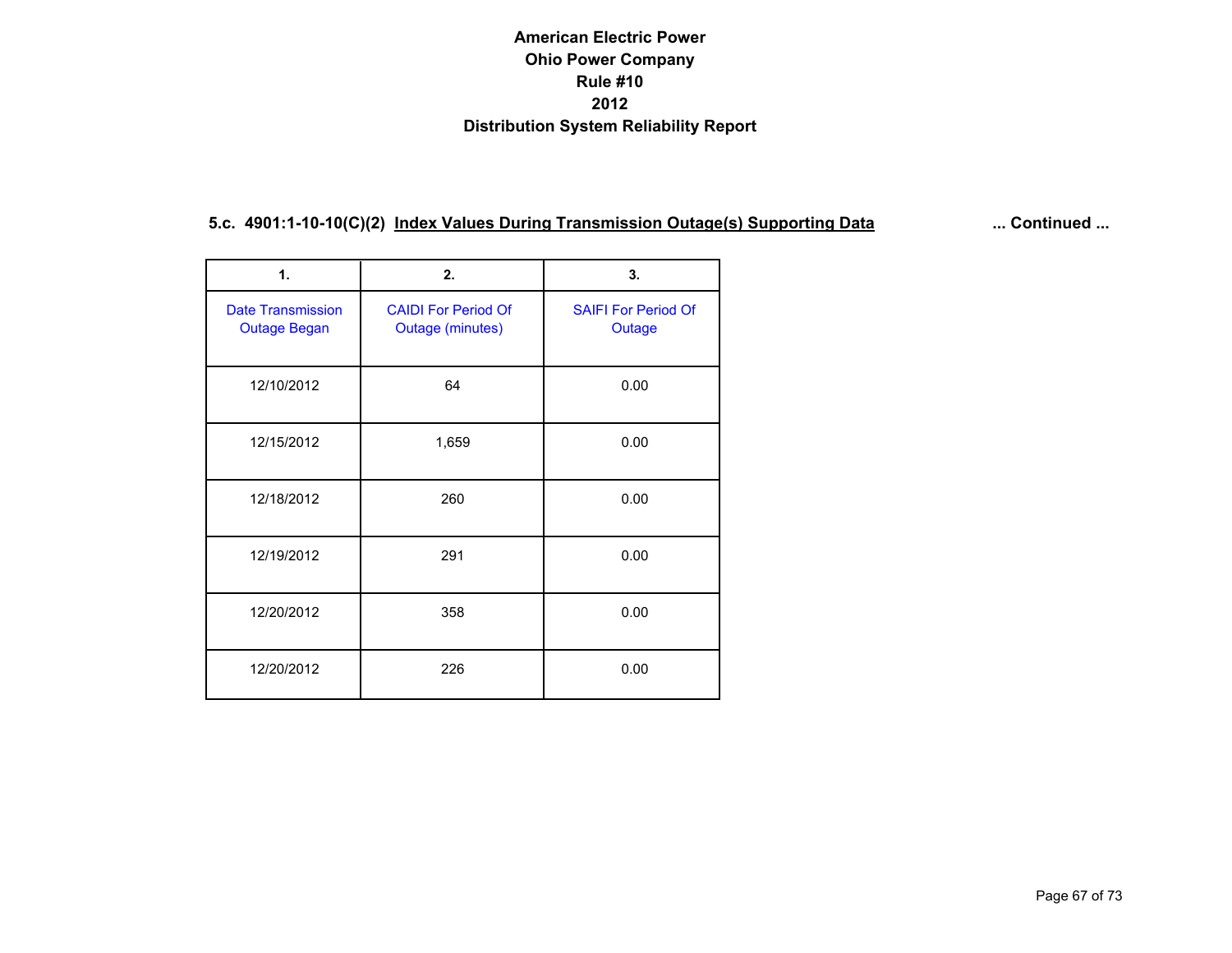# **6.a. 4901:1-10-10(C)(3)(a) Data Excluding Major Events And Transmission Outages**

| <b>Outage Cause</b>        | <b>Events</b>  | <b>Customers Interrupted</b> | <b>Customer Minutes Interrupted</b> |
|----------------------------|----------------|------------------------------|-------------------------------------|
| <b>Accidental Ground</b>   | 114            | 7,008                        | 401,211                             |
| Animal/Bird                | 1,977          | 15,680                       | 1,554,939                           |
| Contamination/Flashover    | 17             | 431                          | 151,305                             |
| <b>Customer Equipment</b>  | 41             | 209                          | 19,348                              |
| <b>Distribution Source</b> | 6              | 7,244                        | 529,335                             |
| Equipment/Hardware Failure | 4,012          | 125,981                      | 16,070,552                          |
| Fire/Police                | 55             | 5,432                        | 375,351                             |
| Flooding/Slide             | 5              | 202                          | 37,727                              |
| <b>High Winds</b>          | 504            | 7,361                        | 3,239,157                           |
| Ice/Sleet/Snow             | 36             | 2,341                        | 421,773                             |
| Lightning                  | 869            | 29,064                       | 4,851,831                           |
| Load Shed                  | $\mathbf{0}$   | $\mathbf 0$                  | $\mathbf 0$                         |
| Object on Line             | 66             | 4,071                        | 516,492                             |
| Operations Incident        | $\overline{7}$ | 29                           | 4,422                               |
| Other                      | 99             | 6,212                        | 764,177                             |
| <b>Other Utility</b>       | 24             | 1,699                        | 133,444                             |
| Overload                   | 143            | 4,270                        | 559,548                             |
| Scheduled/Planned Outage   | 4,617          | 64,872                       | 5,650,954                           |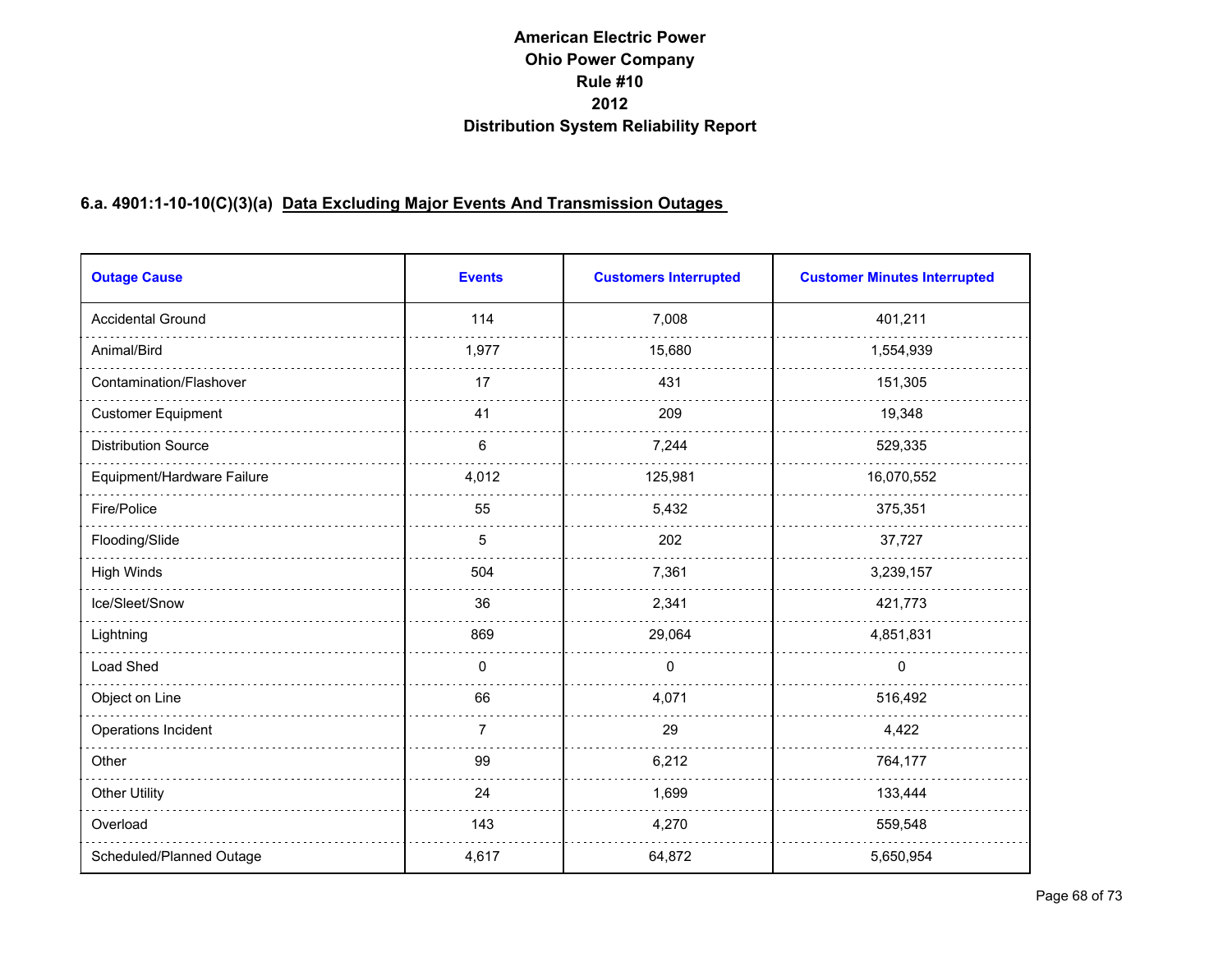# **6.a. 4901:1-10-10(C)(3)(a) Data Excluding Major Events And Transmission Outages ... Continued ...**

| <b>Outage Cause</b>          | <b>Events</b> | <b>Customers Interrupted</b> | <b>Customer Minutes Interrupted</b> |
|------------------------------|---------------|------------------------------|-------------------------------------|
| <b>Station Distribution</b>  | 106           | 82,278                       | 14,773,149                          |
| Tree/Vegetation Removal      | 109           | 3,318                        | 448,175                             |
| Trees Inside ROW             | 1,073         | 29,502                       | 4,832,380                           |
| Trees Out of ROW             | 2,336         | 91,910                       | 18,453,827                          |
| UG, Const./Dig-Ins           | 73            | 432                          | 114,736                             |
| Unbalance                    | 2             | 9                            | 893                                 |
| <b>Unknown</b>               | 1,120         | 22,626                       | 2,344,199                           |
| Unknown By Weather           | 304           | 23,631                       | 4,118,881                           |
| Vandalism                    | 41            | 534                          | 134,975                             |
| Vehicle Accident/Auto Damage | 598           | 60,296                       | 9,913,623                           |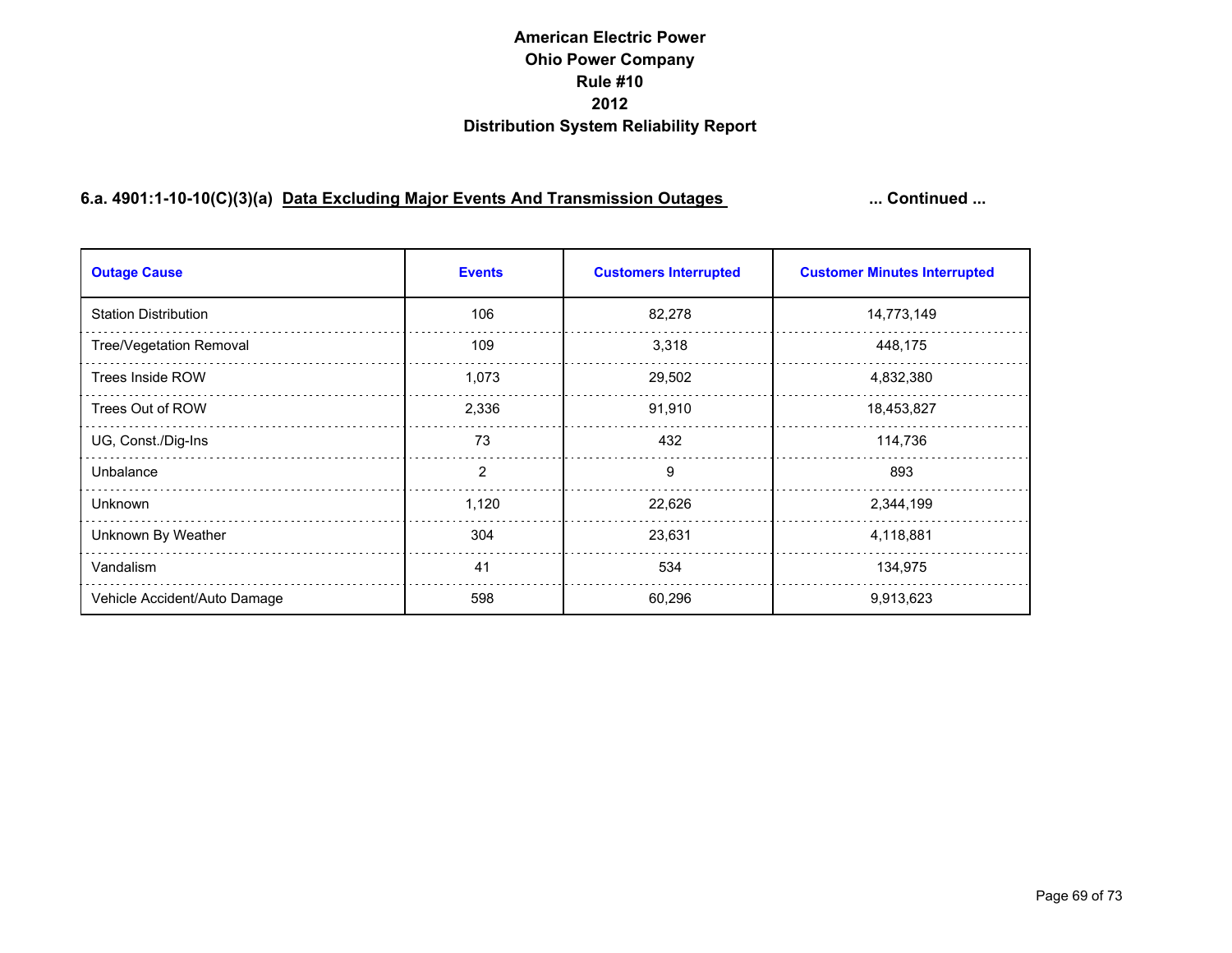#### **6.b. 4901:1-10-10(C)(3)(b) Data For Major Events Only**

| <b>Outage Cause</b>        | <b>Events</b>  | <b>Customers Interrupted</b> | <b>Customer Minutes Interrupted</b> |
|----------------------------|----------------|------------------------------|-------------------------------------|
| <b>Accidental Ground</b>   | $\overline{2}$ | 61                           | 4,159                               |
| Animal/Bird                | 43             | 115                          | 38,783                              |
| Contamination/Flashover    | $\overline{2}$ | 57                           | 39,554                              |
| <b>Customer Equipment</b>  | 15             | 538                          | 5,102,369                           |
| <b>Distribution Source</b> | 16             | 10,193                       | 22,672,237                          |
| Equipment/Hardware Failure | 268            | 14,609                       | 17,336,805                          |
| Fire/Police                | 0              | $\mathbf{0}$                 | 0                                   |
| Flooding/Slide             | 8              | 2,357                        | 1,315,118                           |
| <b>High Winds</b>          | 3,067          | 288,932                      | 1,181,105,154                       |
| Ice/Sleet/Snow             | 0              | $\Omega$                     | <sup>0</sup>                        |
| Lightning                  | 291            | 18,095                       | 14,059,143                          |
| Load Shed                  | 0              | $\Omega$                     | 0                                   |
| Object on Line             | 11             | 215                          | 1,299,887                           |
| Operations Incident        | $\mathbf{0}$   | $\mathbf{0}$                 | $\Omega$                            |
| Other                      | 36             | 1,533                        | 3,275,269                           |
| <b>Other Utility</b>       | 2              | 77                           | 8,876                               |
| Overload                   | 29             | 998                          | 3,495,753                           |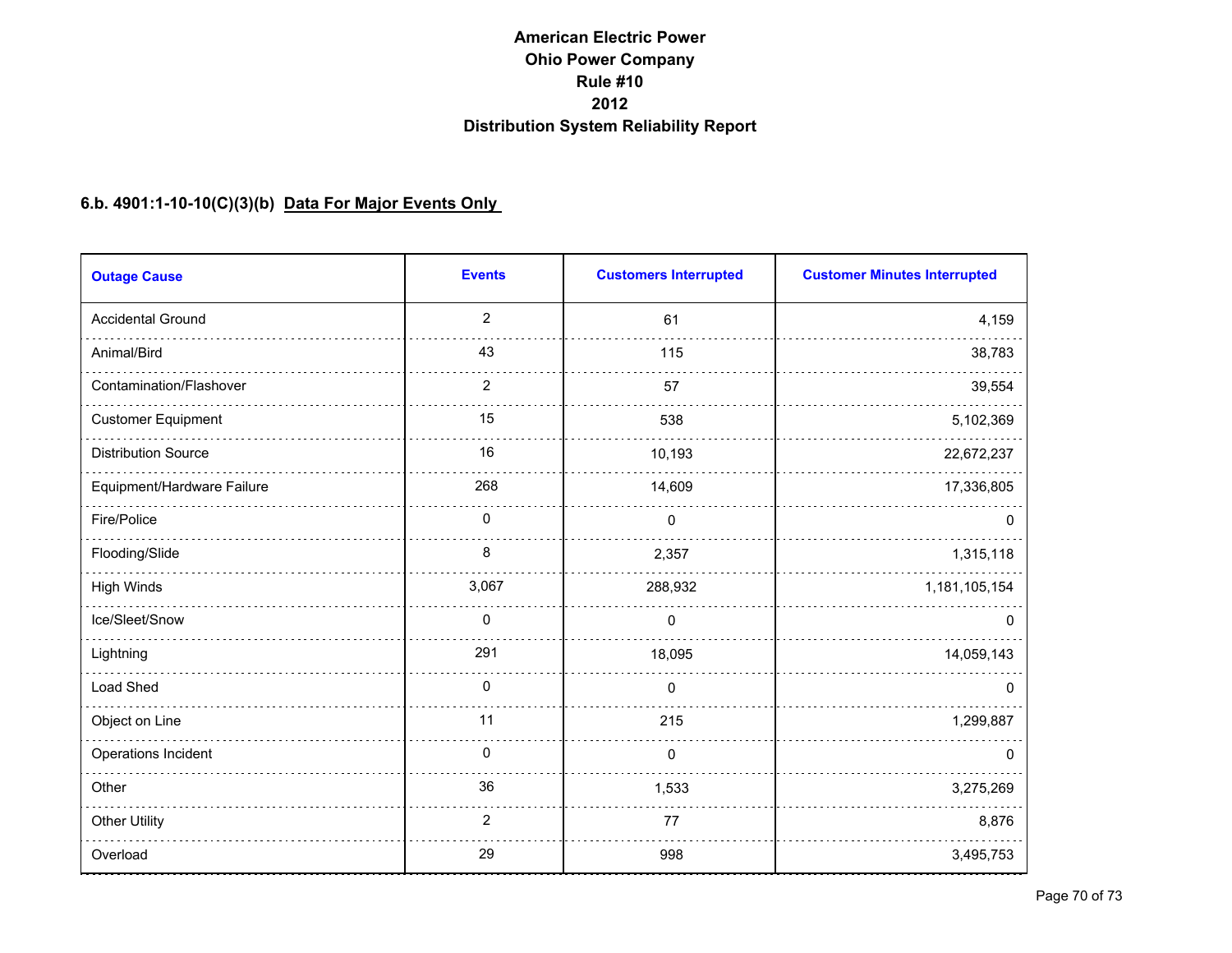### **6.b. 4901:1-10-10(C)(3)(b) Data For Major Events Only ... Continued ...**

| <b>Outage Cause</b>          | <b>Events</b> | <b>Customers Interrupted</b> | <b>Customer Minutes Interrupted</b> |
|------------------------------|---------------|------------------------------|-------------------------------------|
| Scheduled/Planned Outage     | 63            | 1,045                        | 2,196,064                           |
| <b>Station Distribution</b>  | 8             | 6,170                        | 6,463,475                           |
| Tree/Vegetation Removal      |               |                              | 616                                 |
| <b>Trees Inside ROW</b>      | 549           | 29,902                       | 88,906,949                          |
| Trees Out of ROW             | 1,071         | 67,069                       | 179,443,665                         |
| UG, Const./Dig-Ins           | 1             | 5                            | 1,830                               |
| Unbalance                    | 0             | 0                            | <sup>0</sup>                        |
| Unknown                      | 60            | 3,329                        | 2,782,676                           |
| Unknown By Weather           | 143           | 22,822                       | 26,561,447                          |
| Vandalism                    | 0             | $\Omega$                     | $\mathbf{U}$                        |
| Vehicle Accident/Auto Damage | 11            | 2,668                        | 327,205                             |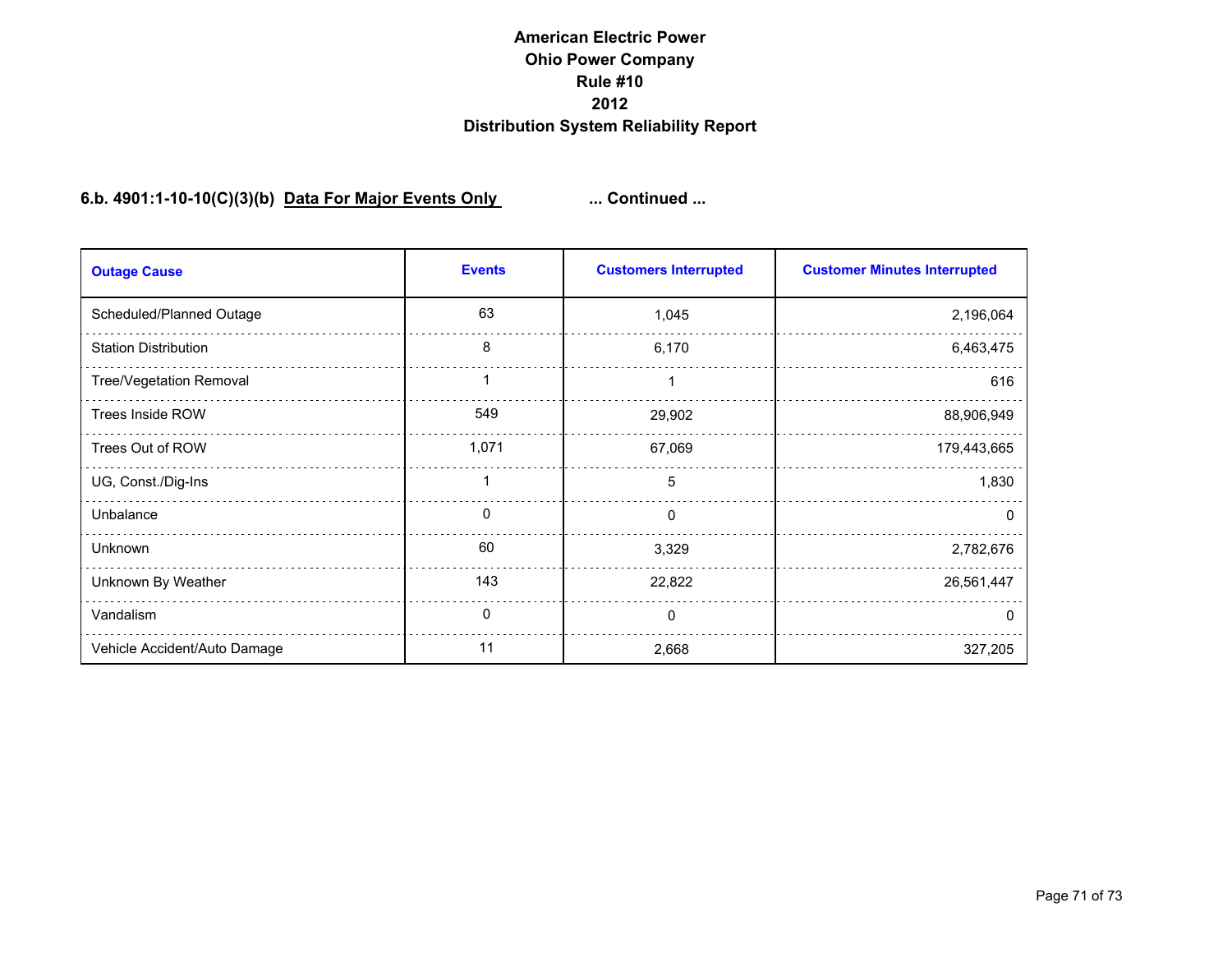# **6.c. 4901:1-10-10(C)(3)(c) Data For Transmission Outages Only**

| <b>Outage Cause</b>        | <b>Events</b>  | <b>Customers Interrupted</b> | <b>Customer Minutes Interrupted</b> |
|----------------------------|----------------|------------------------------|-------------------------------------|
| <b>Accidental Ground</b>   | $\overline{4}$ | 5,518                        | 156,049                             |
| Animal/Bird                | 4              | 2,436                        | 284,693                             |
| Contamination/Flashover    | 0              | 0                            | 0                                   |
| <b>Customer Equipment</b>  | 0              | 0                            | 0                                   |
| <b>Distribution Source</b> | $\mathbf{0}$   | $\Omega$                     | 0                                   |
| Equipment/Hardware Failure | 29             | 19,586                       | 3,250,277                           |
| Fire/Police                | $\Omega$       | $\Omega$                     | $\mathbf{0}$                        |
| Flooding/Slide             | 1              | 312                          | 1,369,992                           |
| High Winds                 | 88             | 56,272                       | 199,723,706                         |
| Ice/Sleet/Snow             | $\mathbf{0}$   | $\mathbf 0$                  | $\mathbf 0$                         |
| Lightning                  | 13             | 5,442                        | 969,999                             |
| Load Shed                  | $\mathbf 0$    | 0                            | 0                                   |
| Object on Line             | 0              | $\pmb{0}$                    | 0                                   |
| Operations Incident        | 0              | 0                            | 0                                   |
| Other                      | 51             | 29,495                       | 6,648,153                           |
| <b>Other Utility</b>       | $\overline{2}$ | 1,356                        | 86,784                              |
| Overload                   | $\mathbf{0}$   | 0                            | 0                                   |
| Scheduled/Planned Outage   | 12             | 3,238                        | 496,497                             |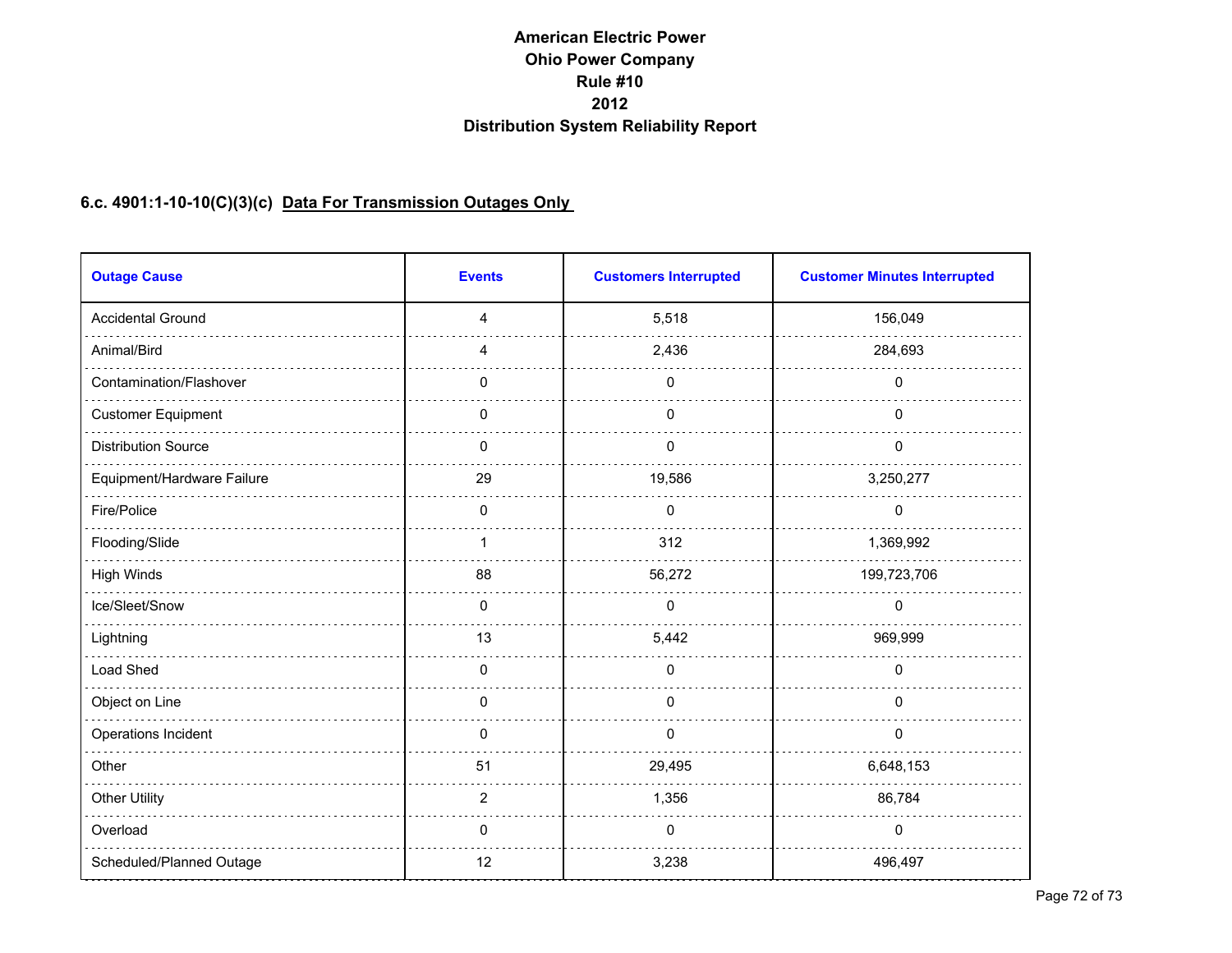## **American Electric Power Ohio Power Company Rule #10 2012 Distribution System Reliability Report**

## **6.c. 4901:1-10-10(C)(3)(c) Data For Transmission Outages Only ... Continued ...**

| <b>Outage Cause</b>          | <b>Events</b> | <b>Customers Interrupted</b> | <b>Customer Minutes Interrupted</b> |
|------------------------------|---------------|------------------------------|-------------------------------------|
| <b>Station Distribution</b>  | $\Omega$      | $\Omega$                     | $\mathbf{0}$                        |
| Tree/Vegetation Removal      | 0             | 0                            | 0                                   |
| Trees Inside ROW             | 3             | 1,761                        | 875,329                             |
| Trees Out of ROW             | 7             | 4,541                        | 3,394,440                           |
| UG, Const./Dig-Ins           | $\Omega$      | $\mathbf{0}$                 | 0                                   |
| Unbalance                    | $\Omega$      | 0                            | 0                                   |
| Unknown                      | 19            | 17,348                       | 3,874,825                           |
| Unknown By Weather           | 17            | 13,110                       | 1,843,508                           |
| Vandalism                    | $\Omega$      | $\mathbf{0}$                 | 0                                   |
| Vehicle Accident/Auto Damage | n             | 2,449                        | 518,495                             |

## **7. 4901:1-10-(C)(4) Momentary Interruptions**

**Total Number =** 

## **Notes**

Data regarding momentary outages is not available.